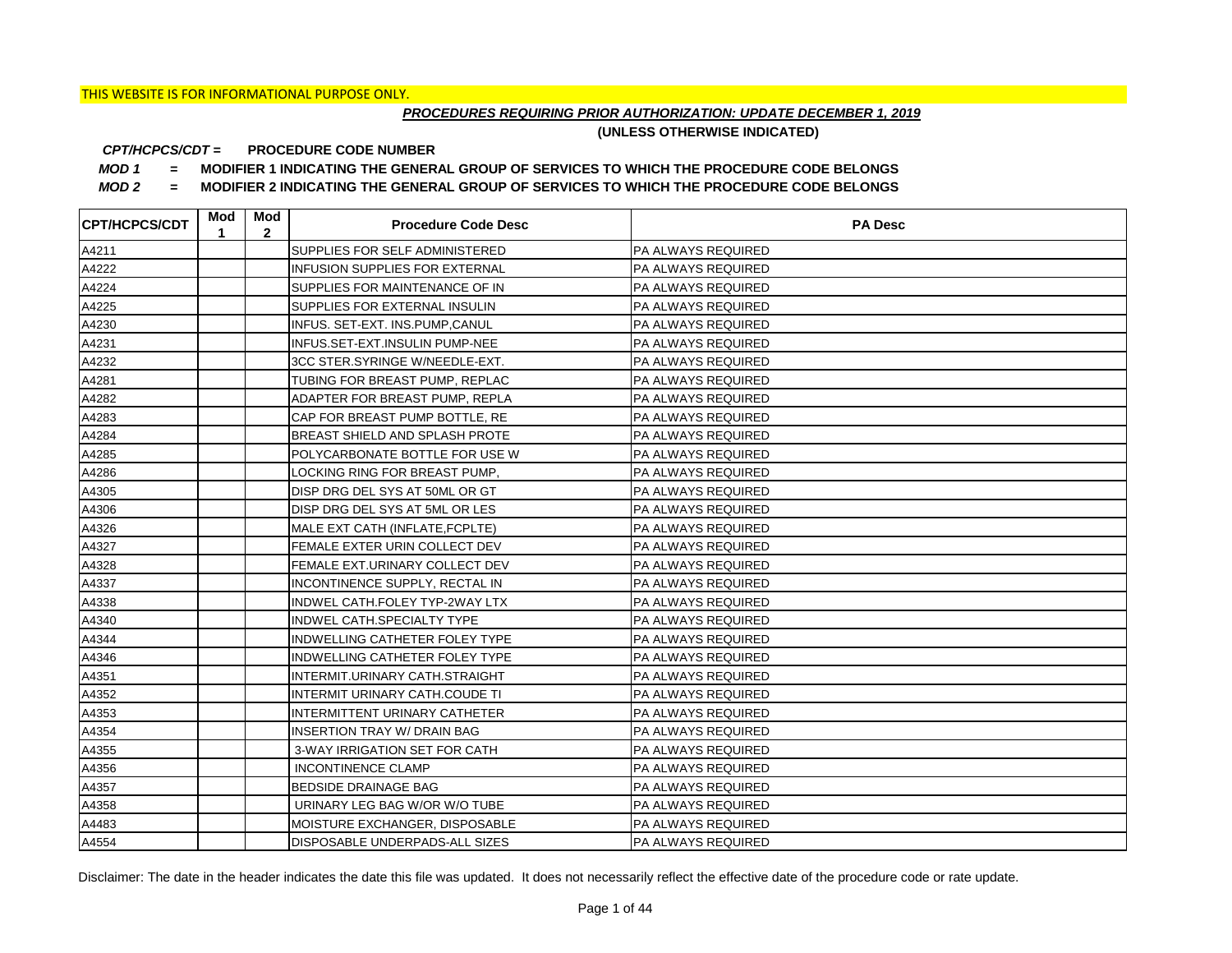# *PROCEDURES REQUIRING PRIOR AUTHORIZATION: UPDATE DECEMBER 1, 2019*

**(UNLESS OTHERWISE INDICATED)**

#### **PROCEDURE CODE NUMBER** *CPT/HCPCS/CDT =*

*MOD 1 =* **MODIFIER 1 INDICATING THE GENERAL GROUP OF SERVICES TO WHICH THE PROCEDURE CODE BELONGS**

*MOD 2 =* **MODIFIER 2 INDICATING THE GENERAL GROUP OF SERVICES TO WHICH THE PROCEDURE CODE BELONGS**

| <b>CPT/HCPCS/CDT</b> | Mod<br>1 | Mod<br>$\overline{2}$ | <b>Procedure Code Desc</b>            | <b>PA Desc</b>            |
|----------------------|----------|-----------------------|---------------------------------------|---------------------------|
| A4556                |          |                       | ELECTRODES (E.G. APNEA MONITOR        | <b>PA ALWAYS REQUIRED</b> |
| A4557                |          |                       | LEAD WIRES (APNEA MONITOR)            | <b>PA ALWAYS REQUIRED</b> |
| A4575                |          |                       | TOPICAL HYPERBARIC OXY.CHAMBER        | <b>PA ALWAYS REQUIRED</b> |
| A4605                |          |                       | TRACHEAL SUCTION CATHETER, CLO        | <b>PA ALWAYS REQUIRED</b> |
| A4606                |          |                       | OXYGEN PROBE FOR USE WITH OXIM        | PA ALWAYS REQUIRED        |
| A4611                |          |                       | HVY DTY BATTERY-PT.OWNED VENIT        | PA ALWAYS REQUIRED        |
| A4613                |          |                       | BATT CHARGER-REPLAE FOR PAT. O        | <b>PA ALWAYS REQUIRED</b> |
| A4617                |          |                       | <b>MOUTH PIECE</b>                    | <b>PA ALWAYS REQUIRED</b> |
| A4618                |          |                       | <b>BREATHING CIRCUITS</b>             | <b>PA ALWAYS REQUIRED</b> |
| A4619                |          |                       | <b>FACE TENT</b>                      | <b>PA ALWAYS REQUIRED</b> |
| A4620                |          |                       | <b>VARIABLE CONCENTRATION MASK</b>    | <b>PA ALWAYS REQUIRED</b> |
| A4623                |          |                       | TRACHEOSTOMY, INNER CANNULA (REP      | <b>PA ALWAYS REQUIRED</b> |
| A4624                |          |                       | TRACHEAL SUCTION CATHETER, EACH       | <b>PA ALWAYS REQUIRED</b> |
| A4625                |          |                       | TRACHEOSTOMY CARE STARTER KIT         | <b>PA ALWAYS REQUIRED</b> |
| A4626                |          |                       | TRACHEOSTOMY CLEANING BRUSH, EA       | PA ALWAYS REQUIRED        |
| A4627                |          |                       | INHALER SPACER BAG RESERVOIR/M        | PA ALWAYS REQUIRED        |
| A4640                |          |                       | REPLACE PAD ALTERNATING PRES P        | PA ALWAYS REQUIRED        |
| A4649                |          |                       | SURGICAL SUPPLIES--MISCELLAN          | PA ALWAYS REQUIRED        |
| A4913                |          |                       | MISCELLANEOUS DIALYSIS SUPPLI         | PA ALWAYS REQUIRED        |
| A4927                |          |                       | GLOVES, NON-STERILE, PER 100          | <b>PA ALWAYS REQUIRED</b> |
| A4930                |          |                       | GLOVES--STERILE, PER PAIR             | PA ALWAYS REQUIRED        |
| A6530                |          |                       | <b>GRADIENT COMPRESSION STOCKING,</b> | PA ALWAYS REQUIRED        |
| A6531                |          |                       | <b>GRADIENT COMPRESSION STOCKING,</b> | PA ALWAYS REQUIRED        |
| A6532                |          |                       | <b>GRADIENT COMPRESSION STOCKING</b>  | PA ALWAYS REQUIRED        |
| A6533                |          |                       | <b>GRADIENT COMPRESSION STOCKING,</b> | <b>PA ALWAYS REQUIRED</b> |
| A6534                |          |                       | <b>GRADIENT COMPRESSION STOCKING,</b> | PA ALWAYS REQUIRED        |
| A6535                |          |                       | <b>GRADIENT COMPRESSION STOCKING.</b> | PA ALWAYS REQUIRED        |
| A6536                |          |                       | <b>GRADIENT COMPRESSION STOCKING,</b> | PA ALWAYS REQUIRED        |
| A6537                |          |                       | <b>GRADIENT COMPRESSION STOCKING,</b> | PA ALWAYS REQUIRED        |
| A6538                |          |                       | <b>GRADIENT COMPRESSION STOCKING.</b> | PA ALWAYS REQUIRED        |
| A6539                |          |                       | <b>GRADIENT COMPRESSION STOCKING,</b> | PA ALWAYS REQUIRED        |
| A6540                |          |                       | <b>GRADIENT COMPRESSION STOCKING,</b> | PA ALWAYS REQUIRED        |
| A6541                |          |                       | <b>GRADIENT COMPRESSION STOCKING,</b> | <b>PA ALWAYS REQUIRED</b> |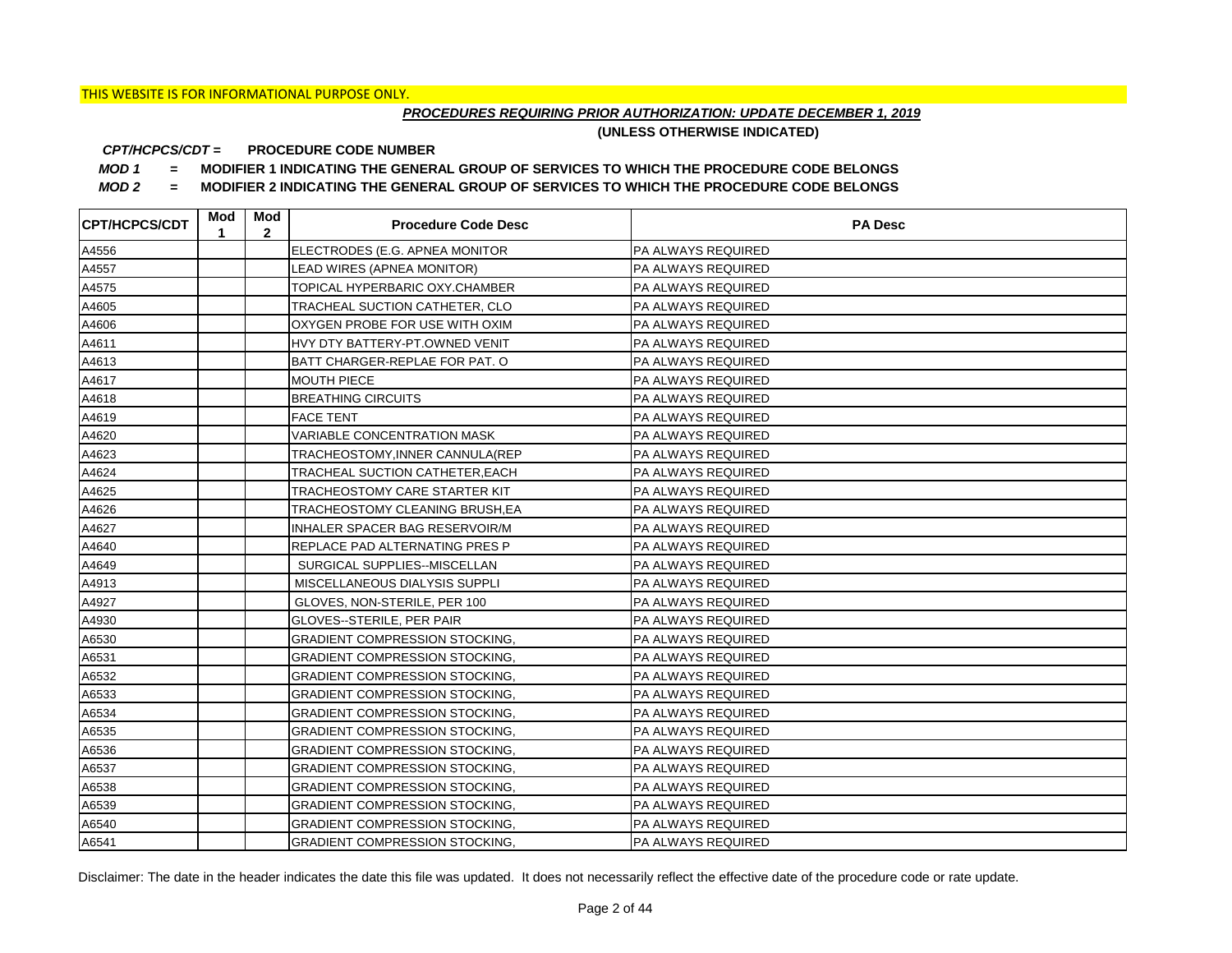# *PROCEDURES REQUIRING PRIOR AUTHORIZATION: UPDATE DECEMBER 1, 2019*

**(UNLESS OTHERWISE INDICATED)**

#### **PROCEDURE CODE NUMBER** *CPT/HCPCS/CDT =*

*MOD 1 =* **MODIFIER 1 INDICATING THE GENERAL GROUP OF SERVICES TO WHICH THE PROCEDURE CODE BELONGS**

*MOD 2 =* **MODIFIER 2 INDICATING THE GENERAL GROUP OF SERVICES TO WHICH THE PROCEDURE CODE BELONGS**

| <b>CPT/HCPCS/CDT</b> | Mod<br>1 | Mod<br>$\overline{2}$ | <b>Procedure Code Desc</b>            | <b>PA Desc</b>            |
|----------------------|----------|-----------------------|---------------------------------------|---------------------------|
| A6544                |          |                       | <b>GRADIENT COMPRESSION STOCKING,</b> | <b>PA ALWAYS REQUIRED</b> |
| A6545                |          |                       | <b>GRADIENT COMPRESSION WRAP, NON</b> | <b>PA ALWAYS REQUIRED</b> |
| A6549                |          |                       | <b>GRADIENT COMPRESSION STOCKING/</b> | PA ALWAYS REQUIRED        |
| A6550                |          |                       | WOUND CARE SET, FOR NEGATIVE P        | PA ALWAYS REQUIRED        |
| A7000                |          |                       | CANISTER, DISPOSABLE, USED WIT        | <b>PA ALWAYS REQUIRED</b> |
| A7020                |          |                       | INTERFACE FOR COUGH STIMULAT D        | PA ALWAYS REQUIRED        |
| A7030                |          |                       | FULL FACE MASK USED WITH POSIT        | <b>PA ALWAYS REQUIRED</b> |
| A7033                |          |                       | PILLOW FOR USE ON NASAL CANNUL        | <b>PA ALWAYS REQUIRED</b> |
| A7034                |          |                       | NASAL INTERFACE (MASK OR CANNU        | <b>PA ALWAYS REQUIRED</b> |
| A7035                |          |                       | HEADGEAR USED WITH POSITIVE AI        | PA ALWAYS REQUIRED        |
| A7036                |          |                       | CHINSTRAP USED WITH POSITIVE A        | <b>PA ALWAYS REQUIRED</b> |
| A7037                |          |                       | TUBING USED WITH POSITIVE AIRW        | <b>PA ALWAYS REQUIRED</b> |
| A7038                |          |                       | FILTER, DISPOSABLE, USED WITH         | <b>PA ALWAYS REQUIRED</b> |
| A7039                |          |                       | FILTER, NON DISPOSABLE, USED W        | IPA ALWAYS REQUIRED       |
| A7047                |          |                       | ORAL INTERFACE USED WITH RESPI        | PA ALWAYS REQUIRED        |
| A7048                |          |                       | <b>VACUUM DRAINAGE COLLECTION UNI</b> | PA ALWAYS REQUIRED        |
| A7520                |          |                       | TRACHEOSTOMY/LARYNGECTOMY TUBE        | <b>PA ALWAYS REQUIRED</b> |
| A7521                |          |                       | TRACHEOSTOMY/LARYNGECTOMY TUBE        | PA ALWAYS REQUIRED        |
| A7522                |          |                       | TRACHEOSTOMY/LARYNGECTOMY TUBE        | <b>PA ALWAYS REQUIRED</b> |
| A7525                |          |                       | TRACHEOSTOMY MASK, EACH               | <b>PA ALWAYS REQUIRED</b> |
| A7526                |          |                       | TRACHEOSTOMY TUBE COLLAR/HOLDE        | PA ALWAYS REQUIRED        |
| A9155                |          |                       | ARTIFICIAL SALIVA, 30 ML              | <b>PA ALWAYS REQUIRED</b> |
| A9274                |          |                       | EXTERNAL AMBULATORY INSULIN DE        | PA ALWAYS REQUIRED        |
| A9276                |          |                       | SENSOR: INVASIVE (E.G. SUBCUTA        | PA ALWAYS REQUIRED        |
| A9277                |          |                       | TRANSMITTER: EXTERNAL, FOR USE        | PA ALWAYS REQUIRED        |
| A9278                |          |                       | RECEIVER (MONITOR): EXTERNAL,         | PA ALWAYS REQUIRED        |
| A9283                |          |                       | FOOT PRESSURE OFF LOADING/SUPP        | PA ALWAYS REQUIRED        |
| B4034                |          |                       | ENTERAL FEEDING SUPPLY KIT: SY        | PA ALWAYS REQUIRED        |
| B4035                |          |                       | ENTERAL FEEDING SUPPLY KIT: P         | PA ALWAYS REQUIRED        |
| B4036                |          |                       | ENTERAL FEEDING SUPPLY KIT: GR        | <b>PA ALWAYS REQUIRED</b> |
| B4081                |          |                       | NASOGASTRIC TUBING WITH STYLET        | <b>PA ALWAYS REQUIRED</b> |
| B4082                |          |                       | NASOGASTRIC TUBING WITHOUT STY        | <b>PA ALWAYS REQUIRED</b> |
| B4083                |          |                       | STOMACH TUBE - LEVINE TYPE            | <b>PA ALWAYS REQUIRED</b> |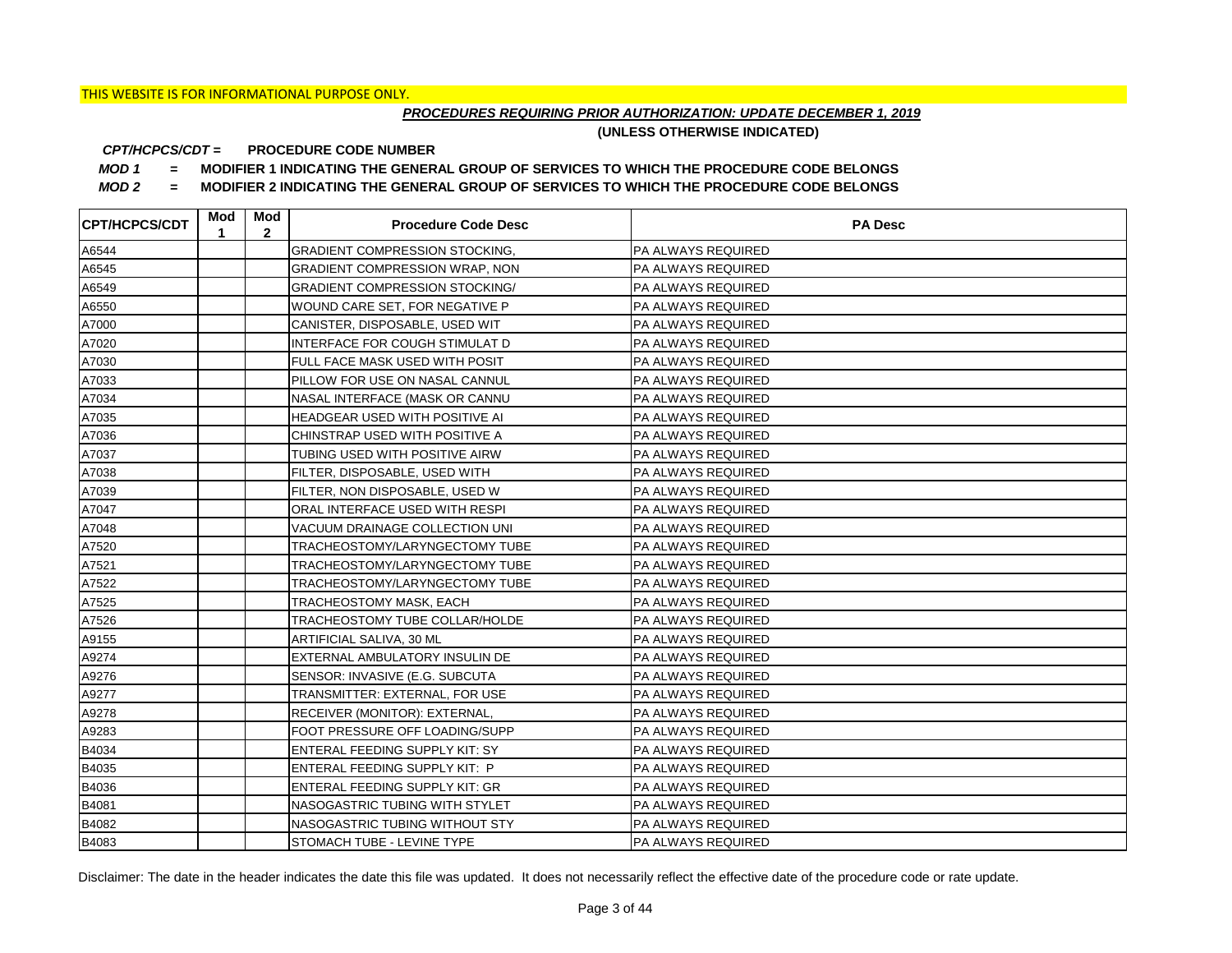# *PROCEDURES REQUIRING PRIOR AUTHORIZATION: UPDATE DECEMBER 1, 2019*

**(UNLESS OTHERWISE INDICATED)**

#### **PROCEDURE CODE NUMBER** *CPT/HCPCS/CDT =*

*MOD 1 =* **MODIFIER 1 INDICATING THE GENERAL GROUP OF SERVICES TO WHICH THE PROCEDURE CODE BELONGS**

*MOD 2 =* **MODIFIER 2 INDICATING THE GENERAL GROUP OF SERVICES TO WHICH THE PROCEDURE CODE BELONGS**

| CPT/HCPCS/CDT | Mod<br>1 | Mod<br>$\mathbf{2}$ | <b>Procedure Code Desc</b>      | <b>PA Desc</b>            |
|---------------|----------|---------------------|---------------------------------|---------------------------|
| B4087         |          |                     | GASTROSTOMY/JEJUNOSTOMY TUBE.   | PA ALWAYS REQUIRED        |
| B4088         |          |                     | GASTROSTOMY/JEJUNOSTOMY TUBE,   | <b>PA ALWAYS REQUIRED</b> |
| B4150         |          |                     | ENTERAL FORMULA, NUTRITIONALLY  | <b>PA ALWAYS REQUIRED</b> |
| B4152         |          |                     | ENTERAL FORMULA, NUTRITIONALLY  | <b>PA ALWAYS REQUIRED</b> |
| B4153         |          |                     | ENTERAL FORMULA, NUTRITIONALLY  | PA ALWAYS REQUIRED        |
| B4154         |          |                     | ENTERAL FORMULA, NUTRITIONALLY  | PA ALWAYS REQUIRED        |
| B4155         |          |                     | ENTERAL FORMULA, NUTRITIONALLY  | PA ALWAYS REQUIRED        |
| B4157         |          |                     | ENTERAL FORMULA, NUTRITIONALLY  | PA ALWAYS REQUIRED        |
| B4158         |          |                     | ENTERAL FORMULA, FOR PEDIATRIC  | PA ALWAYS REQUIRED        |
| B4159         |          |                     | ENTERAL FORMULA, FOR PEDIATRIC  | <b>PA ALWAYS REQUIRED</b> |
| B4160         |          |                     | ENTERAL FORMULA, FOR PEDIATRIC  | PA ALWAYS REQUIRED        |
| B4161         |          |                     | ENTERAL FORMULA, FOR PEDIATRIC  | PA ALWAYS REQUIRED        |
| B4162         |          |                     | ENTERAL FORMULA, FOR PEDIATRIC  | PA ALWAYS REQUIRED        |
| B4164         |          |                     | 50% DEXTROSE SOLUTION, (500 ML  | <b>PA ALWAYS REQUIRED</b> |
| B4168         |          |                     | AMINO ACID 3.5% HOMEMIX-500ML=  | <b>PA ALWAYS REQUIRED</b> |
| B4172         |          |                     | AMINO ACID 5.5%TO7% HOMEMIX/50  | <b>PA ALWAYS REQUIRED</b> |
| B4176         |          |                     | AMINO ACID 7%TO8.5% HOMEMIX/50  | PA ALWAYS REQUIRED        |
| B4178         |          |                     | AMINO ACID GREATER 8.5%-500ML/  | PA ALWAYS REQUIRED        |
| B4180         |          |                     | IV NUTR.SOL.CARBO.>50%--500ML   | <b>PA ALWAYS REQUIRED</b> |
| B4185         |          |                     | PARENTERAL NUTRITION SOLUTION,  | <b>PA ALWAYS REQUIRED</b> |
| B4189         |          |                     | PARENTERAL NUTR.SOL.COMPOUND 1  | <b>PA ALWAYS REQUIRED</b> |
| B4193         |          |                     | PAREN NUTRI SOLN 52-73 GM PROT  | <b>PA ALWAYS REQUIRED</b> |
| B4197         |          |                     | PAREN NUTRI SOLN 74 TO 100 GM-  | <b>PA ALWAYS REQUIRED</b> |
| B4199         |          |                     | TPN SOL-PREMIX:>100GRAMS PROTI  | PA ALWAYS REQUIRED        |
| B4216         |          |                     | IV NUTRIT: ADDITIVES--HOMEMIX-P | <b>PA ALWAYS REQUIRED</b> |
| B4220         |          |                     | IV NUTRITIONAL SUPPLY KIT-1 MO  | <b>PA ALWAYS REQUIRED</b> |
| B4222         |          |                     | IV NUTRITIONAL SUPPLY KIT-1MO-  | <b>PA ALWAYS REQUIRED</b> |
| B4224         |          |                     | PARENTERAL NUTRI ADMIN KIT PER  | <b>PA ALWAYS REQUIRED</b> |
| <b>B5000</b>  |          |                     | PARENTERAL NUTRITION SOLUTION   | <b>PA ALWAYS REQUIRED</b> |
| B5100         |          |                     | PARENTERAL NUTRITION SOLUTION   | PA ALWAYS REQUIRED        |
| <b>B5200</b>  |          |                     | PARENTERAL NUTRITION SOLUTION   | PA ALWAYS REQUIRED        |
| B9002         |          |                     | ENTERAL NUTRITION INFUSION PUM  | PA ALWAYS REQUIRED        |
| B9004         |          |                     | PARENTERAL INFUSION PUMP PORTA  | <b>PA ALWAYS REQUIRED</b> |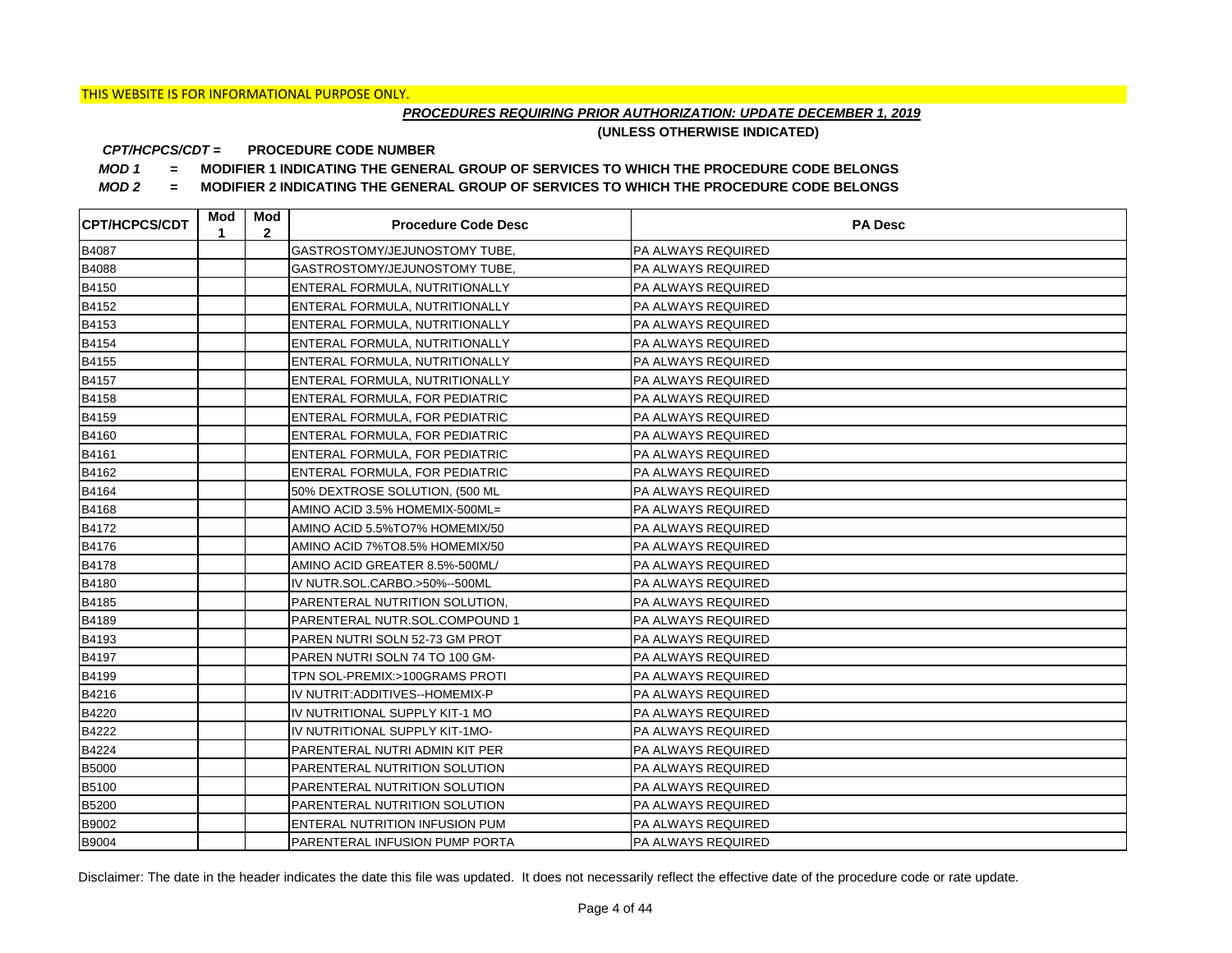# *PROCEDURES REQUIRING PRIOR AUTHORIZATION: UPDATE DECEMBER 1, 2019*

**(UNLESS OTHERWISE INDICATED)**

#### **PROCEDURE CODE NUMBER** *CPT/HCPCS/CDT =*

*MOD 1 =* **MODIFIER 1 INDICATING THE GENERAL GROUP OF SERVICES TO WHICH THE PROCEDURE CODE BELONGS**

*MOD 2 =* **MODIFIER 2 INDICATING THE GENERAL GROUP OF SERVICES TO WHICH THE PROCEDURE CODE BELONGS**

| <b>CPT/HCPCS/CDT</b> | Mod<br>1 | Mod<br>$\mathbf{2}$ | <b>Procedure Code Desc</b>     | <b>PA Desc</b>                                        |
|----------------------|----------|---------------------|--------------------------------|-------------------------------------------------------|
| B9006                |          |                     | PARENTERAL INFUSION PUMP-STATI | PA ALWAYS REQUIRED                                    |
| <b>B9998</b>         |          |                     | NOC FOR ENTERNAL SUPPLIES      | <b>PA ALWAYS REQUIRED</b>                             |
| <b>B9999</b>         |          |                     | NOC FOR PARENTERAL SUPPLIES    | <b>PA ALWAYS REQUIRED</b>                             |
| D0120                |          |                     | PERIODIC ORAL EVALUATION       | PA SOMETIMES REQUIRED, USED TO OVERRIDE SERVICE LIMIT |
| D0140                |          |                     | LIMITED ORAL EXAMINATION       | PA SOMETIMES REQUIRED, USED TO OVERRIDE SERVICE LIMIT |
| D0150                |          |                     | COMPREHENSIVE ORAL EXAMINATION | PA SOMETIMES REQUIRED, USED TO OVERRIDE SERVICE LIMIT |
| D0160                |          |                     | DETAILED & EXTENSIVE ORAL EVAL | PA SOMETIMES REQUIRED, USED TO OVERRIDE SERVICE LIMIT |
| D0170                |          |                     | RE-EVALUATION-LIMITED, PROB FO | PA SOMETIMES REQUIRED, USED TO OVERRIDE SERVICE LIMIT |
| D0171                |          |                     | RE-EVALUATION - POST-OPERATIVE | PA SOMETIMES REQUIRED, USED TO OVERRIDE SERVICE LIMIT |
| D0180                |          |                     | COMPREHENSIVE PERIODONTAL EVAL | PA ALWAYS REQUIRED                                    |
| D0190                |          |                     | SCREENING OF A PATIENT         | PA SOMETIMES REQUIRED, USED TO OVERRIDE SERVICE LIMIT |
| D0321                |          |                     | OTHER TEMPOROMANDIBULAR JOINT  | PA ALWAYS REQUIRED                                    |
| D0351                |          |                     | 3D PHOTOGRAPHIC IMAGE          | PA ALWAYS REQUIRED                                    |
| D0364                |          |                     | CONE BEAM CT CAPTURE AND INTER | <b>PA ALWAYS REQUIRED</b>                             |
| D0365                |          |                     | CONE BEAM CT CAPTURE AND INTER | <b>PA ALWAYS REQUIRED</b>                             |
| D0366                |          |                     | CONE BEAM CT CAPTURE AND INTER | <b>PA ALWAYS REQUIRED</b>                             |
| D0367                |          |                     | CONE BEAM CT CAPTURE AND INTER | <b>PA ALWAYS REQUIRED</b>                             |
| D0368                |          |                     | CONE BEAM CT CAPTURE AND INTER | <b>PA ALWAYS REQUIRED</b>                             |
| D0380                |          |                     | CONE BEAM CT IMAGE CAPTURE WIT | <b>PA ALWAYS REQUIRED</b>                             |
| D0381                |          |                     | CONE BEAM CT IMAGE CAPTURE WIT | PA ALWAYS REQUIRED                                    |
| D0382                |          |                     | CONE BEAM CT IMAGE CAPTURE WIT | <b>PA ALWAYS REQUIRED</b>                             |
| D0383                |          |                     | CONE BEAM CT IMAGE CAPTURE WIT | PA ALWAYS REQUIRED                                    |
| D0384                |          |                     | CONE BEAM CT IMAGE CAPTURE FOR | PA ALWAYS REQUIRED                                    |
| D0393                |          |                     | TREATMENT SIMULATION USING 3D  | PA ALWAYS REQUIRED                                    |
| D0394                |          |                     | DIGITAL SUBTRACTION OF TWO OR  | <b>PA ALWAYS REQUIRED</b>                             |
| D0395                |          |                     | FUSION OF TWO OR MORE 3D IMAGE | <b>PA ALWAYS REQUIRED</b>                             |
| D0411                |          |                     | HBA1C IN-OFFICE POINT OF SERVI | <b>PA ALWAYS REQUIRED</b>                             |
| D0416                |          |                     | <b>VIRAL CULTURE</b>           | PA SOMETIMES REQUIRED, USED TO OVERRIDE SERVICE LIMIT |
| D0417                |          |                     | COLLECTION AND PREPARATION OF  | <b>PA ALWAYS REQUIRED</b>                             |
| D0502                |          |                     | OTHER ORAL PROCEDURES          | PA ALWAYS REQUIRED                                    |
| D0601                |          |                     | CARIES RISK ASSESSMENT AND DOC | PA SOMETIMES REQUIRED, USED TO OVERRIDE SERVICE LIMIT |
| D0602                |          |                     | CARIES RISK ASSESSMENT AND DOC | PA SOMETIMES REQUIRED, USED TO OVERRIDE SERVICE LIMIT |
| D0603                |          |                     | CARIES RISK ASSESSMENT AND DOC | PA SOMETIMES REQUIRED, USED TO OVERRIDE SERVICE LIMIT |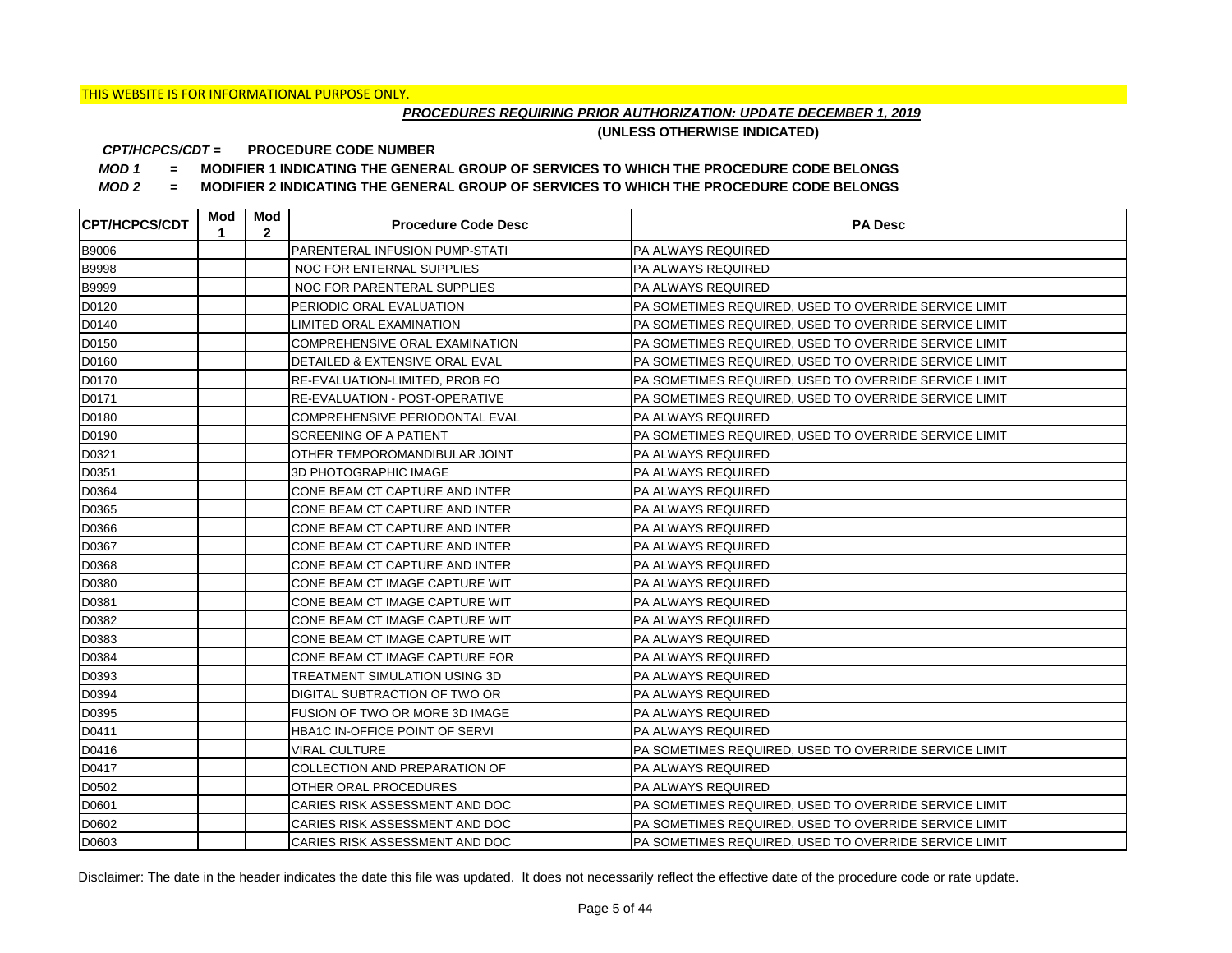# *PROCEDURES REQUIRING PRIOR AUTHORIZATION: UPDATE DECEMBER 1, 2019*

**(UNLESS OTHERWISE INDICATED)**

#### **PROCEDURE CODE NUMBER** *CPT/HCPCS/CDT =*

*MOD 1 =* **MODIFIER 1 INDICATING THE GENERAL GROUP OF SERVICES TO WHICH THE PROCEDURE CODE BELONGS**

*MOD 2 =* **MODIFIER 2 INDICATING THE GENERAL GROUP OF SERVICES TO WHICH THE PROCEDURE CODE BELONGS**

| <b>ICPT/HCPCS/CDT</b> | Mod<br>1. | Mod<br>$\mathbf{2}$ | <b>Procedure Code Desc</b>            | <b>PA Desc</b>                                                   |
|-----------------------|-----------|---------------------|---------------------------------------|------------------------------------------------------------------|
| D0999                 |           |                     | UNSPECIFIED DIAGNOSTIC PROCEDU        | <b>PA ALWAYS REQUIRED</b>                                        |
| D <sub>1110</sub>     |           |                     | PROPHYLAXIS - ADULT                   | PA SOMETIMES REQUIRED. USED TO OVERRIDE SERVICE LIMIT            |
| D1120                 |           |                     | PROPHYLAXIS - CHILD                   | PA SOMETIMES REQUIRED, USED TO OVERRIDE SERVICE LIMIT            |
| D1206                 |           |                     | TOPICAL APPLICATION OF FLUORID        | PA SOMETIMES REQUIRED, USED TO OVERRIDE SERVICE LIMIT            |
| D1354                 |           |                     | INTERIM CARIES ARRESTING MEDIC        | PA SOMETIMES REQUIRED. USED TO OVERRIDE SERVICE LIMIT            |
| D1516                 |           |                     | SPACE MAINTAINER - FIXED - BIL        | PA SOMETIMES REQUIRED, USED TO OVERRIDE SERVICE LIMIT            |
| D1517                 |           |                     | SPACE MAINTAINER - FIXED - BIL        | PA SOMETIMES REQUIRED, USED TO OVERRIDE SERVICE LIMIT            |
| D1526                 |           |                     | SPACE MAINTAINER - REMOVABLE -        | PA SOMETIMES REQUIRED, USED TO OVERRIDE SERVICE LIMIT            |
| D1527                 |           |                     | SPACE MAINTAINER - REMOVABLE -        | PA SOMETIMES REQUIRED, USED TO OVERRIDE SERVICE LIMIT            |
| D <sub>1575</sub>     |           |                     | DISTAL SHOE SPACE MAINTAINER -        | PA SOMETIMES REQUIRED, USED TO OVERRIDE SERVICE LIMIT            |
| D1999                 |           |                     | UNSPECIFIED PREVENTIVE PROCEDU        | PA ALWAYS REQUIRED                                               |
| D2710                 |           |                     | CROWN - RESIN-BASED COMPOSITE         | PA REQUIRED IF A DENTAL CLAIM AND THE PATIENT AGE IS 21 OR OLDER |
| D2720                 |           |                     | CROWN-RESIN WITH HIGH NOBLE ME        | PA ALWAYS REQUIRED                                               |
| D2721                 |           |                     | CROWN-RESIN WITH PREDOMINATELY        | <b>PA ALWAYS REQUIRED</b>                                        |
| D2722                 |           |                     | CROWN-RESIN WITH NOBLE METAL-A        | <b>PA ALWAYS REQUIRED</b>                                        |
| D2740                 |           |                     | CROWN - PORCELAIN/CERAMIC             | <b>PA ALWAYS REQUIRED</b>                                        |
| D2750                 |           |                     | CROWN-PORCELAIN FUSED TO HIGH         | IPA ALWAYS REQUIRED                                              |
| D2751                 |           |                     | CROWN-PORCELAIN FUSED TO BASE         | <b>PA ALWAYS REQUIRED</b>                                        |
| D2752                 |           |                     | CROWN-PORCELAIN FUSED TO NOBLE        | <b>PA ALWAYS REQUIRED</b>                                        |
| D2790                 |           |                     | CROWN-FULL CAST HIGH NOBLE MET        | PA ALWAYS REQUIRED                                               |
| D2791                 |           |                     | CROWN-FULL CAST PREDOMINATELY         | <b>PA ALWAYS REQUIRED</b>                                        |
| D2792                 |           |                     | CROWN-FULL CAST NOBLE METAL           | <b>PA ALWAYS REQUIRED</b>                                        |
| D2952                 |           |                     | CAST POST AND CORE IN ADD. TO         | PA REQUIRED IF A DENTAL CLAIM AND THE PATIENT AGE IS 21 OR OLDER |
| D2953                 |           |                     | EACH ADDITIONAL CAST POST - S         | <b>PA ALWAYS REQUIRED</b>                                        |
| D2954                 |           |                     | PREFAB. POST+CORE IN ADD. TO C        | PA REQUIRED IF A DENTAL CLAIM AND THE PATIENT AGE IS 21 OR OLDER |
| D2955                 |           |                     | <b>POST REMOVAL</b>                   | IPA ALWAYS REQUIRED                                              |
| D2957                 |           |                     | EACH ADDITIONAL PREFABRICATED         | <b>PA ALWAYS REQUIRED</b>                                        |
| D2971                 |           |                     | ADDITIONAL PROCEDURES TO CONST        | <b>PA ALWAYS REQUIRED</b>                                        |
| D2975                 |           |                     | <b>COPING</b>                         | <b>PA ALWAYS REQUIRED</b>                                        |
| D2980                 |           |                     | CROWN REPAIR NECESSITATED BY R        | PA ALWAYS REQUIRED                                               |
| D2981                 |           |                     | <b>INLAY REPAIR NECESSITATED BY R</b> | PA ALWAYS REQUIRED                                               |
| D2982                 |           |                     | ONLAY REPAIR NECESSITATED BY R        | <b>PA ALWAYS REQUIRED</b>                                        |
| D2999                 |           |                     | UNSPECIFIED RESTORATIVE PROCED        | <b>PA ALWAYS REQUIRED</b>                                        |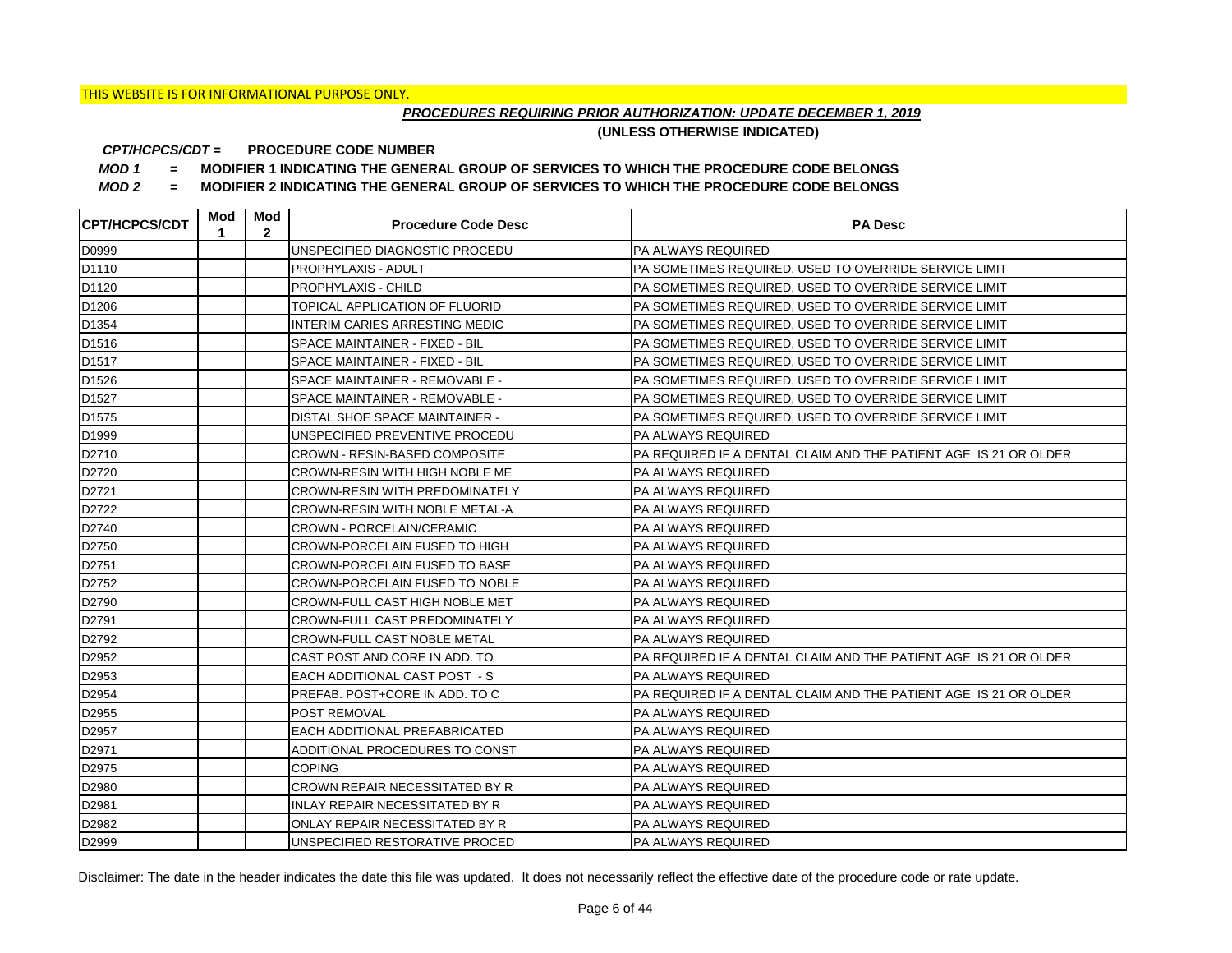# *PROCEDURES REQUIRING PRIOR AUTHORIZATION: UPDATE DECEMBER 1, 2019*

**(UNLESS OTHERWISE INDICATED)**

#### **PROCEDURE CODE NUMBER** *CPT/HCPCS/CDT =*

*MOD 1 =* **MODIFIER 1 INDICATING THE GENERAL GROUP OF SERVICES TO WHICH THE PROCEDURE CODE BELONGS**

*MOD 2 =* **MODIFIER 2 INDICATING THE GENERAL GROUP OF SERVICES TO WHICH THE PROCEDURE CODE BELONGS**

| <b>CPT/HCPCS/CDT</b> | Mod<br>1 | Mod<br>$\mathbf{2}$ | <b>Procedure Code Desc</b>            | <b>PA Desc</b>            |
|----------------------|----------|---------------------|---------------------------------------|---------------------------|
| D3310                |          |                     | ENDODONTIC THERAPY, ANTERIOR T        | <b>PA ALWAYS REQUIRED</b> |
| D3320                |          |                     | ENDODONTIC THERAPY, PREMOLAR T        | <b>PA ALWAYS REQUIRED</b> |
| D3330                |          |                     | ENDODONTIC THERAPY, MOLAR TOOT        | <b>PA ALWAYS REQUIRED</b> |
| D3331                |          |                     | TREATMENT OF ROOT CANAL OBSTRU        | <b>PA ALWAYS REQUIRED</b> |
| D3332                |          |                     | INCOMPLETE ENDODONTIC THERAPY:        | PA ALWAYS REQUIRED        |
| D3333                |          |                     | INTERNAL ROOT REPAIR OF PERFOR        | PA ALWAYS REQUIRED        |
| D3346                |          |                     | RETREATMENT PREV ROOT CANAL TH        | <b>PA ALWAYS REQUIRED</b> |
| D3347                |          |                     | RETREATMENT OF PREVIOUS ROOT C        | <b>PA ALWAYS REQUIRED</b> |
| D3348                |          |                     | RETREAT PREV ROOT CANAL THER M        | <b>PA ALWAYS REQUIRED</b> |
| D3351                |          |                     | APEXIFICATION/RECALCIFICATION         | <b>PA ALWAYS REQUIRED</b> |
| D3352                |          |                     | APEXIFICATION/RECALCIFICATION         | PA ALWAYS REQUIRED        |
| D3353                |          |                     | APEXIFICATION/RECALCIFICATION-        | <b>PA ALWAYS REQUIRED</b> |
| D3427                |          |                     | PERIRADICULAR SURGERY WITHOUT         | <b>PA ALWAYS REQUIRED</b> |
| D3428                |          |                     | BONE GRAFT IN CONJUNCTION WITH        | <b>PA ALWAYS REQUIRED</b> |
| D3429                |          |                     | BONE GRAFT IN CONJUNCTION WITH        | PA ALWAYS REQUIRED        |
| D3910                |          |                     | SURGICAL PROCEDURE FOR ISOLATI        | PA ALWAYS REQUIRED        |
| D3999                |          |                     | UNSPECIFIED ENDODONTIC PROCEDU        | PA ALWAYS REQUIRED        |
| D4210                |          |                     | GINGIVECTOMY OR GINGIVOPLASTY         | PA ALWAYS REQUIRED        |
| D4211                |          |                     | GINGIVECTOMY OR GINGIVOPLASTY         | PA ALWAYS REQUIRED        |
| D4212                |          |                     | GINGIVECTOMY OR GINGIVOPLASTY         | PA ALWAYS REQUIRED        |
| D4240                |          |                     | GINGIVAL FLAP PROCEDURE, INCLU        | PA ALWAYS REQUIRED        |
| D4241                |          |                     | GINGIVAL FLAP PROCEDURE, INCLU        | PA ALWAYS REQUIRED        |
| D4245                |          |                     | APICALLY POSITIONED FLAP              | PA ALWAYS REQUIRED        |
| D4249                |          |                     | CLINICAL CROWN LENGTHENING-HAR        | PA ALWAYS REQUIRED        |
| D4260                |          |                     | OSSEOUS SURGERY (INCLUDING ELE        | <b>PA ALWAYS REQUIRED</b> |
| D4261                |          |                     | OSSEOUS SURGERY (INCLUDING ELE        | PA ALWAYS REQUIRED        |
| D4263                |          |                     | BONE REPLACEMENT GRAFT - RETAI        | PA ALWAYS REQUIRED        |
| D4264                |          |                     | BONE REPLACEMENT GRAFT - RETAI        | PA ALWAYS REQUIRED        |
| D4265                |          |                     | BIOLOGICAL MAT TO AID SOFT & O        | PA ALWAYS REQUIRED        |
| D4266                |          |                     | <b>GUIDED TISSUE REGENERATION - R</b> | PA ALWAYS REQUIRED        |
| D4267                |          |                     | <b>GUIDED TISSUE REGENERATION - N</b> | PA ALWAYS REQUIRED        |
| D4268                |          |                     | SURGICAL REVISION PROCEDURE, P        | PA ALWAYS REQUIRED        |
| D4270                |          |                     | PEDICLE SOFT TISSUE GRAFT PROC        | <b>PA ALWAYS REQUIRED</b> |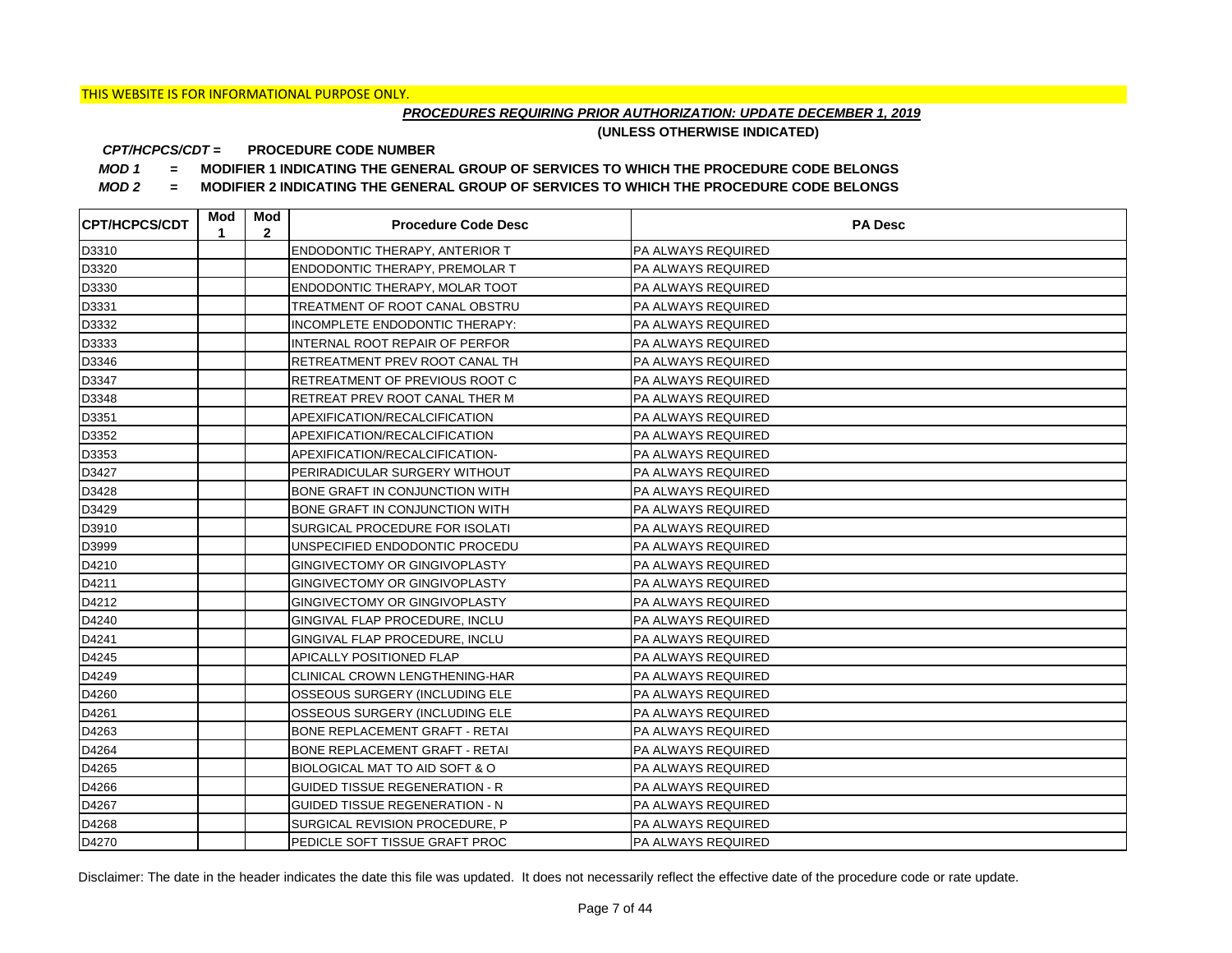# *PROCEDURES REQUIRING PRIOR AUTHORIZATION: UPDATE DECEMBER 1, 2019*

**(UNLESS OTHERWISE INDICATED)**

#### **PROCEDURE CODE NUMBER** *CPT/HCPCS/CDT =*

*MOD 1 =* **MODIFIER 1 INDICATING THE GENERAL GROUP OF SERVICES TO WHICH THE PROCEDURE CODE BELONGS**

*MOD 2 =* **MODIFIER 2 INDICATING THE GENERAL GROUP OF SERVICES TO WHICH THE PROCEDURE CODE BELONGS**

| <b>ICPT/HCPCS/CDT</b> | Mod<br>1 | Mod<br>$\mathbf{2}$ | <b>Procedure Code Desc</b>            | <b>PA Desc</b>                                        |
|-----------------------|----------|---------------------|---------------------------------------|-------------------------------------------------------|
| D4273                 |          |                     | AUTOGENOUS CONNECTIVE TISSUE G        | PA ALWAYS REQUIRED                                    |
| D4274                 |          |                     | MESIAL/DISTAL WEDGE PROCEDURE,        | <b>PA ALWAYS REQUIRED</b>                             |
| D4275                 |          |                     | NON-AUTOGENOUS CONNECTIVE TISS        | <b>PA ALWAYS REQUIRED</b>                             |
| D4276                 |          |                     | COMBINED CONNECTIVE TISSUE AND        | PA ALWAYS REQUIRED                                    |
| D4277                 |          |                     | FREE SOFT TISSUE GRAFT PROCEDU        | PA ALWAYS REQUIRED                                    |
| D4278                 |          |                     | FREE SOFT TISSUE GRAFT PROCEDU        | PA ALWAYS REQUIRED                                    |
| D4283                 |          |                     | AUTOGENOUS CONNECTIVE TISSUE G        | PA ALWAYS REQUIRED                                    |
| D4320                 |          |                     | PROVISIONAL SPLINTING-INTRACOR        | PA ALWAYS REQUIRED                                    |
| D4341                 |          |                     | PERIODONTAL SCALING AND ROOT P        | PA ALWAYS REQUIRED                                    |
| D4342                 |          |                     | PERIODONTAL SCALING & ROOT PLA        | <b>PA ALWAYS REQUIRED</b>                             |
| D4346                 |          |                     | SCALING IN PRESENCE OF GENERAL        | PA SOMETIMES REQUIRED, USED TO OVERRIDE SERVICE LIMIT |
| D4355                 |          |                     | FULL MOUTH DEBRIDEMENT TO ENAB        | PA SOMETIMES REQUIRED, USED TO OVERRIDE SERVICE LIMIT |
| D4381                 |          |                     | LOCALIZED DELIVERY OF ANTIMICR        | PA ALWAYS REQUIRED                                    |
| D4910                 |          |                     | PERIODONTAL MAINTENANCE               | <b>PA ALWAYS REQUIRED</b>                             |
| D4999                 |          |                     | UNSPECIFIED PERIODONTAL SERVIC        | IPA ALWAYS REQUIRED                                   |
| D5110                 |          |                     | COMPLETE DENTURE-MAXILLARY            | <b>PA ALWAYS REQUIRED</b>                             |
| D5120                 |          |                     | COMPLETE DENTURE-MANDIBULAR           | <b>PA ALWAYS REQUIRED</b>                             |
| D5130                 |          |                     | IMMEDIATE DENTURE-MAXILLARY           | <b>PA ALWAYS REQUIRED</b>                             |
| D5140                 |          |                     | IMMEDIATE DENTURE-MANDIBULAR          | <b>PA ALWAYS REQUIRED</b>                             |
| D5211                 |          |                     | MAXILLARY PARTIAL DENTURE - RE        | <b>PA ALWAYS REQUIRED</b>                             |
| D5212                 |          |                     | <b>MANDIBULAR PARTIAL DENTURE - R</b> | <b>PA ALWAYS REQUIRED</b>                             |
| D5213                 |          |                     | MAXILLARY PARTIAL DENTURE-CAST        | <b>PA ALWAYS REQUIRED</b>                             |
| D5214                 |          |                     | MANDIBULAR PARTIAL DENTURE-CAS        | PA ALWAYS REQUIRED                                    |
| D5225                 |          |                     | MAXILLARY PARTIAL DENTURE - FL        | PA ALWAYS REQUIRED                                    |
| D5226                 |          |                     | MANDIBULAR PARTIAL DENTURE - F        | <b>PA ALWAYS REQUIRED</b>                             |
| D5710                 |          |                     | REBASE COMPLETE MAXILLARY DENT        | <b>PA ALWAYS REQUIRED</b>                             |
| D5711                 |          |                     | REBASE COMPLETE MANDIBULAR DEN        | <b>PA ALWAYS REQUIRED</b>                             |
| D5720                 |          |                     | REBASE MAXILLARY PARTIAL DENTU        | PA ALWAYS REQUIRED                                    |
| D5721                 |          |                     | REBASE MANDIBULAR PARTIAL DENT        | <b>PA ALWAYS REQUIRED</b>                             |
| D5850                 |          |                     | TISSUE CONDITIONING, MAXILLARY        | PA SOMETIMES REQUIRED, USED TO OVERRIDE SERVICE LIMIT |
| D5851                 |          |                     | TISSUE CONDITIONING, MANDIBULA        | PA SOMETIMES REQUIRED, USED TO OVERRIDE SERVICE LIMIT |
| D5862                 |          |                     | <b>PRECISION ATTACHMENT</b>           | <b>PA ALWAYS REQUIRED</b>                             |
| D5863                 |          |                     | <b>OVERDENTURE - COMPLETE MAXILLA</b> | <b>PA ALWAYS REQUIRED</b>                             |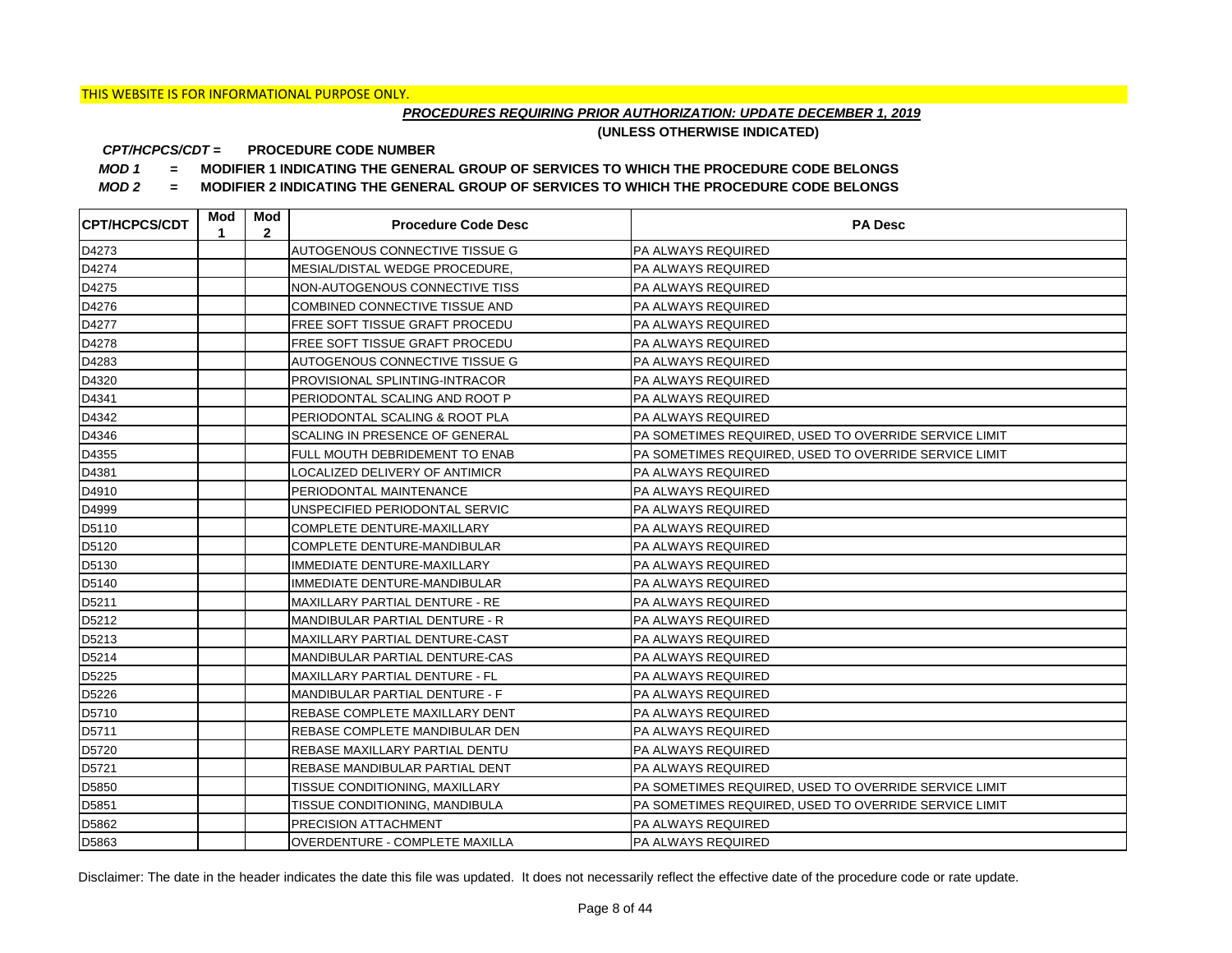# *PROCEDURES REQUIRING PRIOR AUTHORIZATION: UPDATE DECEMBER 1, 2019*

**(UNLESS OTHERWISE INDICATED)**

#### **PROCEDURE CODE NUMBER** *CPT/HCPCS/CDT =*

*MOD 1 =* **MODIFIER 1 INDICATING THE GENERAL GROUP OF SERVICES TO WHICH THE PROCEDURE CODE BELONGS**

*MOD 2 =* **MODIFIER 2 INDICATING THE GENERAL GROUP OF SERVICES TO WHICH THE PROCEDURE CODE BELONGS**

| <b>CPT/HCPCS/CDT</b> | Mod<br>1 | Mod<br>$\overline{2}$ | <b>Procedure Code Desc</b>            | <b>PA Desc</b>                                        |
|----------------------|----------|-----------------------|---------------------------------------|-------------------------------------------------------|
| D5864                |          |                       | <b>OVERDENTURE - PARTIAL MAXILLAR</b> | PA ALWAYS REQUIRED                                    |
| D5865                |          |                       | OVERDENTURE - COMPLETE MANDIBU        | PA ALWAYS REQUIRED                                    |
| D5866                |          |                       | OVERDENTURE - PARTIAL MANDIBUL        | PA ALWAYS REQUIRED                                    |
| D5867                |          |                       | REPLACE PART SEMI/PRECISION AT        | PA ALWAYS REQUIRED                                    |
| D5875                |          |                       | <b>MODIFICATION OF REMOVABLE PROS</b> | PA ALWAYS REQUIRED                                    |
| D5899                |          |                       | UNSPECIFIED REMOVABLE PROSTHOD        | PA ALWAYS REQUIRED                                    |
| D5911                |          |                       | <b>FACIAL MOULAGE (SECTIONAL)</b>     | PA ALWAYS REQUIRED                                    |
| D5912                |          |                       | <b>FACIAL MOULAGE (COMPLETE)</b>      | PA ALWAYS REQUIRED                                    |
| D5913                |          |                       | <b>NASAL PROSTHESIS</b>               | PA ALWAYS REQUIRED                                    |
| D5914                |          |                       | AURICULAR PROSTHESIS                  | PA ALWAYS REQUIRED                                    |
| D5915                |          |                       | ORBITAL PROSTHESIS                    | PA ALWAYS REQUIRED                                    |
| D5916                |          |                       | <b>OCULAR PROSTHESIS</b>              | PA ALWAYS REQUIRED                                    |
| D5919                |          |                       | <b>FACIAL PROSTHESIS</b>              | PA ALWAYS REQUIRED                                    |
| D5922                |          |                       | NASAL SEPTAL PROSTHESIS               | PA ALWAYS REQUIRED                                    |
| D5923                |          |                       | OCULAR PROSTHESIS, INTERIM            | PA ALWAYS REQUIRED                                    |
| D5924                |          |                       | <b>CRANIAL PROSTHESIS</b>             | PA ALWAYS REQUIRED                                    |
| D5925                |          |                       | <b>FACIAL AUGMENTATION IMPLANT PR</b> | PA ALWAYS REQUIRED                                    |
| D5926                |          |                       | NASAL PROSTHESIS, REPLACEMENT         | PA ALWAYS REQUIRED                                    |
| D5927                |          |                       | AURICULAR PROSTHESIS, REPLACEM        | PA ALWAYS REQUIRED                                    |
| D5928                |          |                       | ORBITAL PROSTHESIS, REPLACEMEN        | PA ALWAYS REQUIRED                                    |
| D5929                |          |                       | FACIAL PROSTHESIS, REPLACEMENT        | PA ALWAYS REQUIRED                                    |
| D5931                |          |                       | OBTURATOR PROSTHESIS, SURGICAL        | PA ALWAYS REQUIRED                                    |
| D5932                |          |                       | OBTURATOR PROSTHESIS, DEFINITI        | PA ALWAYS REQUIRED                                    |
| D5933                |          |                       | OBTURATOR PROSTHESIS, MODIFICA        | PA ALWAYS REQUIRED                                    |
| D5934                |          |                       | MANDIBULAR RESECTION PROSTHESI        | PA ALWAYS REQUIRED                                    |
| D5935                |          |                       | MANDIBULAR RESECTION PROSTHESI        | PA ALWAYS REQUIRED                                    |
| D5936                |          |                       | OBTURATOR PROSTHESIS, INTERIM         | PA ALWAYS REQUIRED                                    |
| D5937                |          |                       | TRISMUS APPLIANCE                     | PA SOMETIMES REQUIRED, USED TO OVERRIDE SERVICE LIMIT |
| D5951                |          |                       | <b>FEEDING AID</b>                    | PA SOMETIMES REQUIRED, USED TO OVERRIDE SERVICE LIMIT |
| D5952                |          |                       | SPEECH AID PROSTHESIS, PEDIATR        | PA ALWAYS REQUIRED                                    |
| D5953                |          |                       | SPEECH AID PROSTHESIS, ADULT          | PA SOMETIMES REQUIRED, USED TO OVERRIDE SERVICE LIMIT |
| D5954                |          |                       | <b>PALATAL AUGMENTATION PROSTHESI</b> | PA ALWAYS REQUIRED                                    |
| D5955                |          |                       | PALATAL LIFT PROSTHESIS, DEFIN        | <b>PA ALWAYS REQUIRED</b>                             |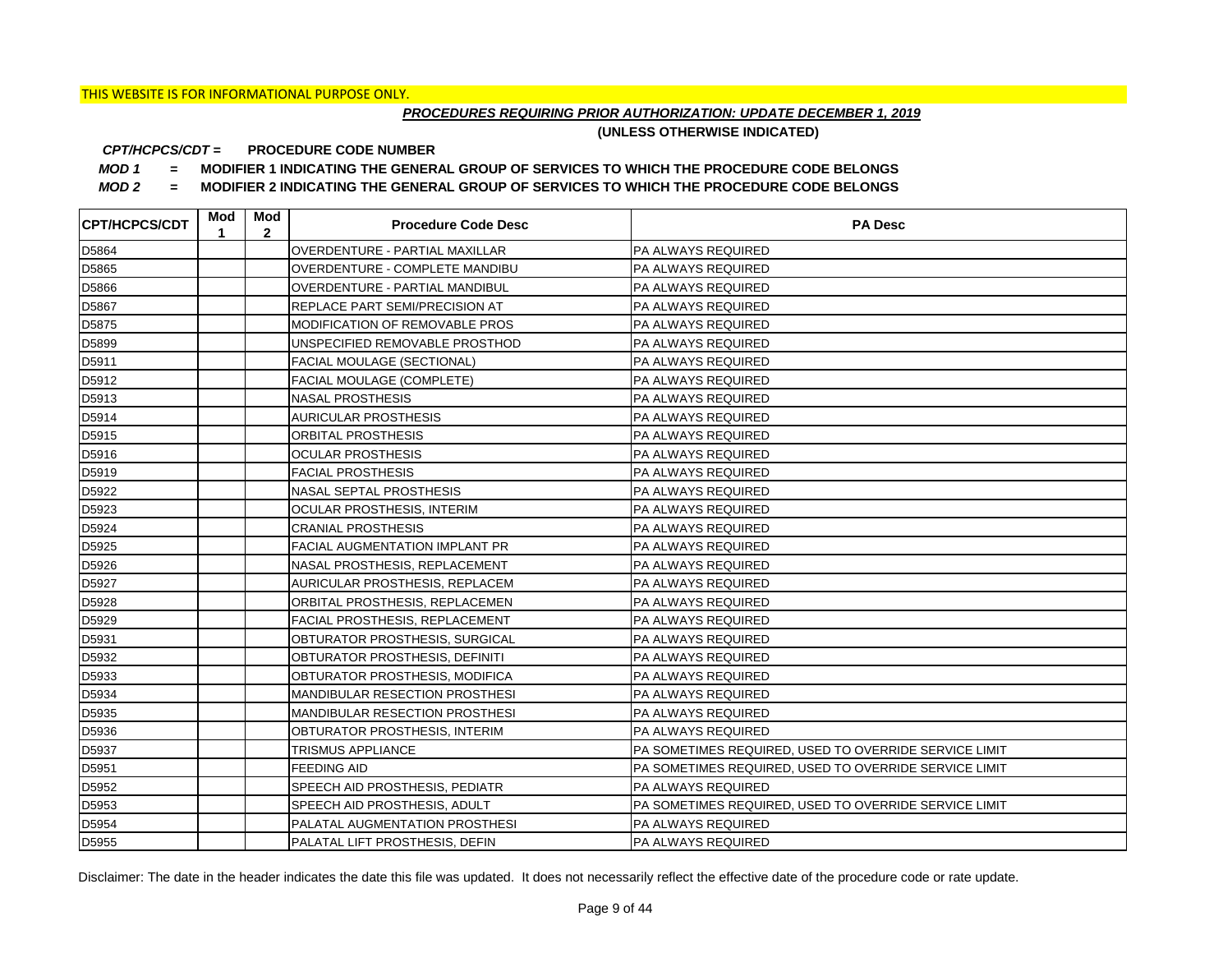# *PROCEDURES REQUIRING PRIOR AUTHORIZATION: UPDATE DECEMBER 1, 2019*

**(UNLESS OTHERWISE INDICATED)**

#### **PROCEDURE CODE NUMBER** *CPT/HCPCS/CDT =*

*MOD 1 =* **MODIFIER 1 INDICATING THE GENERAL GROUP OF SERVICES TO WHICH THE PROCEDURE CODE BELONGS**

*MOD 2 =* **MODIFIER 2 INDICATING THE GENERAL GROUP OF SERVICES TO WHICH THE PROCEDURE CODE BELONGS**

| <b>CPT/HCPCS/CDT</b> | Mod<br>1 | Mod<br>$\mathbf{2}$ | <b>Procedure Code Desc</b>            | <b>PA Desc</b>                                        |
|----------------------|----------|---------------------|---------------------------------------|-------------------------------------------------------|
| D5958                |          |                     | PALATAL LIFT PROSTHESIS, INTER        | <b>PA ALWAYS REQUIRED</b>                             |
| D5959                |          |                     | PALATAL LIFT PROSTHESIS, MODIF        | <b>PA ALWAYS REQUIRED</b>                             |
| D5960                |          |                     | SPEECH AID PROSTHESIS, MODIFIC        | <b>PA ALWAYS REQUIRED</b>                             |
| D5982                |          |                     | SURGICAL STENT                        | PA SOMETIMES REQUIRED, USED TO OVERRIDE SERVICE LIMIT |
| D5983                |          |                     | <b>RADIATION CARRIER</b>              | PA ALWAYS REQUIRED                                    |
| D5984                |          |                     | <b>RADIATION SHIELD</b>               | <b>PA ALWAYS REQUIRED</b>                             |
| D5985                |          |                     | RADIATION CONE LOCATOR                | <b>PA ALWAYS REQUIRED</b>                             |
| D5986                |          |                     | <b>FLUORIDE GEL CARRIER</b>           | <b>PA ALWAYS REQUIRED</b>                             |
| D5987                |          |                     | <b>COMMISSURE SPLINT</b>              | <b>PA ALWAYS REQUIRED</b>                             |
| D5988                |          |                     | <b>SURGICAL SPLINT</b>                | PA SOMETIMES REQUIRED, USED TO OVERRIDE SERVICE LIMIT |
| D5991                |          |                     | <b>VESICULOBULLOUS DISEASE MEDICA</b> | <b>PA ALWAYS REQUIRED</b>                             |
| D5993                |          |                     | MAINTENANCE AND CLEANING OF A         | <b>PA ALWAYS REQUIRED</b>                             |
| D5999                |          |                     | UNSPECIFIED MAXILLOFACIAL PROS        | <b>PA ALWAYS REQUIRED</b>                             |
| D6010                |          |                     | SURGICAL PLACEMENT ENDOSTEAL I        | <b>PA ALWAYS REQUIRED</b>                             |
| D6040                |          |                     | SURGICAL PLACEMENT: EPOSTEAL          | PA ALWAYS REQUIRED                                    |
| D6050                |          |                     | SURGICAL PLACEMENT: TRANSOSTE         | <b>PA ALWAYS REQUIRED</b>                             |
| D6052                |          |                     | SEMI-PRECISION ATTACHMENT ABUT        | PA ALWAYS REQUIRED                                    |
| D6055                |          |                     | DENTAL IMPLANT SUPPORTED CONNE        | PA ALWAYS REQUIRED                                    |
| D6056                |          |                     | PREFABRICATED ABUTMENT - INCLU        | PA ALWAYS REQUIRED                                    |
| D6057                |          |                     | <b>CUSTOM FABRICATED ABUTMENT - I</b> | PA ALWAYS REQUIRED                                    |
| D6080                |          |                     | <b>IMPLANT MAINTENANCE PROCEDURES</b> | PA ALWAYS REQUIRED                                    |
| D6081                |          |                     | SCALING AND DEBRIDEMENT IN THE        | PA SOMETIMES REQUIRED, USED TO OVERRIDE SERVICE LIMIT |
| D6090                |          |                     | REPAIR IMPLANTSUPPORTED PROSTH        | PA ALWAYS REQUIRED                                    |
| D6091                |          |                     | REPLACEMENT OF SEMI-PRECISION         | PA ALWAYS REQUIRED                                    |
| D6092                |          |                     | RE-CEMENT OR RE-BOND IMPLANT/A        | <b>PA ALWAYS REQUIRED</b>                             |
| D6095                |          |                     | REPAIR IMPLANT ABUTMENT, BY RE        | PA ALWAYS REQUIRED                                    |
| D6096                |          |                     | REMOVE BROKEN IMPLANT RETAININ        | PA ALWAYS REQUIRED                                    |
| D6100                |          |                     | IMPLANT REMOVAL, BY REPORT            | PA ALWAYS REQUIRED                                    |
| D6101                |          |                     | DEBRIDEMENT OF A PERI-IMPLANT         | PA ALWAYS REQUIRED                                    |
| D6102                |          |                     | DEBRIDEMENT AND OSSEOUS CONTOU        | PA ALWAYS REQUIRED                                    |
| D6103                |          |                     | BONE GRAFT FOR REPAIR OF PERI-        | PA ALWAYS REQUIRED                                    |
| D6104                |          |                     | BONE GRAFT AT TIME OF IMPLANT         | PA ALWAYS REQUIRED                                    |
| D6110                |          |                     | <b>IMPLANT/ABUTMENT SUPPORTED REM</b> | <b>PA ALWAYS REQUIRED</b>                             |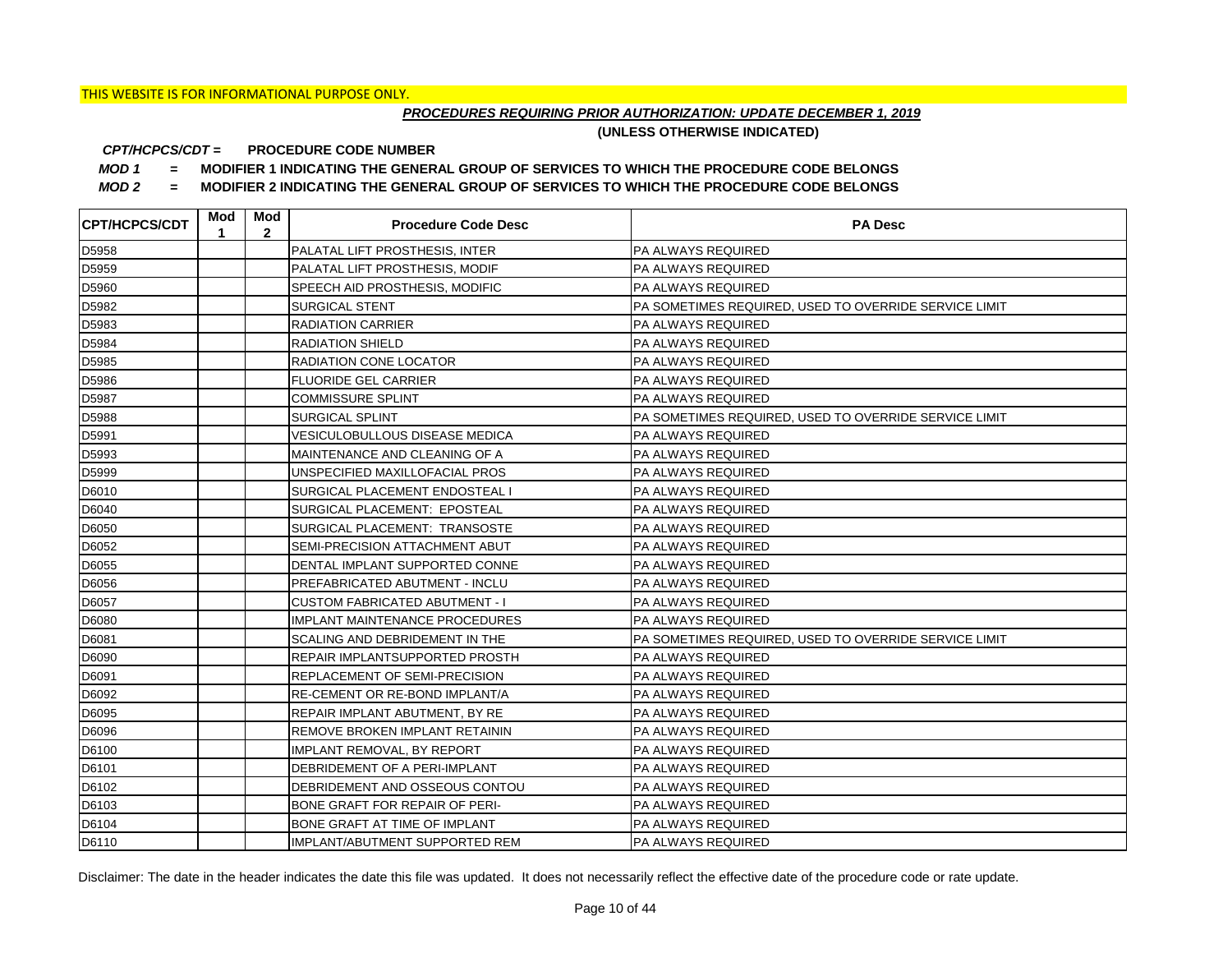# *PROCEDURES REQUIRING PRIOR AUTHORIZATION: UPDATE DECEMBER 1, 2019*

**(UNLESS OTHERWISE INDICATED)**

#### **PROCEDURE CODE NUMBER** *CPT/HCPCS/CDT =*

*MOD 1 =* **MODIFIER 1 INDICATING THE GENERAL GROUP OF SERVICES TO WHICH THE PROCEDURE CODE BELONGS**

*MOD 2 =* **MODIFIER 2 INDICATING THE GENERAL GROUP OF SERVICES TO WHICH THE PROCEDURE CODE BELONGS**

| <b>CPT/HCPCS/CDT</b> | Mod<br>1 | Mod<br>$\mathbf{2}$ | <b>Procedure Code Desc</b>            | <b>PA Desc</b>                                                           |
|----------------------|----------|---------------------|---------------------------------------|--------------------------------------------------------------------------|
| D6111                |          |                     | IMPLANT/ABUTMENT SUPPORTED REM        | <b>PA ALWAYS REQUIRED</b>                                                |
| D6190                |          |                     | RADIOGRAPHIC/SURGICAL IMPLANT         | <b>PA ALWAYS REQUIRED</b>                                                |
| D6199                |          |                     | UNSPECIFIED IMPLANT PROCEDURE         | <b>PA ALWAYS REQUIRED</b>                                                |
| D6210                |          |                     | PONTIC-CAST HIGH NOBLE METAL          | <b>PA ALWAYS REQUIRED</b>                                                |
| D6211                |          |                     | PONTIC-CAST PREDOMINANTLY BASE        | PA ALWAYS REQUIRED                                                       |
| D6212                |          |                     | PONTIC-CAST NOBLE METAL               | <b>PA ALWAYS REQUIRED</b>                                                |
| D6240                |          |                     | PONTIC-PORCELAIN FUSED TO HIGH        | <b>PA ALWAYS REQUIRED</b>                                                |
| D6241                |          |                     | PONTIC-PORCELAIN FUSED TO PRED        | <b>PA ALWAYS REQUIRED</b>                                                |
| D6242                |          |                     | PONTIC-PORCELAIN FUSED TO NOBL        | <b>PA ALWAYS REQUIRED</b>                                                |
| D6250                |          |                     | PONTIC-RESIN WITH HIGH NOBLE M        | <b>PA ALWAYS REQUIRED</b>                                                |
| D6251                |          |                     | PONTIC-RESIN WITH PREDOMINANTL        | <b>PA ALWAYS REQUIRED</b>                                                |
| D6252                |          |                     | PONTIC-RESIN WITH NOBLE METAL         | <b>PA ALWAYS REQUIRED</b>                                                |
| D6545                |          |                     | RETAINER-CAST METAL RES BONDED        | <b>PA ALWAYS REQUIRED</b>                                                |
| D6720                |          |                     | <b>RETAINER CROWN-RESIN WITH HIGH</b> | <b>PA ALWAYS REQUIRED</b>                                                |
| D6721                |          |                     | RETAINER CROWN-RESIN WITH PRED        | PA ALWAYS REQUIRED                                                       |
| D6722                |          |                     | RETAINER CROWN - RESIN WITH NO        | <b>PA ALWAYS REQUIRED</b>                                                |
| D6750                |          |                     | RETAINER CROWN - PORCELAIN FUS        | PA ALWAYS REQUIRED                                                       |
| D6751                |          |                     | RETAINER CROWN - PORCELAIN FUS        | PA ALWAYS REQUIRED                                                       |
| D6752                |          |                     | RETAINER CROWN - PORCELAIN FUS        | PA ALWAYS REQUIRED                                                       |
| D6790                |          |                     | RETAINER CROWN - FULL CAST HIG        | <b>PA ALWAYS REQUIRED</b>                                                |
| D6791                |          |                     | RETAINER CROWN - FULL CAST PRE        | PA ALWAYS REQUIRED                                                       |
| D6792                |          |                     | RETAINER CROWN - FULL CAST NOB        | PA ALWAYS REQUIRED                                                       |
| D6920                |          |                     | <b>CONNECTOR BAR</b>                  | PA ALWAYS REQUIRED                                                       |
| D6940                |          |                     | <b>STRESS BREAKER</b>                 | PA ALWAYS REQUIRED                                                       |
| D6950                |          |                     | PRECISION ATTACHMENT                  | <b>PA ALWAYS REQUIRED</b>                                                |
| D6970                |          |                     | CAST POST AND CORE IN ADDITION        | <b>PA ALWAYS REQUIRED</b>                                                |
| D6972                |          |                     | PREFABRICATED POST AND CORE IN        | PA ALWAYS REQUIRED                                                       |
| D6980                |          |                     | FIXED PARTIAL DENTURE REPAIR N        | PA ALWAYS REQUIRED                                                       |
| D6985                |          |                     | PEDIATRIC PARTIAL DENTURE, FIX        | PA SOMETIMES REQUIRED, USED TO OVERRIDE SERVICE LIMIT                    |
| D6999                |          |                     | UNSPECIFIED FIXED PROSTHODONTI        | PA ALWAYS REQUIRED                                                       |
| D7210                |          |                     | EXTRACTION, ERUPTED TOOTH REQU        | PA SOMETIMES REQUIRED, USED TO OVERRIDE SERVICE LIMIT                    |
| D7220                |          |                     | REMOVAL OF IMPACTED TOOTH-SOFT        | PA REQUIRED IF A DENTAL CLAIM AND THE PATIENT AGE IS 0 THRU 17 YEARS OLD |
| D7230                |          |                     | REMOVAL OF IMPACTED TOOTH-PART        | PA REQUIRED IF A DENTAL CLAIM AND THE PATIENT AGE IS 0 THRU 17 YEARS OLD |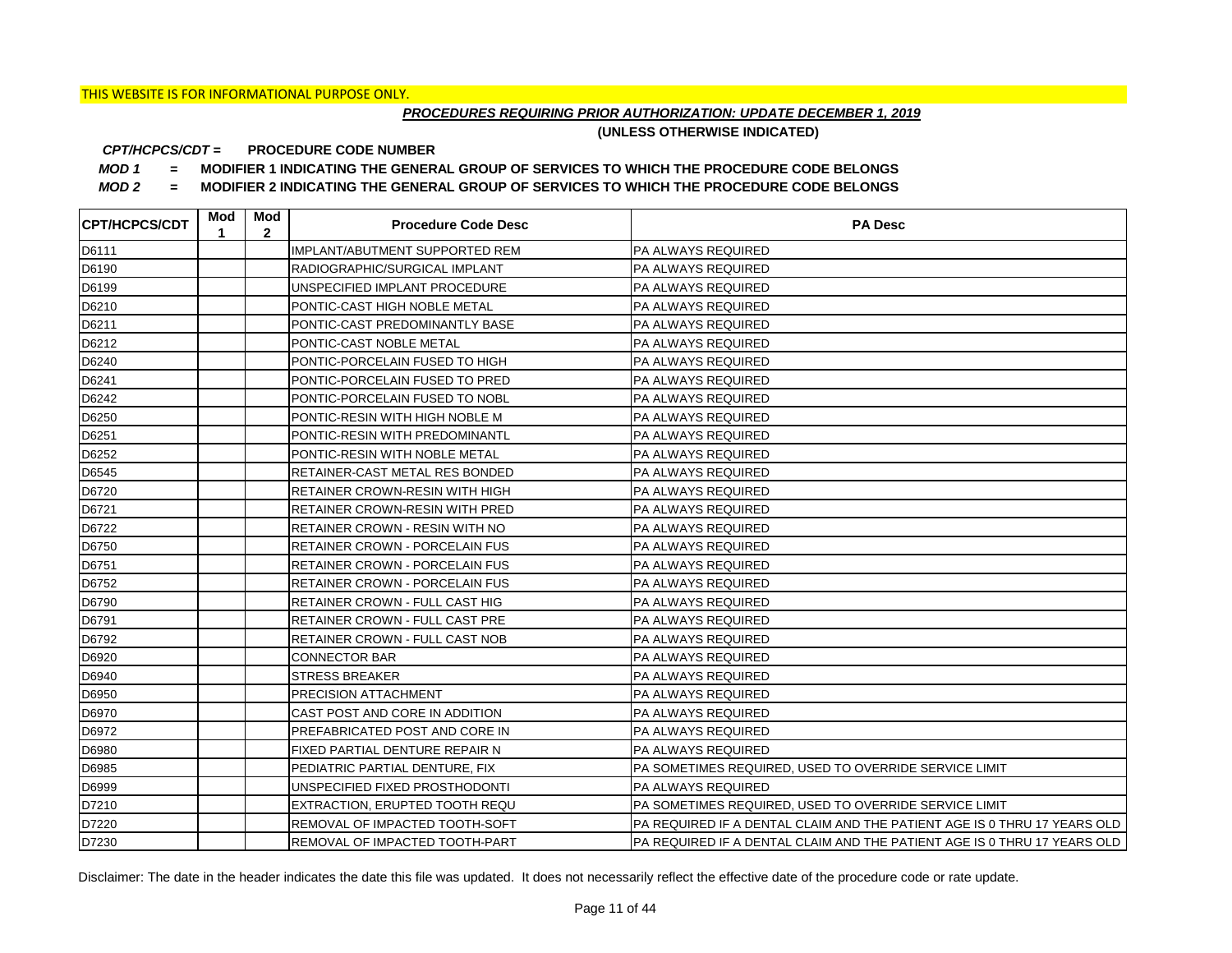# *PROCEDURES REQUIRING PRIOR AUTHORIZATION: UPDATE DECEMBER 1, 2019*

**(UNLESS OTHERWISE INDICATED)**

#### **PROCEDURE CODE NUMBER** *CPT/HCPCS/CDT =*

*MOD 1 =* **MODIFIER 1 INDICATING THE GENERAL GROUP OF SERVICES TO WHICH THE PROCEDURE CODE BELONGS**

*MOD 2 =* **MODIFIER 2 INDICATING THE GENERAL GROUP OF SERVICES TO WHICH THE PROCEDURE CODE BELONGS**

| <b>CPT/HCPCS/CDT</b> | Mod<br>1 | Mod<br>$\overline{2}$ | <b>Procedure Code Desc</b>            | <b>PA Desc</b>                                                           |
|----------------------|----------|-----------------------|---------------------------------------|--------------------------------------------------------------------------|
| D7240                |          |                       | <b>REMOVAL OF IMPACTED TOOTH-COMP</b> | PA REQUIRED IF A DENTAL CLAIM AND THE PATIENT AGE IS 0 THRU 17 YEARS OLD |
| D7241                |          |                       | REMOVAL OF IMPACTED TOOTH-COMP        | <b>PA ALWAYS REQUIRED</b>                                                |
| D7250                |          |                       | REMOVAL OF RESIDUAL TOOTH ROOT        | PA REQUIRED IF A DENTAL CLAIM AND THE PATIENT AGE IS 0 THRU 17 YEARS OLD |
| D7290                |          |                       | SURGICAL REPOSITIONING OF TEET        | <b>PA ALWAYS REQUIRED</b>                                                |
| D7291                |          |                       | TRANSSEPTAL FIBEROTOMY/SUPRA C        | PA ALWAYS REQUIRED                                                       |
| D7292                |          |                       | PLACEMENT OF TEMPORARY ANCHORA        | PA ALWAYS REQUIRED                                                       |
| D7293                |          |                       | PLACEMENT OF TEMPORARY ANCHORA        | PA ALWAYS REQUIRED                                                       |
| D7294                |          |                       | PLACEMENT OF TEMPORARY ANCHORA        | PA ALWAYS REQUIRED                                                       |
| D7295                |          |                       | HARVEST OF BONE FOR USE IN AUT        | PA ALWAYS REQUIRED                                                       |
| D7311                |          |                       | ALVEOLOPLASTY IN CONJUNCTION W        | PA SOMETIMES REQUIRED, USED TO OVERRIDE SERVICE LIMIT                    |
| D7321                |          |                       | ALVEOLOPLASTY NOT IN CONJUNCTI        | PA SOMETIMES REQUIRED, USED TO OVERRIDE SERVICE LIMIT                    |
| D7490                |          |                       | RADICAL RESECTION OF MAXILLA O        | PA ALWAYS REQUIRED                                                       |
| D7511                |          |                       | INCISION AND DRAINAGE OF ABSCE        | PA ALWAYS REQUIRED                                                       |
| D7521                |          |                       | <b>INCISION AND DRAINAGE OF ABSCE</b> | PA ALWAYS REQUIRED                                                       |
| D7856                |          |                       | <b>MYOTOMY</b>                        | PA ALWAYS REQUIRED                                                       |
| D7876                |          |                       | ARTHROSCOPY: DISCECTOMY               | PA ALWAYS REQUIRED                                                       |
| D7880                |          |                       | OCCLUSAL ORTHOTIC DEVICE              | PA ALWAYS REQUIRED                                                       |
| D7881                |          |                       | OCCLUSAL ORTHOTIC DEVICE ADJUS        | PA ALWAYS REQUIRED                                                       |
| D7899                |          |                       | UNSPECIFIED TMD THERAPY               | PA ALWAYS REQUIRED                                                       |
| D7940                |          |                       | OSTEOPLASTY - FOR ORTHOGNATHIC        | <b>PA ALWAYS REQUIRED</b>                                                |
| D7951                |          |                       | SINUS AUGMENTATION WITH BONE O        | PA ALWAYS REQUIRED                                                       |
| D7952                |          |                       | SINUS AUGMENTATION VIA A VERTI        | PA ALWAYS REQUIRED                                                       |
| D7955                |          |                       | REPAIR OF MAXILLOFACIAL SOFT A        | PA ALWAYS REQUIRED                                                       |
| D7960                |          |                       | FRENULECTOMY-SEPARATE PROCEDUR        | PA SOMETIMES REQUIRED, USED TO OVERRIDE SERVICE LIMIT                    |
| D7963                |          |                       | <b>FRENULOPLASTY</b>                  | PA SOMETIMES REQUIRED, USED TO OVERRIDE SERVICE LIMIT                    |
| D7979                |          |                       | NON-SURGICAL SIALOLITHOTOMY           | PA ALWAYS REQUIRED                                                       |
| D7995                |          |                       | SYNTHETIC GRAFT MANDIBLE/FACIA        | PA ALWAYS REQUIRED                                                       |
| D7996                |          |                       | IMPLANT-MANDIBLE AUGMENTATION         | PA ALWAYS REQUIRED                                                       |
| D7999                |          |                       | UNSPECIFIED ORAL SURGERY PROCE        | PA ALWAYS REQUIRED                                                       |
| D8010                |          |                       | LIMIT ORTHODONTIC RX PRIM DENT        | PA ALWAYS REQUIRED                                                       |
| D8020                |          |                       | LIMIT ORTHODINTIC RX TRANS DEN        | PA ALWAYS REQUIRED                                                       |
| D8030                |          |                       | LIMIT ORTHODONTIC RX ADOL DENT        | <b>PA ALWAYS REQUIRED</b>                                                |
| D8040                |          |                       | LIMIT ORTHODONTIC RX ADULT DEN        | <b>PA ALWAYS REQUIRED</b>                                                |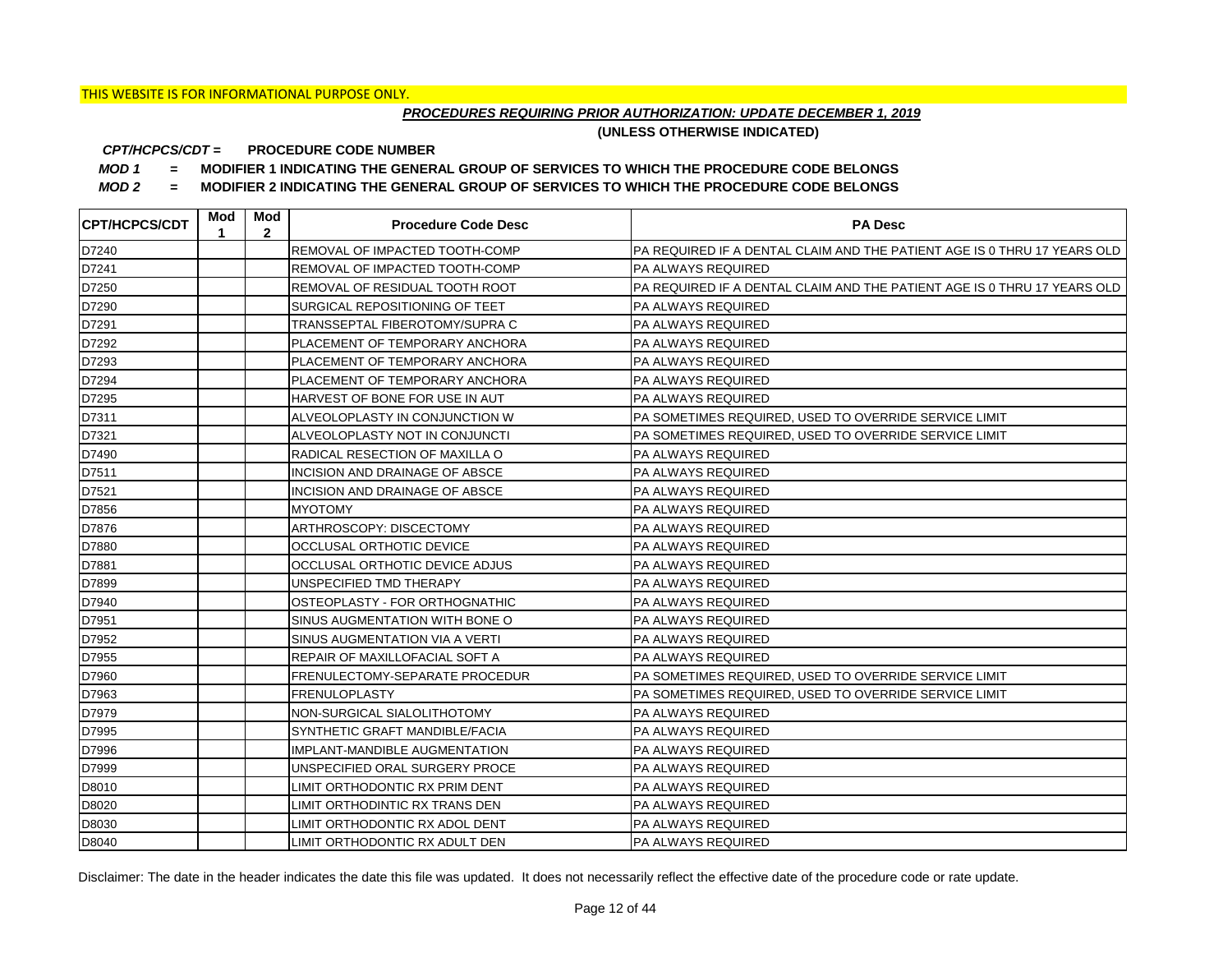# *PROCEDURES REQUIRING PRIOR AUTHORIZATION: UPDATE DECEMBER 1, 2019*

**(UNLESS OTHERWISE INDICATED)**

#### **PROCEDURE CODE NUMBER** *CPT/HCPCS/CDT =*

*MOD 1 =* **MODIFIER 1 INDICATING THE GENERAL GROUP OF SERVICES TO WHICH THE PROCEDURE CODE BELONGS**

*MOD 2 =* **MODIFIER 2 INDICATING THE GENERAL GROUP OF SERVICES TO WHICH THE PROCEDURE CODE BELONGS**

| <b>ICPT/HCPCS/CDT</b> | Mod<br>1 | Mod<br>$\mathbf{2}$ | <b>Procedure Code Desc</b>     | <b>PA Desc</b>                                        |
|-----------------------|----------|---------------------|--------------------------------|-------------------------------------------------------|
| D8050                 |          |                     | INTERCEPTIVE ORTHO RX PRIM DEN | PA ALWAYS REQUIRED                                    |
| D8060                 |          |                     | INTERCEPTIVE ORTHO RX TRAN DEN | <b>PA ALWAYS REQUIRED</b>                             |
| D8080                 |          |                     | COMPREHENS ORTHODONTIC APPLIAN | <b>PA ALWAYS REQUIRED</b>                             |
| D8210                 |          |                     | REMOVABLE APPLIANCE THERAPY, H | PA ALWAYS REQUIRED                                    |
| D8220                 |          |                     | FIXED APPLIANCE THERAPY, HABIT | PA ALWAYS REQUIRED                                    |
| D8660                 |          |                     | PRE-ORTHODONTIC TREATMENT EXAM | PA ALWAYS REQUIRED                                    |
| D8670                 |          |                     | PERIODIC ORTHODONTIC TREATMENT | PA ALWAYS REQUIRED                                    |
| D8680                 |          |                     | ORTHODONTIC RETENTION (REMOVAL | PA ALWAYS REQUIRED                                    |
| D8681                 |          |                     | REMOVABLE ORTHODONTIC RETAINER | PA ALWAYS REQUIRED                                    |
| D8691                 |          |                     | REPAIR ORTHODONTIC APP:IANCE   | <b>PA ALWAYS REQUIRED</b>                             |
| D8692                 |          |                     | REPLACEMENT LOST/BROKEN RETAIN | PA ALWAYS REQUIRED                                    |
| D8693                 |          |                     | RE-CEMENT OR RE-BOND FIXED RET | PA ALWAYS REQUIRED                                    |
| D8694                 |          |                     | REPAIR OF FIXED RETAINERS, INC | PA ALWAYS REQUIRED                                    |
| D8695                 |          |                     | REMOVAL OF FIXED ORTHODONTIC A | <b>PA ALWAYS REQUIRED</b>                             |
| D8999                 |          |                     | UNSPECIFIED ORTHODONTIC PROCED | <b>PA ALWAYS REQUIRED</b>                             |
| D9110                 |          |                     | PALLIATIVE (EMERGENCY) TREATME | PA SOMETIMES REQUIRED. USED TO OVERRIDE SERVICE LIMIT |
| D9311                 |          |                     | CONSULTATION WITH A MEDICAL HE | PA SOMETIMES REQUIRED, USED TO OVERRIDE SERVICE LIMIT |
| D9420                 |          |                     | HOSPITAL DAY - SUBSEQUENT      | <b>PA ALWAYS REQUIRED</b>                             |
| D9612                 |          |                     | THERAPEUTIC PARENTERAL DRUGS,  | <b>PA ALWAYS REQUIRED</b>                             |
| D9630                 |          |                     | DRUGS OR MEDICAMENTS DISPENSED | <b>PA ALWAYS REQUIRED</b>                             |
| D9920                 |          |                     | BEHAVIOR MANAGEMENT, BY REPORT | PA SOMETIMES REQUIRED, USED TO OVERRIDE SERVICE LIMIT |
| D9951                 |          |                     | OCCLUSAL ADJUSTMENT - LIMITED  | PA SOMETIMES REQUIRED, USED TO OVERRIDE SERVICE LIMIT |
| D9952                 |          |                     | OCCLUSAL ADJUSTMENT-COMPLETE   | PA SOMETIMES REQUIRED, USED TO OVERRIDE SERVICE LIMIT |
| D9974                 |          |                     | INTERNAL BLEACHING - PER TOOTH | PA SOMETIMES REQUIRED, USED TO OVERRIDE SERVICE LIMIT |
| D9999                 |          |                     | UNSPECIFIED ADJUNCTIVE PROCEDU | <b>PA ALWAYS REQUIRED</b>                             |
| E0148                 |          |                     | WALKER, HEAVY DUTY, WITHOUT WH | <b>PA ALWAYS REQUIRED</b>                             |
| E0149                 |          |                     | WALKER, HEAVY DUTY, WHEELED, R | <b>PA ALWAYS REQUIRED</b>                             |
| E0168                 |          |                     | COMMODE CHAIR, EXTRA WIDE AND/ | <b>PA ALWAYS REQUIRED</b>                             |
| E0181                 |          |                     | PRESSURE PAD, ALTERNAT.W/PUMP  | <b>PA ALWAYS REQUIRED</b>                             |
| E0182                 |          |                     | PUMP FOR ALTERNATING PRESSURE  | <b>PA ALWAYS REQUIRED</b>                             |
| E0184                 |          |                     | FLOTATION MATTRESS DRY (EGGCRA | PA ALWAYS REQUIRED                                    |
| E0185                 |          |                     | DECUBITUS CARE PAD, FLOTATION  | PA ALWAYS REQUIRED                                    |
| E0186                 |          |                     | AIR PRESSURE MATTRESS          | <b>PA ALWAYS REQUIRED</b>                             |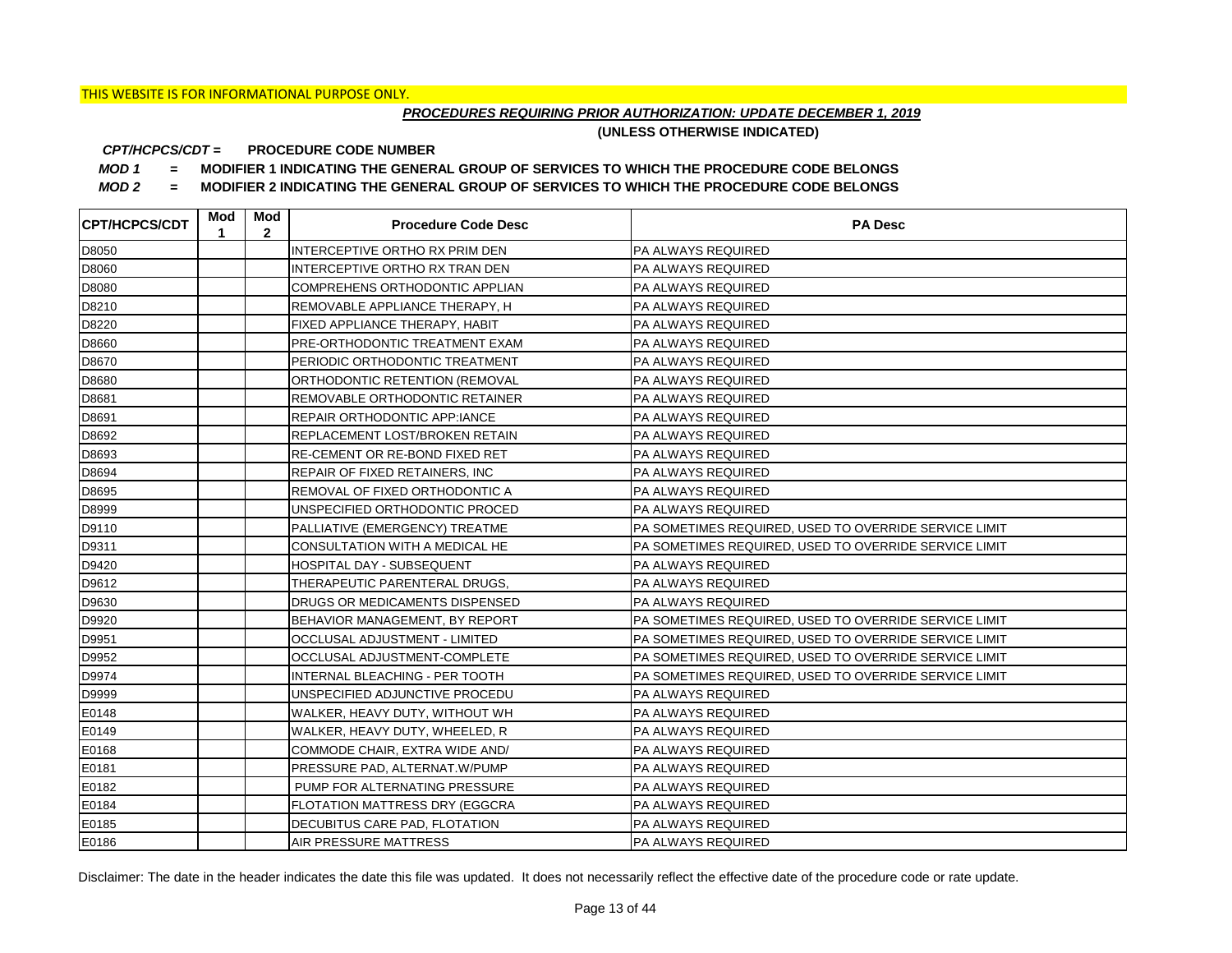# *PROCEDURES REQUIRING PRIOR AUTHORIZATION: UPDATE DECEMBER 1, 2019*

**(UNLESS OTHERWISE INDICATED)**

#### **PROCEDURE CODE NUMBER** *CPT/HCPCS/CDT =*

*MOD 1 =* **MODIFIER 1 INDICATING THE GENERAL GROUP OF SERVICES TO WHICH THE PROCEDURE CODE BELONGS**

*MOD 2 =* **MODIFIER 2 INDICATING THE GENERAL GROUP OF SERVICES TO WHICH THE PROCEDURE CODE BELONGS**

| <b>CPT/HCPCS/CDT</b> | Mod<br>1 | Mod<br>$\mathbf{2}$ | <b>Procedure Code Desc</b>        | <b>PA Desc</b>            |
|----------------------|----------|---------------------|-----------------------------------|---------------------------|
| E0187                |          |                     | <b>WATER PRESSURE MATTRESS</b>    | PA ALWAYS REQUIRED        |
| E0193                |          |                     | PWR AIR FLOAT LOW AIR LOSS BED    | PA ALWAYS REQUIRED        |
| E0194                |          |                     | AIR FLUIDIZED BED                 | PA ALWAYS REQUIRED        |
| E0202                |          |                     | PHOTOTHERAPY (BILIRUBIN) LIGHT    | PA ALWAYS REQUIRED        |
| E0217                |          |                     | WATER CIRCULATING HEAT PAD WIT    | PA ALWAYS REQUIRED        |
| E0240                |          |                     | BATH/SHOWER CHAIR, WITH OR WIT    | PA ALWAYS REQUIRED        |
| E0250                |          |                     | HOSP.BED-RAIL, FIX.HGT.-W.MATTR   | PA ALWAYS REQUIRED        |
| E0251                |          |                     | HOSP.BED-RAILS, FIX.HGT.-NO MAT   | PA ALWAYS REQUIRED        |
| E0255                |          |                     | HOSPITAL BED, RAILS, VARY HAT, MA | PA ALWAYS REQUIRED        |
| E0256                |          |                     | HOSP BED/VARIABLE HGT/RAILS/NO    | PA ALWAYS REQUIRED        |
| E0260                |          |                     | HOSP.BED-RAILS, W/MATT.SEMI-ELE   | PA ALWAYS REQUIRED        |
| E0261                |          |                     | HOSP BED SEMIELEC/RAILS/NO MAT    | PA ALWAYS REQUIRED        |
| E0265                |          |                     | TOTAL ELEC.HOSP.BED W/RAILS&MA    | PA ALWAYS REQUIRED        |
| E0266                |          |                     | TOTAL ELEC.HOSP.BED-RAILS-NO M    | PA ALWAYS REQUIRED        |
| E0270                |          |                     | INST.HOSP.BED/OSC.CIRC.&STRKW/    | PA ALWAYS REQUIRED        |
| E0277                |          |                     | ALTERNATING PRESSURE MATTRESS     | PA ALWAYS REQUIRED        |
| E0290                |          |                     | HOSP BED, FIXED HGT, NO RAILS, W  | PA ALWAYS REQUIRED        |
| E0291                |          |                     | HOSPITAL BED, FIXED W/NO RAIL     | PA ALWAYS REQUIRED        |
| E0292                |          |                     | HOS.BED, VARY HGT. NO RAIL W/MA   | PA ALWAYS REQUIRED        |
| E0293                |          |                     | HOSP BED VARIABLE HGT NO RAIL     | PA ALWAYS REQUIRED        |
| E0294                |          |                     | HOSP BED, SEMI-ELEC NO RAILS/WI   | PA ALWAYS REQUIRED        |
| E0295                |          |                     | HOSPITAL BED, SEMI-ELEC, NO RAIL  | PA ALWAYS REQUIRED        |
| E0296                |          |                     | HOSP BED, ALL ELEC, W/O RAILS, W  | PA ALWAYS REQUIRED        |
| E0297                |          |                     | HOS.BED, ALL ELEC.NO RAIL OR MA   | PA ALWAYS REQUIRED        |
| E0302                |          |                     | HOSPITAL BED, EXTRA HEAVY DUTY    | PA ALWAYS REQUIRED        |
| E0303                |          |                     | HOSPITAL BED, HEAVY DUTY, EXTR    | PA ALWAYS REQUIRED        |
| E0304                |          |                     | HOSPITAL BED, EXTRA HEAVY DUTY    | PA ALWAYS REQUIRED        |
| E0371                |          |                     | NONPOWERED ADVANCED PRESSURE R    | PA ALWAYS REQUIRED        |
| E0372                |          |                     | POWERED AIR OVERLAY FOR MATTRE    | PA ALWAYS REQUIRED        |
| E0424                |          |                     | STAT.COMP.GAS SYS/INCLUD.CONTE    | PA ALWAYS REQUIRED        |
| E0431                |          |                     | PT GAS O2 INC.CONTENTS, REG.HUM   | PA ALWAYS REQUIRED        |
| E0434                |          |                     | PT. LIQ O2 SYS INC.CONTENTS,FL    | PA ALWAYS REQUIRED        |
| E0439                |          |                     | STAT.LIG 02 SYS.INCLUDING CONT    | <b>PA ALWAYS REQUIRED</b> |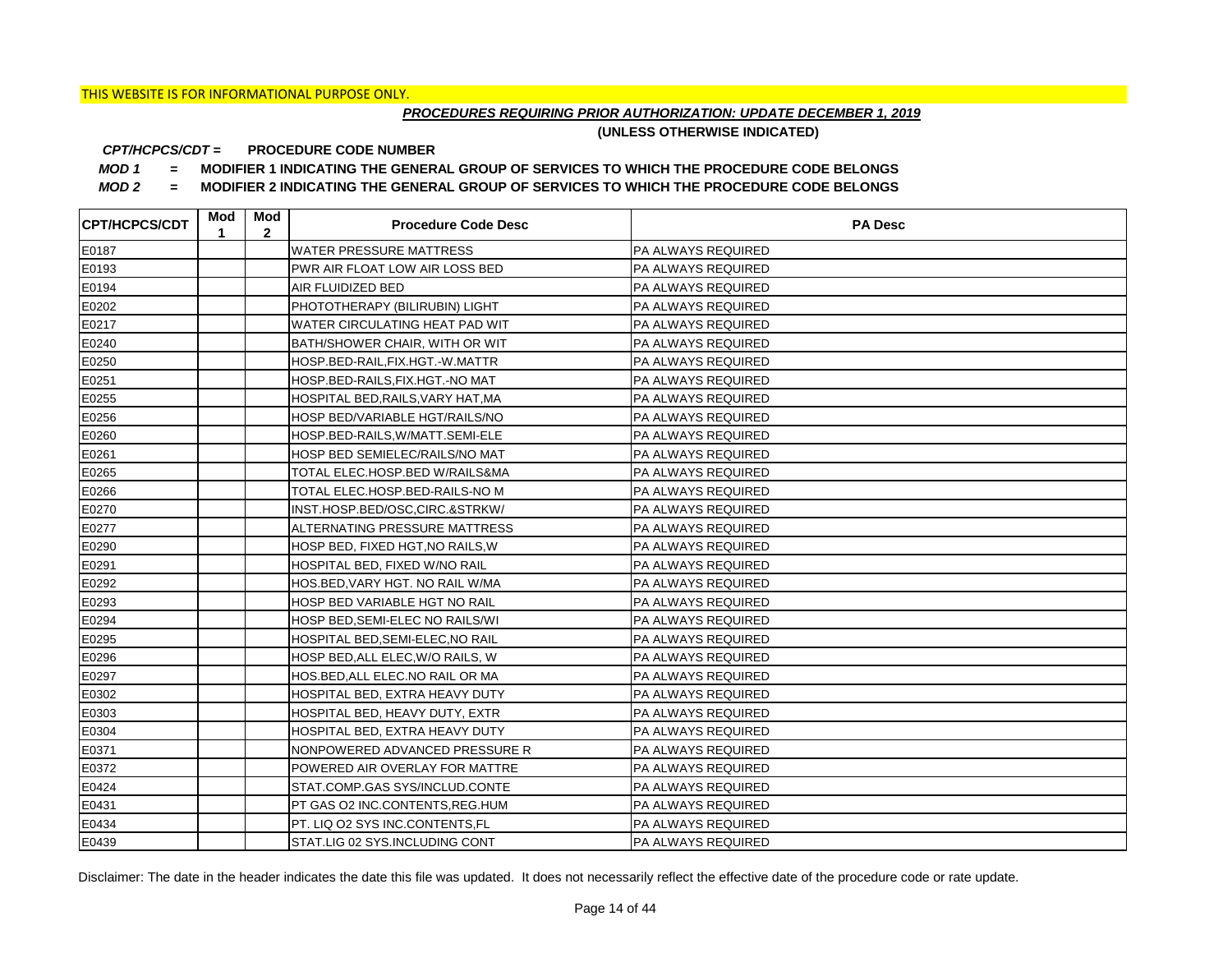# *PROCEDURES REQUIRING PRIOR AUTHORIZATION: UPDATE DECEMBER 1, 2019*

**(UNLESS OTHERWISE INDICATED)**

#### **PROCEDURE CODE NUMBER** *CPT/HCPCS/CDT =*

*MOD 1 =* **MODIFIER 1 INDICATING THE GENERAL GROUP OF SERVICES TO WHICH THE PROCEDURE CODE BELONGS**

*MOD 2 =* **MODIFIER 2 INDICATING THE GENERAL GROUP OF SERVICES TO WHICH THE PROCEDURE CODE BELONGS**

| <b>CPT/HCPCS/CDT</b> | Mod<br>1 | Mod<br>$\mathbf{2}$ | <b>Procedure Code Desc</b>            | <b>PA Desc</b>            |
|----------------------|----------|---------------------|---------------------------------------|---------------------------|
| E0441                |          |                     | STATIONARY OXYGEN CONTENTS, GA        | PA ALWAYS REQUIRED        |
| E0442                |          |                     | STATIONARY OXYGEN CONTENTS, LI        | PA ALWAYS REQUIRED        |
| E0443                |          |                     | PORTABLE OXYGEN CONTENTS, GASE        | PA ALWAYS REQUIRED        |
| E0444                |          |                     | PORTABLE OXYGEN CONTENTS, LIQU        | PA ALWAYS REQUIRED        |
| E0445                |          |                     | OXIMETER DEVICE FOR MEASURING         | PA ALWAYS REQUIRED        |
| E0447                |          |                     | PORTABLE OXYGEN CONTENTS, LIQU        | PA ALWAYS REQUIRED        |
| E0455                |          |                     | OXYGEN TENT EXCLUDING CROUP TE        | PA ALWAYS REQUIRED        |
| E0457                |          |                     | CHEST SHELL (CUIRASS)                 | PA ALWAYS REQUIRED        |
| E0459                |          |                     | <b>CHEST WRAP</b>                     | PA ALWAYS REQUIRED        |
| E0462                |          |                     | ROCKING BED WITH OR WITHOUT RA        | PA ALWAYS REQUIRED        |
| E0465                |          |                     | HOME VENTILATOR, ANY TYPE, USE        | PA ALWAYS REQUIRED        |
| E0466                |          |                     | HOME VENTILATOR, ANY TYPE, USE        | PA ALWAYS REQUIRED        |
| E0467                |          |                     | HOME VENTILATOR, MULTI-FUNCTIO        | PA ALWAYS REQUIRED        |
| E0470                |          |                     | RESPIRATORY ASSIST DEVICE, BI-        | PA ALWAYS REQUIRED        |
| E0471                |          |                     | <b>RESPIRATORY ASSIST DEVICE, BI-</b> | PA ALWAYS REQUIRED        |
| E0472                |          |                     | <b>RESPIRATORY ASSIST DEVICE, BI-</b> | PA ALWAYS REQUIRED        |
| E0480                |          |                     | PERCUSSOR, ELEC/PNEUMATIC, HOME       | PA ALWAYS REQUIRED        |
| E0482                |          |                     | COUGH STIMULATING DEVICE, ALTE        | PA ALWAYS REQUIRED        |
| E0483                |          |                     | HIGH FREQUENCY CHEST WALL OSCI        | PA ALWAYS REQUIRED        |
| E0485                |          |                     | ORAL DEVICE/APPLIANCE USED TO         | PA ALWAYS REQUIRED        |
| E0486                |          |                     | ORAL DEVICE/APPLIANCE USED TO         | PA ALWAYS REQUIRED        |
| E0500                |          |                     | <b>IPPB MACHINE ALL TYPES</b>         | PA ALWAYS REQUIRED        |
| E0550                |          |                     | HUMIDIFIER, DURABLE FOR EXTENS        | PA ALWAYS REQUIRED        |
| E0555                |          |                     | HUMIDIFIER, DURABLE, GLASS OR         | PA ALWAYS REQUIRED        |
| E0560                |          |                     | HUMIDIFIER, DURABLE FOR SUPPLE        | PA ALWAYS REQUIRED        |
| E0561                |          |                     | HUMIDIFIER, NON-HEATED, USED W        | PA ALWAYS REQUIRED        |
| E0565                |          |                     | COMPRESSOR (NOT OXYGEN OR IPPB        | PA ALWAYS REQUIRED        |
| E0600                |          |                     | SUCTION PUMP, HOME MODEL, POR         | PA ALWAYS REQUIRED        |
| E0601                |          |                     | CONTINUOUS POSITIVE AIRWAY PRE        | PA ALWAYS REQUIRED        |
| E0603                |          |                     | BREAST PUMP, ELECTRIC (AC AND/        | PA ALWAYS REQUIRED        |
| E0604                |          |                     | BREAST PUMP, HOSPITAL GRADE, E        | PA ALWAYS REQUIRED        |
| E0610                |          |                     | PACEMAKER MTR.INC.AUDIBLE/VISU        | PA ALWAYS REQUIRED        |
| E0615                |          |                     | PACEMAKER/FULL MONITOR/DIG/VIS        | <b>PA ALWAYS REQUIRED</b> |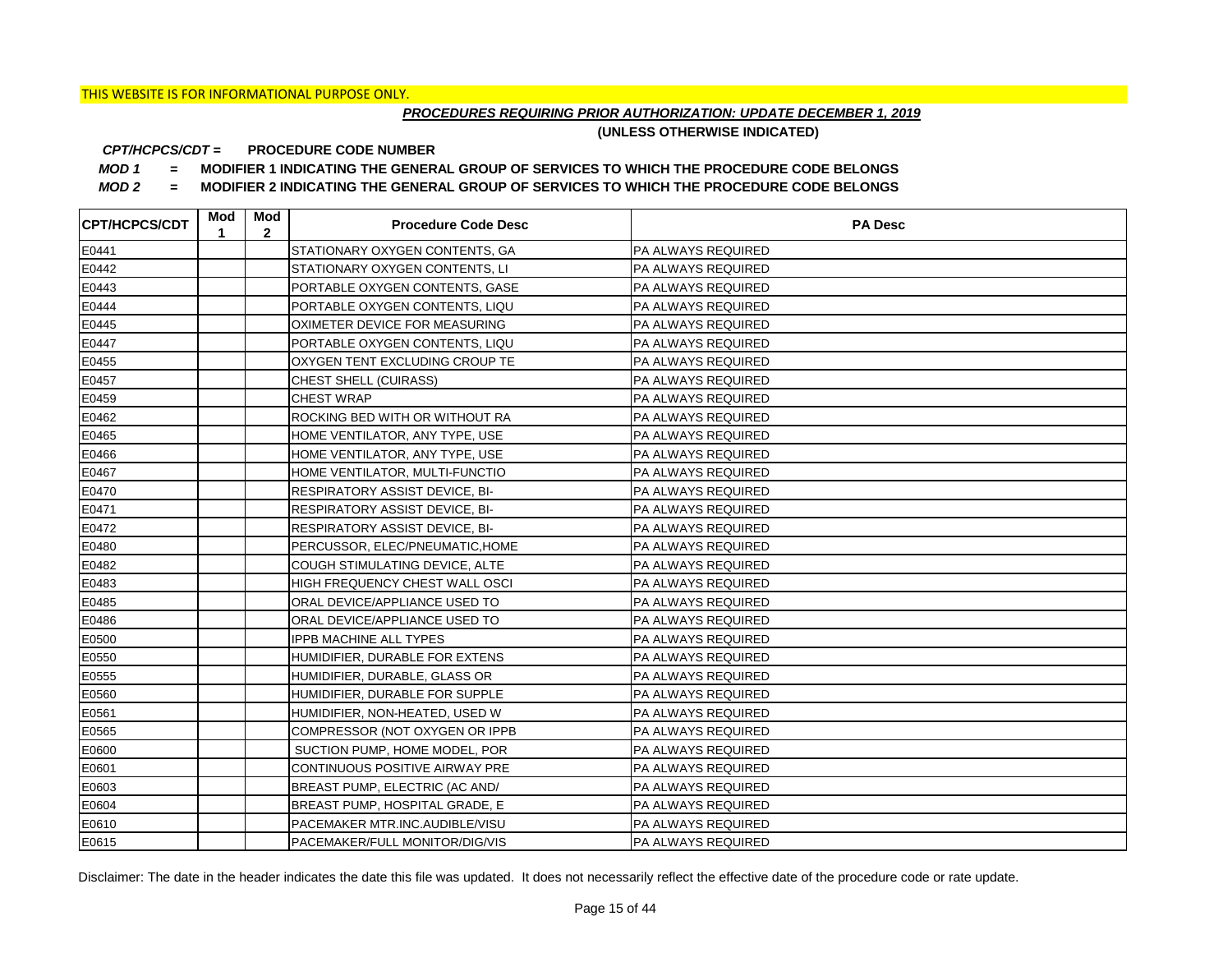# *PROCEDURES REQUIRING PRIOR AUTHORIZATION: UPDATE DECEMBER 1, 2019*

**(UNLESS OTHERWISE INDICATED)**

#### **PROCEDURE CODE NUMBER** *CPT/HCPCS/CDT =*

*MOD 1 =* **MODIFIER 1 INDICATING THE GENERAL GROUP OF SERVICES TO WHICH THE PROCEDURE CODE BELONGS**

*MOD 2 =* **MODIFIER 2 INDICATING THE GENERAL GROUP OF SERVICES TO WHICH THE PROCEDURE CODE BELONGS**

| <b>CPT/HCPCS/CDT</b> | Mod<br>1 | Mod<br>$\mathbf{2}$ | <b>Procedure Code Desc</b>      | <b>PA Desc</b>            |
|----------------------|----------|---------------------|---------------------------------|---------------------------|
| E0618                |          |                     | APNEA MONITOR, WITHOUT RECORDI  | <b>PA ALWAYS REQUIRED</b> |
| E0619                |          |                     | APNEA MONITOR, WITH RECORDING   | <b>PA ALWAYS REQUIRED</b> |
| E0630                |          |                     | PATIENT LIFT, HYDRAULIC OR MEC  | <b>PA ALWAYS REQUIRED</b> |
| E0635                |          |                     | PATIENT LIFT, ELECTRIC WITH SE  | <b>PA ALWAYS REQUIRED</b> |
| E0641                |          |                     | STANDING FRAME/TABLE SYSTEM, M  | PA ALWAYS REQUIRED        |
| E0642                |          |                     | STANDING FRAME/TABLE SYSTEM, M  | PA ALWAYS REQUIRED        |
| E0650                |          |                     | PNEUMATIC CPR NON-SEGMENTAL HO  | <b>PA ALWAYS REQUIRED</b> |
| E0651                |          |                     | PNEUMATIC COMPRESSOR, SEGMENTAL | <b>PA ALWAYS REQUIRED</b> |
| E0652                |          |                     | PNEUMATIC COMPRESS, SEGMENTAL H | <b>PA ALWAYS REQUIRED</b> |
| E0655                |          |                     | PNEUMATIC APPLICANCE W/PNEU CO  | <b>PA ALWAYS REQUIRED</b> |
| E0660                |          |                     | PNEUMATIC APPL WITH COMPRESSOR  | PA ALWAYS REQUIRED        |
| E0665                |          |                     | PNEUMATIC APPL W/PNEUCOMPR FUL  | <b>PA ALWAYS REQUIRED</b> |
| E0666                |          |                     | PNEUMATIC APPL W/PNEUCOMPR HAL  | <b>PA ALWAYS REQUIRED</b> |
| E0667                |          |                     | PNEUMATIC APPL W/SEGMPNEUCOMPR  | <b>PA ALWAYS REQUIRED</b> |
| E0668                |          |                     | PNEUMATIC APPL W/SEGMPNEUCOMPR  | PA ALWAYS REQUIRED        |
| E0669                |          |                     | SEG PNEUMATIC APPL USE W/CPR 1  | PA ALWAYS REQUIRED        |
| E0670                |          |                     | SEG PNEU APPL W/PNEU CPR INTEG  | PA ALWAYS REQUIRED        |
| E0671                |          |                     | SEG.GRAD.PRESS.PNEU.APPL.,FULL  | PA ALWAYS REQUIRED        |
| E0672                |          |                     | SEG.GRAD.PRESS.PNEU.APPL.FULL   | PA ALWAYS REQUIRED        |
| E0673                |          |                     | SEG.GRAD.PRESS.PNEUM.APPL.HALF  | PA ALWAYS REQUIRED        |
| E0720                |          |                     | TENS, TWO LEAD, LOCALIZED STI   | PA ALWAYS REQUIRED        |
| E0730                |          |                     | TENS, FOUR LEAD, LARGER AREA/   | PA ALWAYS REQUIRED        |
| E0740                |          |                     | NON-IMPLANTED PELVIC FLOOR ELE  | PA ALWAYS REQUIRED        |
| E0744                |          |                     | NEUROMUSCULAR SCOLIOSIS STIMUL  | PA ALWAYS REQUIRED        |
| E0745                |          |                     | NEURO-MUSC STIM ELEC SHOCK UNI  | <b>PA ALWAYS REQUIRED</b> |
| E0746                |          |                     | ELECTROMYOGRAPHY(EMG)BIOFEEDBA  | PA ALWAYS REQUIRED        |
| E0747                |          |                     | OSTEOGEN.STIM.NONINVASIVE,NON-  | PA ALWAYS REQUIRED        |
| E0748                |          |                     | OSTEOGEN.STIM. NONINVASIVE-SPI  | PA ALWAYS REQUIRED        |
| E0755                |          |                     | ELECTRIC SAL. REFLEXT STIMULAT  | PA ALWAYS REQUIRED        |
| E0762                |          |                     | TRANSCUTANEOUS ELECTRICAL JOIN  | PA ALWAYS REQUIRED        |
| E0766                |          |                     | ELECTRICAL STIMULATION DEVICE   | PA ALWAYS REQUIRED        |
| E0780                |          |                     | AMBULATORY INFUSION PUMP, MECH  | PA ALWAYS REQUIRED        |
| E0781                |          |                     | EXTERNAL AMBULATORY INFUSION P  | <b>PA ALWAYS REQUIRED</b> |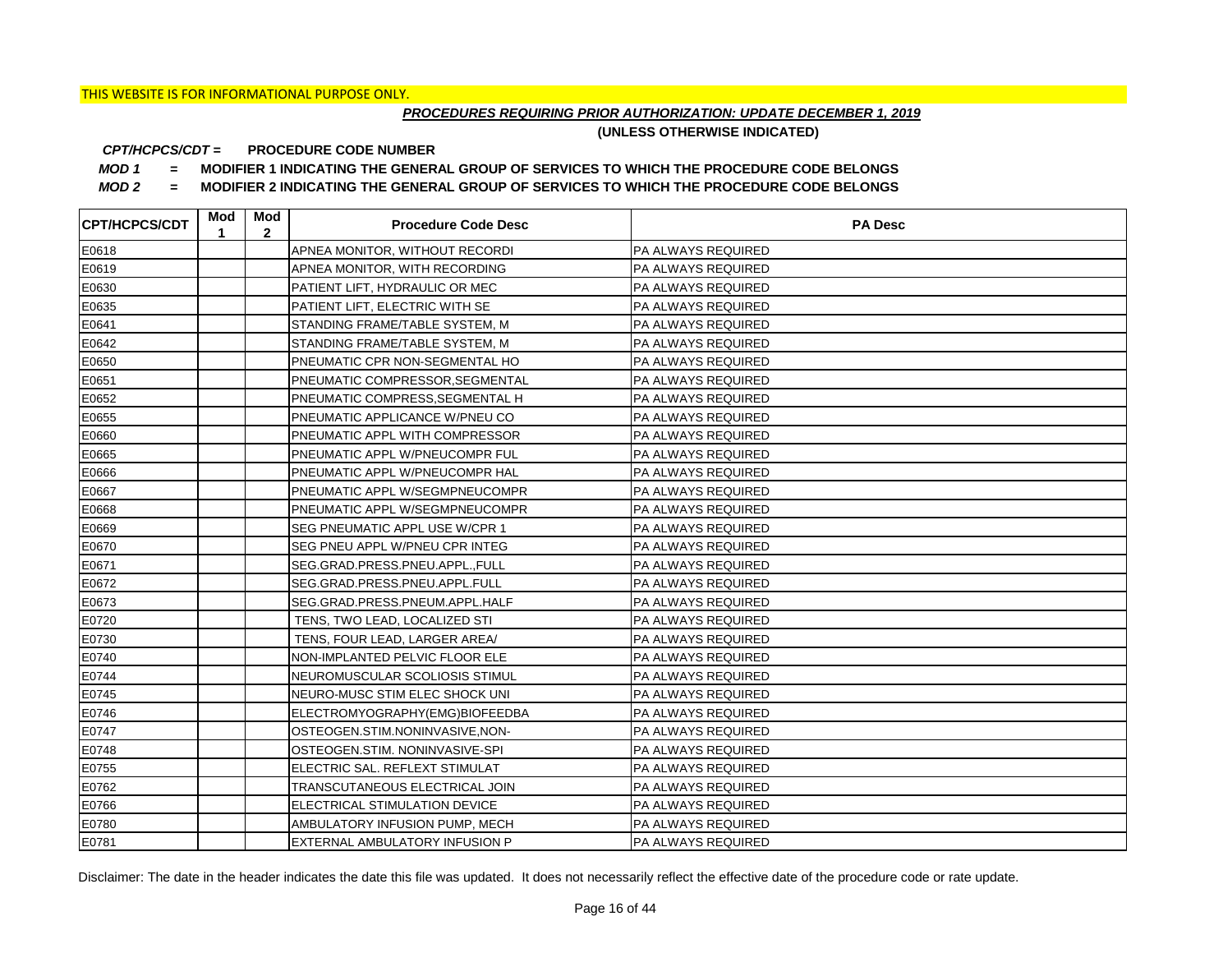# *PROCEDURES REQUIRING PRIOR AUTHORIZATION: UPDATE DECEMBER 1, 2019*

**(UNLESS OTHERWISE INDICATED)**

#### **PROCEDURE CODE NUMBER** *CPT/HCPCS/CDT =*

*MOD 1 =* **MODIFIER 1 INDICATING THE GENERAL GROUP OF SERVICES TO WHICH THE PROCEDURE CODE BELONGS**

*MOD 2 =* **MODIFIER 2 INDICATING THE GENERAL GROUP OF SERVICES TO WHICH THE PROCEDURE CODE BELONGS**

| <b>CPT/HCPCS/CDT</b> | Mod<br>1 | Mod<br>$\mathbf{2}$ | <b>Procedure Code Desc</b>            | <b>PA Desc</b>            |
|----------------------|----------|---------------------|---------------------------------------|---------------------------|
| E0784                |          |                     | <b>EXT.AMBUL. INFUSION PUMP, INSU</b> | PA ALWAYS REQUIRED        |
| E0791                |          |                     | PARENTERAL INFUSION PUMP STATI        | PA ALWAYS REQUIRED        |
| E0911                |          |                     | TRAPEZE BAR, HEAVY DUTY, FOR P        | PA ALWAYS REQUIRED        |
| E0912                |          |                     | TRAPEZE BAR, HEAVY DUTY, FOR P        | PA ALWAYS REQUIRED        |
| E0920                |          |                     | FRACTURE FRAME, ATTACHED TO B         | PA ALWAYS REQUIRED        |
| E0930                |          |                     | FRACTURE FRAME, FREE STAND W/WE       | PA ALWAYS REQUIRED        |
| E0935                |          |                     | CONTINUOUS PASSIVE MOTION EXER        | PA ALWAYS REQUIRED        |
| E0940                |          |                     | TRAPEZE BAR, FREE STANDING, CO        | PA ALWAYS REQUIRED        |
| E0941                |          |                     | <b>GRAVITY ASSIST TRACTION DEVICE</b> | PA ALWAYS REQUIRED        |
| E0946                |          |                     | FRAC FRM, DUAL W/X-BARS BED AT        | PA ALWAYS REQUIRED        |
| E0947                |          |                     | FRAC FRAME W/ATT COMPLEX PELVI        | PA ALWAYS REQUIRED        |
| E0948                |          |                     | FRAC FRM ATTACH FOR CPX CERV T        | PA ALWAYS REQUIRED        |
| E0953                |          |                     | WHEELCHAIR ACCESSORY, LATERAL         | PA ALWAYS REQUIRED        |
| E0954                |          |                     | WHEELCHAIR ACCESSORY, FOOT BOX        | PA ALWAYS REQUIRED        |
| E0955                |          |                     | WHEELCHAIR ACCESSORY, HEADREST        | PA ALWAYS REQUIRED        |
| E0956                |          |                     | WHEELCHAIR ACCESSORY, LATERAL         | PA ALWAYS REQUIRED        |
| E0957                |          |                     | WHEELCHAIR ACCESSORY, MEDIAL T        | PA ALWAYS REQUIRED        |
| E0958                |          |                     | WHEELCHAIR ATTACHMENT TO CONV         | PA ALWAYS REQUIRED        |
| E0960                |          |                     | WHEELCHAIR ACCESSORY, SHOULDER        | PA ALWAYS REQUIRED        |
| E0983                |          |                     | MANUAL WHEELCHAIR ACCESSORY, P        | PA ALWAYS REQUIRED        |
| E0984                |          |                     | MANUAL WHEELCHAIR ACCESSORY, P        | PA ALWAYS REQUIRED        |
| E0988                |          |                     | MANUAL WHEELCHAIR ACCESSORY, L        | PA ALWAYS REQUIRED        |
| E1002                |          |                     | WHEELCHAIR ACCESSORY, POWER SE        | PA ALWAYS REQUIRED        |
| E1012                |          |                     | WHEELCHAIR ACCESSORY, ADDITION        | PA ALWAYS REQUIRED        |
| E1028                |          |                     | WHEELCHAIR ACCESSORY, MANUAL S        | PA ALWAYS REQUIRED        |
| E1031                |          |                     | ROLLABOUT CHAIR ANYTYPE W/5"+         | PA ALWAYS REQUIRED        |
| E1038                |          |                     | TRANSPORT CHAIR, ADULT SIZE, P        | PA ALWAYS REQUIRED        |
| E1039                |          |                     | TRANSPORT CHAIR, ADULT SIZE, H        | PA ALWAYS REQUIRED        |
| E1050                |          |                     | FULLY-RECLINING WHEELCHAIR, F         | <b>PA ALWAYS REQUIRED</b> |
| E1060                |          |                     | RECLINING WC, DETACH ARMS, EL LE      | PA ALWAYS REQUIRED        |
| E1070                |          |                     | FULLY-RECLINING WHEELCHAIR, DE        | PA ALWAYS REQUIRED        |
| E1083                |          |                     | HEMI-WHEELCHAIR, FIXED FULL L         | PA ALWAYS REQUIRED        |
| E1084                |          |                     | HEMI-WHEELCHAIR, DETACHABLE A         | <b>PA ALWAYS REQUIRED</b> |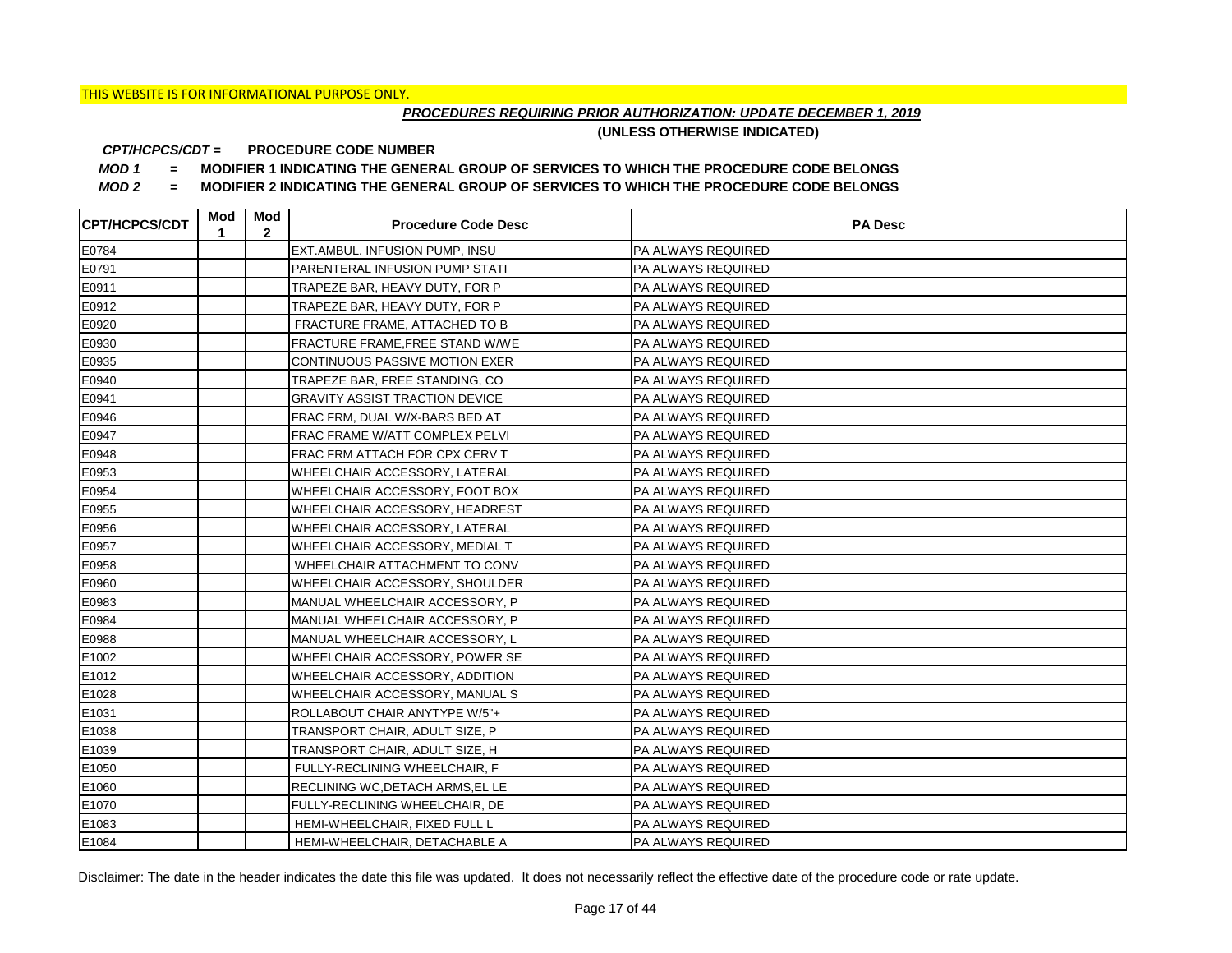# *PROCEDURES REQUIRING PRIOR AUTHORIZATION: UPDATE DECEMBER 1, 2019*

**(UNLESS OTHERWISE INDICATED)**

#### **PROCEDURE CODE NUMBER** *CPT/HCPCS/CDT =*

*MOD 1 =* **MODIFIER 1 INDICATING THE GENERAL GROUP OF SERVICES TO WHICH THE PROCEDURE CODE BELONGS**

*MOD 2 =* **MODIFIER 2 INDICATING THE GENERAL GROUP OF SERVICES TO WHICH THE PROCEDURE CODE BELONGS**

| <b>CPT/HCPCS/CDT</b> | Mod<br>1 | Mod<br>$\mathbf{2}$ | <b>Procedure Code Desc</b>            | <b>PA Desc</b>            |
|----------------------|----------|---------------------|---------------------------------------|---------------------------|
| E1085                |          |                     | HEMI-WHEELCHAIR, FIXED FULL L         | <b>PA ALWAYS REQUIRED</b> |
| E1086                |          |                     | HEMI-WHEELCHAIR DETACHABLE AR         | PA ALWAYS REQUIRED        |
| E1087                |          |                     | HIGH STRENGTH LIGHTWEIGHT WHE         | PA ALWAYS REQUIRED        |
| E1088                |          |                     | HIGH STRENGTH LIGHTWEIGHT WHE         | PA ALWAYS REQUIRED        |
| E1089                |          |                     | HIGH STRENGTH LIGHTWEIGHT WHE         | PA ALWAYS REQUIRED        |
| E1090                |          |                     | HI STR, LTWT WC DETACH ARMS/FT        | PA ALWAYS REQUIRED        |
| E1092                |          |                     | WIDE HEAVY DUTY WHEEL CHAIR,          | PA ALWAYS REQUIRED        |
| E1093                |          |                     | WIDE HEAVY DUTY WHEELCHAIR, D         | PA ALWAYS REQUIRED        |
| E1100                |          |                     | SEMI-RECLINING WHEELCHAIR, FI         | PA ALWAYS REQUIRED        |
| E1110                |          |                     | SEMI-RECLINING WHEELCHAIR, DET        | PA ALWAYS REQUIRED        |
| E1130                |          |                     | STANDARD WHEELCHAIR, FIXED FU         | PA ALWAYS REQUIRED        |
| E1140                |          |                     | STD WC, DETACH ARMS/FOOTREST          | PA ALWAYS REQUIRED        |
| E1150                |          |                     | WC.DETACH ARMS/ELEVATING LEGRE        | <b>PA ALWAYS REQUIRED</b> |
| E1160                |          |                     | WC.FIX ARMS, DETACH ELEVATE LEG       | PA ALWAYS REQUIRED        |
| E1161                |          |                     | MANUAL ADULT SIZE WHEELCHAIR,         | PA ALWAYS REQUIRED        |
| E1170                |          |                     | AMPUTEE WHEELCHAIR, FIXED FUL         | PA ALWAYS REQUIRED        |
| E1171                |          |                     | AMPUTEE WHEELCHAIR, FIXED FUL         | PA ALWAYS REQUIRED        |
| E1172                |          |                     | AMPUTEE WC, DETACH ARMS W/O F/L       | PA ALWAYS REQUIRED        |
| E1180                |          |                     | AMPUTEE WHEELCHAIR, DETACHABL         | PA ALWAYS REQUIRED        |
| E1190                |          |                     | AMPUTEE WHEELCHAIR, DETACHABL         | PA ALWAYS REQUIRED        |
| E1195                |          |                     | HVY DUTY WC FIX ARMS DETACH EL        | PA ALWAYS REQUIRED        |
| E1200                |          |                     | AMPUTEE WHEELCHAIR, FIXED FULL        | PA ALWAYS REQUIRED        |
| E1220                |          |                     | SPECIALLY SIZED OR CONSTRUCTE         | PA ALWAYS REQUIRED        |
| E1221                |          |                     | WHEELCHAIR WITH FIXED ARM, FO         | PA ALWAYS REQUIRED        |
| E1222                |          |                     | WHEELCHAIR W/FIX ARM &ELEV.LE         | PA ALWAYS REQUIRED        |
| E1223                |          |                     | WHEELCHAIR W/DETACH.ARM, FOOTR        | PA ALWAYS REQUIRED        |
| E1224                |          |                     | WHEELCHAIR W/DETACH.ARM, ELEV         | PA ALWAYS REQUIRED        |
| E1225                |          |                     | WHEELCHAIR ACCESSORY, MANUAL S        | PA ALWAYS REQUIRED        |
| E1226                |          |                     | WHEELCHAIR ACCESSORY, MANUAL F        | PA ALWAYS REQUIRED        |
| E1230                |          |                     | POWER VEHICLE/3-4WHEEL(NON-HIG        | PA ALWAYS REQUIRED        |
| E1231                |          |                     | WHEELCHAIR, PEDIATRIC SIZE, TI        | PA ALWAYS REQUIRED        |
| E1232                |          |                     | WHEELCHAIR, PEDIATRIC SIZE, TI        | PA ALWAYS REQUIRED        |
| E1233                |          |                     | <b>WHEELCHAIR, PEDIATRIC SIZE, TI</b> | <b>PA ALWAYS REQUIRED</b> |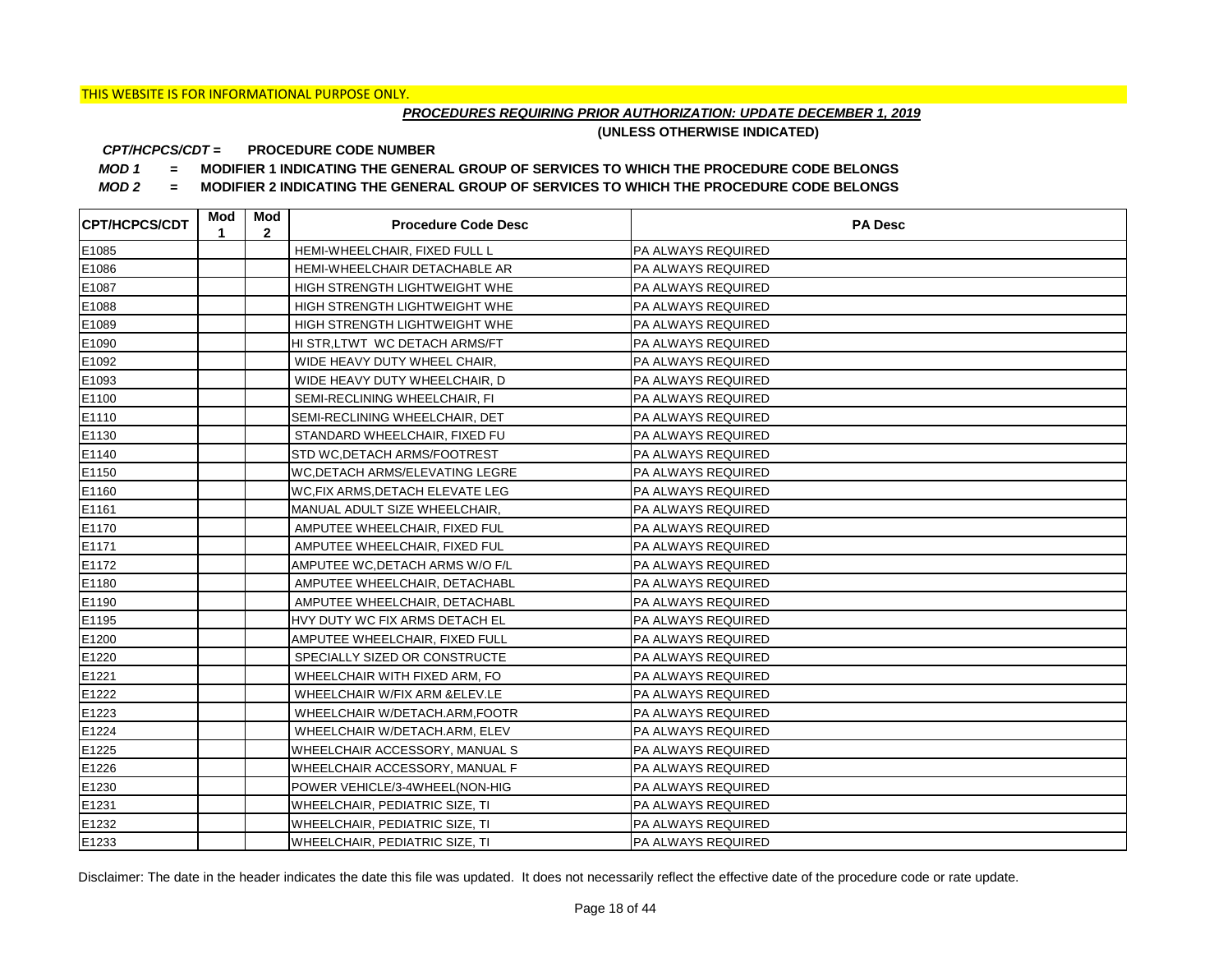# *PROCEDURES REQUIRING PRIOR AUTHORIZATION: UPDATE DECEMBER 1, 2019*

**(UNLESS OTHERWISE INDICATED)**

#### **PROCEDURE CODE NUMBER** *CPT/HCPCS/CDT =*

*MOD 1 =* **MODIFIER 1 INDICATING THE GENERAL GROUP OF SERVICES TO WHICH THE PROCEDURE CODE BELONGS**

*MOD 2 =* **MODIFIER 2 INDICATING THE GENERAL GROUP OF SERVICES TO WHICH THE PROCEDURE CODE BELONGS**

| <b>CPT/HCPCS/CDT</b> | Mod<br>1 | Mod<br>$\mathbf{2}$ | <b>Procedure Code Desc</b>            | <b>PA Desc</b>            |
|----------------------|----------|---------------------|---------------------------------------|---------------------------|
| E1234                |          |                     | WHEELCHAIR, PEDIATRIC SIZE, TI        | PA ALWAYS REQUIRED        |
| E1235                |          |                     | WHEELCHAIR, PEDIATRIC SIZE, RI        | PA ALWAYS REQUIRED        |
| E1236                |          |                     | WHEELCHAIR, PEDIATRIC SIZE, FO        | PA ALWAYS REQUIRED        |
| E1237                |          |                     | WHEELCHAIR, PEDIATRIC SIZE, RI        | PA ALWAYS REQUIRED        |
| E1238                |          |                     | WHEELCHAIR, PEDIATRIC SIZE, FO        | PA ALWAYS REQUIRED        |
| E1239                |          |                     | POWER WHEELCHAIR, PEDIATRIC SI        | PA ALWAYS REQUIRED        |
| E1240                |          |                     | LGHT.WT. WHEELCH.DETACH ARM,EL        | PA ALWAYS REQUIRED        |
| E1250                |          |                     | LTWT WC FIX ARMS DETACH FOOTRE        | PA ALWAYS REQUIRED        |
| E1260                |          |                     | LTWT WC DETACH ARMS/FOOTREST          | PA ALWAYS REQUIRED        |
| E1270                |          |                     | LTWT WC FIX ARMS DETACH ELV LG        | PA ALWAYS REQUIRED        |
| E1280                |          |                     | HVY DUTY WC DETACH ARMS ELV LG        | PA ALWAYS REQUIRED        |
| E1285                |          |                     | HVY DTY WC FIX ARM DETACH FTRT        | PA ALWAYS REQUIRED        |
| E1290                |          |                     | HVY DTY WC DETACH ARM/FTRT            | PA ALWAYS REQUIRED        |
| E1295                |          |                     | HEAVY DUTY WHCH/FIX ARM, ELEV.        | PA ALWAYS REQUIRED        |
| E1298                |          |                     | SPEC. CONSTRUCT.WC SEAT/DEPTH-        | PA ALWAYS REQUIRED        |
| E1300                |          |                     | WHIRLPOOL, PORTABLE (OVERTUB)         | PA ALWAYS REQUIRED        |
| E1310                |          |                     | WHIRLPOOL, NON-PORTABLE (BUILT-I      | PA ALWAYS REQUIRED        |
| E1353                |          |                     | <b>REGULATOR</b>                      | PA ALWAYS REQUIRED        |
| E1355                |          |                     | STAND/RACK FOR OXYGEN USE             | PA ALWAYS REQUIRED        |
| E1372                |          |                     | <b>IMMERSION EXTERNAL HEATER FOR</b>  | PA ALWAYS REQUIRED        |
| E1390                |          |                     | OXY. CONCENTRATOR EQUIV. NOT D        | PA ALWAYS REQUIRED        |
| E1399                |          |                     | DURABLE MEDICAL EQUIPMENT, NOT        | PA ALWAYS REQUIRED        |
| E1405                |          |                     | 02&H20 VAPOR ENRICH SYS W/HEAT        | PA ALWAYS REQUIRED        |
| E1406                |          |                     | 02&H20 VAPOR ENRICH SYS W/O HE        | PA ALWAYS REQUIRED        |
| E1592                |          |                     | <b>AUTO INTERMIT PERITONEAL DIALY</b> | PA ALWAYS REQUIRED        |
| E1594                |          |                     | CYCLER MACHINE-PERITONEAL DIAL        | PA ALWAYS REQUIRED        |
| E1610                |          |                     | <b>REVERSE OSMOSIS H20 PURIFICATI</b> | PA ALWAYS REQUIRED        |
| E1615                |          |                     | DEIONIZER WATER PURIFICATION S        | PA ALWAYS REQUIRED        |
| E1630                |          |                     | <b>RECIPROCATING PERITONEAL DIALY</b> | PA ALWAYS REQUIRED        |
| E1632                |          |                     | <b>WEARABLE ARTIFICIAL KIDNEY</b>     | PA ALWAYS REQUIRED        |
| E1699                |          |                     | DIALYSIS EQUIP-UNSPECIFIES-BY         | PA ALWAYS REQUIRED        |
| E1700                |          |                     | <b>JAW MOTION REHABILITATION SYST</b> | PA ALWAYS REQUIRED        |
| E1701                |          |                     | <b>REPLACE CUSION-JAW MOT. SYS.PK</b> | <b>PA ALWAYS REQUIRED</b> |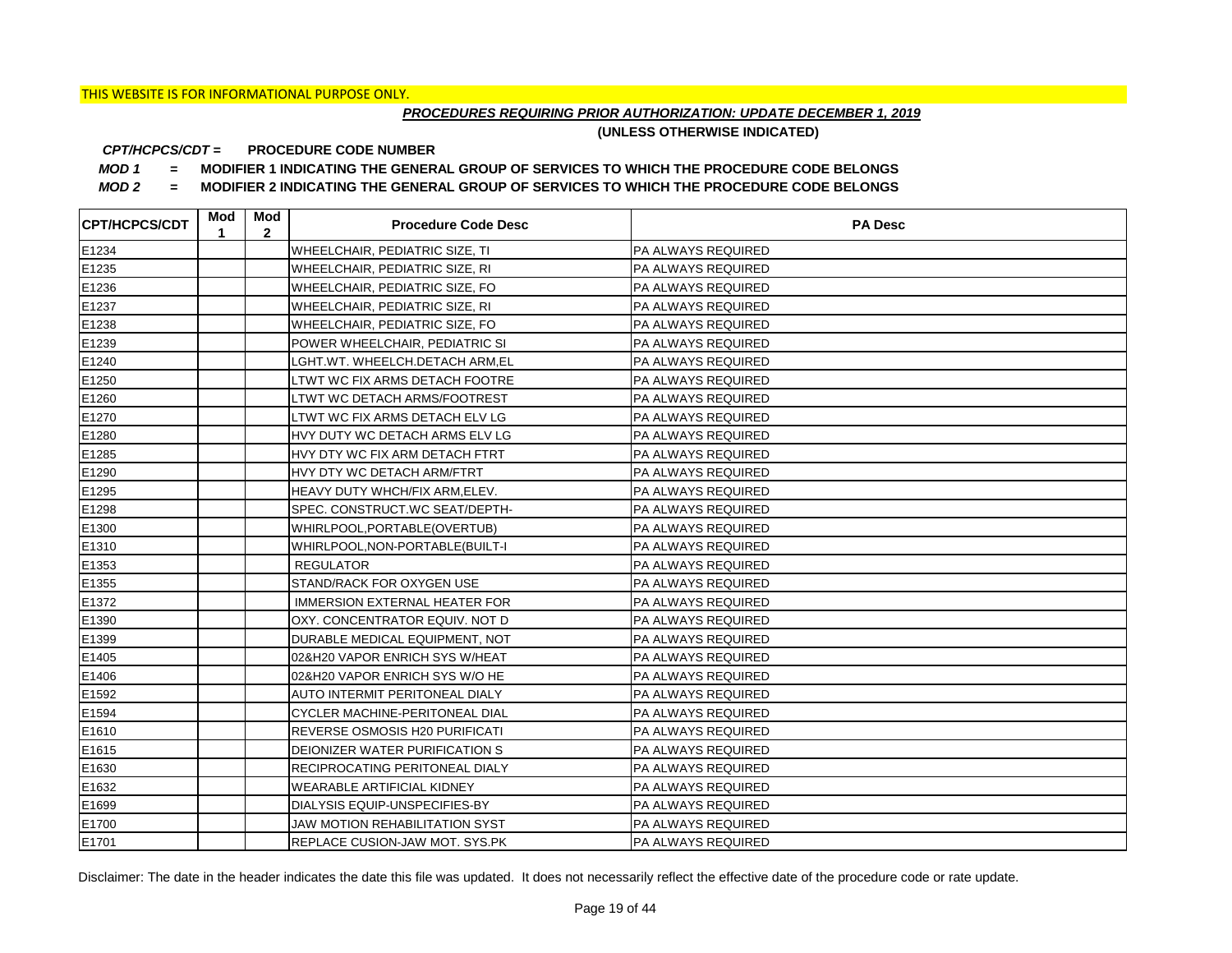# *PROCEDURES REQUIRING PRIOR AUTHORIZATION: UPDATE DECEMBER 1, 2019*

**(UNLESS OTHERWISE INDICATED)**

#### **PROCEDURE CODE NUMBER** *CPT/HCPCS/CDT =*

*MOD 1 =* **MODIFIER 1 INDICATING THE GENERAL GROUP OF SERVICES TO WHICH THE PROCEDURE CODE BELONGS**

*MOD 2 =* **MODIFIER 2 INDICATING THE GENERAL GROUP OF SERVICES TO WHICH THE PROCEDURE CODE BELONGS**

| <b>CPT/HCPCS/CDT</b> | Mod<br>1 | Mod<br>$\mathbf{2}$ | <b>Procedure Code Desc</b>            | <b>PA Desc</b>            |
|----------------------|----------|---------------------|---------------------------------------|---------------------------|
| E1702                |          |                     | <b>REPLACE SCALES-JAW MOTION SYS-</b> | PA ALWAYS REQUIRED        |
| E1800                |          |                     | DYNAMIC ADJ.ELBOW EXT/FLEXION         | PA ALWAYS REQUIRED        |
| E1805                |          |                     | DYNAMIC ADJ.WRIST EXTEN/FLEX.         | PA ALWAYS REQUIRED        |
| E1810                |          |                     | DYNAMIC ADJ.KNEE EXTEN/FLEX. D        | PA ALWAYS REQUIRED        |
| E1812                |          |                     | DYNAMIC KNEE, EXTENSION/FLEXIO        | PA ALWAYS REQUIRED        |
| E1815                |          |                     | DYNAMIC ADJ. ANKLE EXTEN/FLEX.        | PA ALWAYS REQUIRED        |
| E1820                |          |                     | SOFT INTERFACE, DYN.ADJ.EXTEN/F       | PA ALWAYS REQUIRED        |
| E1825                |          |                     | DYN.ADJ. FINGER EXTEN/FLEXION         | PA ALWAYS REQUIRED        |
| E1830                |          |                     | DYN.ADJ. TOE EXTENSION/FLEX. D        | PA ALWAYS REQUIRED        |
| E1902                |          |                     | AUGMENTIVE COMMUNICATION DEVIC        | PA ALWAYS REQUIRED        |
| E2100                |          |                     | BLOOD GLUCOSE MONITOR WITH INT        | PA ALWAYS REQUIRED        |
| E2208                |          |                     | WHEELCHAIR ACCESSORY, CYLINDER        | PA ALWAYS REQUIRED        |
| E2209                |          |                     | WHEELCHAIR ACCESSORY, ARM TROU        | PA ALWAYS REQUIRED        |
| E2210                |          |                     | WHEELCHAIR ACCESSORY, BEARINGS        | <b>PA ALWAYS REQUIRED</b> |
| E2211                |          |                     | MANUAL WHEELCHAIR ACCESSORY, P        | PA ALWAYS REQUIRED        |
| E2212                |          |                     | MANUAL WHEELCHAIR ACCESSORY, T        | PA ALWAYS REQUIRED        |
| E2213                |          |                     | MANUAL WHEELCHAIR ACCESSORY, I        | PA ALWAYS REQUIRED        |
| E2214                |          |                     | MANUAL WHEELCHAIR ACCESSORY, P        | PA ALWAYS REQUIRED        |
| E2215                |          |                     | MANUAL WHEELCHAIR ACCESSORY, T        | PA ALWAYS REQUIRED        |
| E2216                |          |                     | MANUAL WHEELCHAIR ACCESSORY, F        | PA ALWAYS REQUIRED        |
| E2217                |          |                     | MANUAL WHEELCHAIR ACCESSORY, F        | PA ALWAYS REQUIRED        |
| E2218                |          |                     | MANUAL WHEELCHAIR ACCESSORY, F        | PA ALWAYS REQUIRED        |
| E2219                |          |                     | MANUAL WHEELCHAIR ACCESSORY, F        | PA ALWAYS REQUIRED        |
| E2220                |          |                     | MANUAL WHEELCHAIR ACCESSORY, S        | PA ALWAYS REQUIRED        |
| E2221                |          |                     | MANUAL WHEELCHAIR ACCESSORY, S        | PA ALWAYS REQUIRED        |
| E2222                |          |                     | MANUAL WHEELCHAIR ACCESSORY, S        | <b>PA ALWAYS REQUIRED</b> |
| E2224                |          |                     | MANUAL WHEELCHAIR ACCESSORY, P        | PA ALWAYS REQUIRED        |
| E2225                |          |                     | MANUAL WHEELCHAIR ACCESSORY, C        | PA ALWAYS REQUIRED        |
| E2226                |          |                     | MANUAL WHEELCHAIR ACCESSORY, C        | <b>PA ALWAYS REQUIRED</b> |
| E2231                |          |                     | MANUAL WHEELCHAIR ACCESSORY, S        | PA ALWAYS REQUIRED        |
| E2310                |          |                     | POWER WHEELCHAIR ACCESSORY, EL        | PA ALWAYS REQUIRED        |
| E2311                |          |                     | POWER WHEELCHAIR ACCESSORY, EL        | PA ALWAYS REQUIRED        |
| E2312                |          |                     | POWER WHEELCHAIR ACCESSORY, HA        | <b>PA ALWAYS REQUIRED</b> |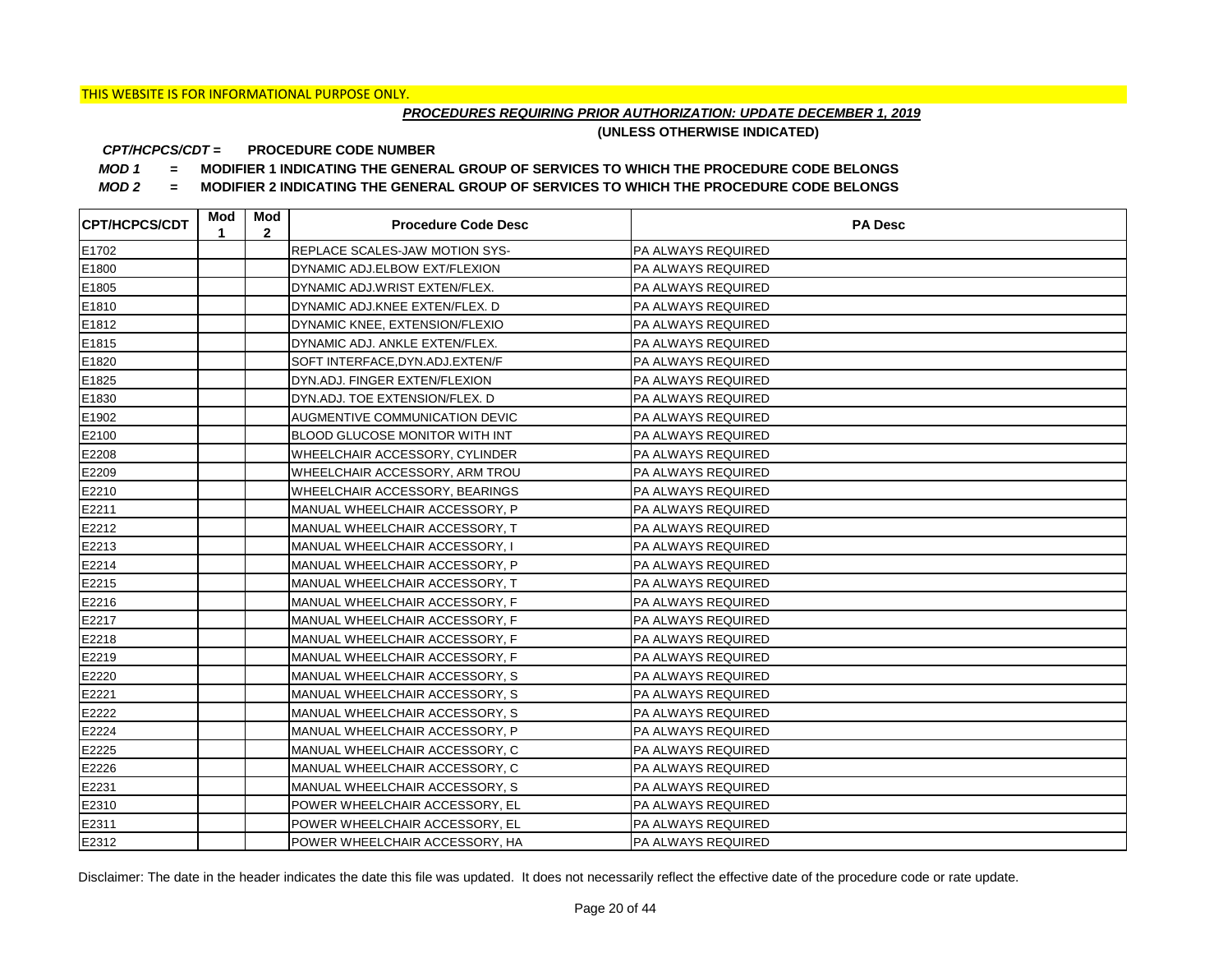# *PROCEDURES REQUIRING PRIOR AUTHORIZATION: UPDATE DECEMBER 1, 2019*

**(UNLESS OTHERWISE INDICATED)**

#### **PROCEDURE CODE NUMBER** *CPT/HCPCS/CDT =*

*MOD 1 =* **MODIFIER 1 INDICATING THE GENERAL GROUP OF SERVICES TO WHICH THE PROCEDURE CODE BELONGS**

*MOD 2 =* **MODIFIER 2 INDICATING THE GENERAL GROUP OF SERVICES TO WHICH THE PROCEDURE CODE BELONGS**

| <b>CPT/HCPCS/CDT</b> | Mod<br>1 | Mod<br>$\mathbf{2}$ | <b>Procedure Code Desc</b>     | <b>PA Desc</b>            |
|----------------------|----------|---------------------|--------------------------------|---------------------------|
| E2313                |          |                     | POWER WHEELCHAIR ACCESSORY, HA | PA ALWAYS REQUIRED        |
| E2358                |          |                     | POWER WHEELCHAIR ACCESSORY, GR | <b>PA ALWAYS REQUIRED</b> |
| E2359                |          |                     | POWER WHEELCHAIR ACCESSORY, GR | <b>PA ALWAYS REQUIRED</b> |
| E2368                |          |                     | POWER WHEELCHAIR COMPONENT, DR | <b>PA ALWAYS REQUIRED</b> |
| E2369                |          |                     | POWER WHEELCHAIR COMPONENT, DR | PA ALWAYS REQUIRED        |
| E2370                |          |                     | POWER WHEELCHAIR COMPONENT, IN | PA ALWAYS REQUIRED        |
| E2371                |          |                     | POWER WHEELCHAIR ACCESSORY, GR | PA ALWAYS REQUIRED        |
| E2372                |          |                     | POWER WHEELCHAIR ACCESSORY, GR | PA ALWAYS REQUIRED        |
| E2373                |          |                     | POWER WHEELCHAIR ACCESSORY, HA | PA ALWAYS REQUIRED        |
| E2374                |          |                     | POWER WHEELCHAIR ACCESSORY, HA | <b>PA ALWAYS REQUIRED</b> |
| E2375                |          |                     | POWER WHEELCHAIR ACCESSORY, NO | PA ALWAYS REQUIRED        |
| E2376                |          |                     | POWER WHEELCHAIR ACCESSORY, EX | PA ALWAYS REQUIRED        |
| E2377                |          |                     | POWER WHEELCHAIR ACCESSORY, EX | PA ALWAYS REQUIRED        |
| E2378                |          |                     | POWER WHEELCHAIR COMPONENT, AC | <b>PA ALWAYS REQUIRED</b> |
| E2381                |          |                     | POWER WHEELCHAIR ACCESSORY, PN | <b>PA ALWAYS REQUIRED</b> |
| E2382                |          |                     | POWER WHEELCHAIR ACCESSORY, TU | <b>PA ALWAYS REQUIRED</b> |
| E2383                |          |                     | POWER WHEELCHAIR ACCESSORY, IN | <b>PA ALWAYS REQUIRED</b> |
| E2384                |          |                     | POWER WHEELCHAIR ACCESSORY, PN | PA ALWAYS REQUIRED        |
| E2385                |          |                     | POWER WHEELCHAIR ACCESSORY, TU | <b>PA ALWAYS REQUIRED</b> |
| E2386                |          |                     | POWER WHEELCHAIR ACCESSORY, FO | <b>PA ALWAYS REQUIRED</b> |
| E2387                |          |                     | POWER WHEELCHAIR ACCESSORY, FO | <b>PA ALWAYS REQUIRED</b> |
| E2388                |          |                     | POWER WHEELCHAIR ACCESSORY, FO | <b>PA ALWAYS REQUIRED</b> |
| E2389                |          |                     | POWER WHEELCHAIR ACCESSORY, FO | <b>PA ALWAYS REQUIRED</b> |
| E2390                |          |                     | POWER WHEELCHAIR ACCESSORY, SO | PA ALWAYS REQUIRED        |
| E2391                |          |                     | POWER WHEELCHAIR ACCESSORY, SO | <b>PA ALWAYS REQUIRED</b> |
| E2392                |          |                     | POWER WHEELCHAIR ACCESSORY, SO | <b>PA ALWAYS REQUIRED</b> |
| E2394                |          |                     | POWER WHEELCHAIR ACCESSORY, DR | <b>PA ALWAYS REQUIRED</b> |
| E2395                |          |                     | POWER WHEELCHAIR ACCESSORY, CA | <b>PA ALWAYS REQUIRED</b> |
| E2396                |          |                     | POWER WHEELCHAIR ACCESSORY, CA | <b>PA ALWAYS REQUIRED</b> |
| E2402                |          |                     | NEGATIVE PRESSURE WOUND THERAP | PA ALWAYS REQUIRED        |
| E2605                |          |                     | POSITIONING WHEELCHAIR SEAT CU | PA ALWAYS REQUIRED        |
| E2606                |          |                     | POSITIONING WHEELCHAIR SEAT CU | PA ALWAYS REQUIRED        |
| E2607                |          |                     | SKIN PROTECTION AND POSITIONIN | <b>PA ALWAYS REQUIRED</b> |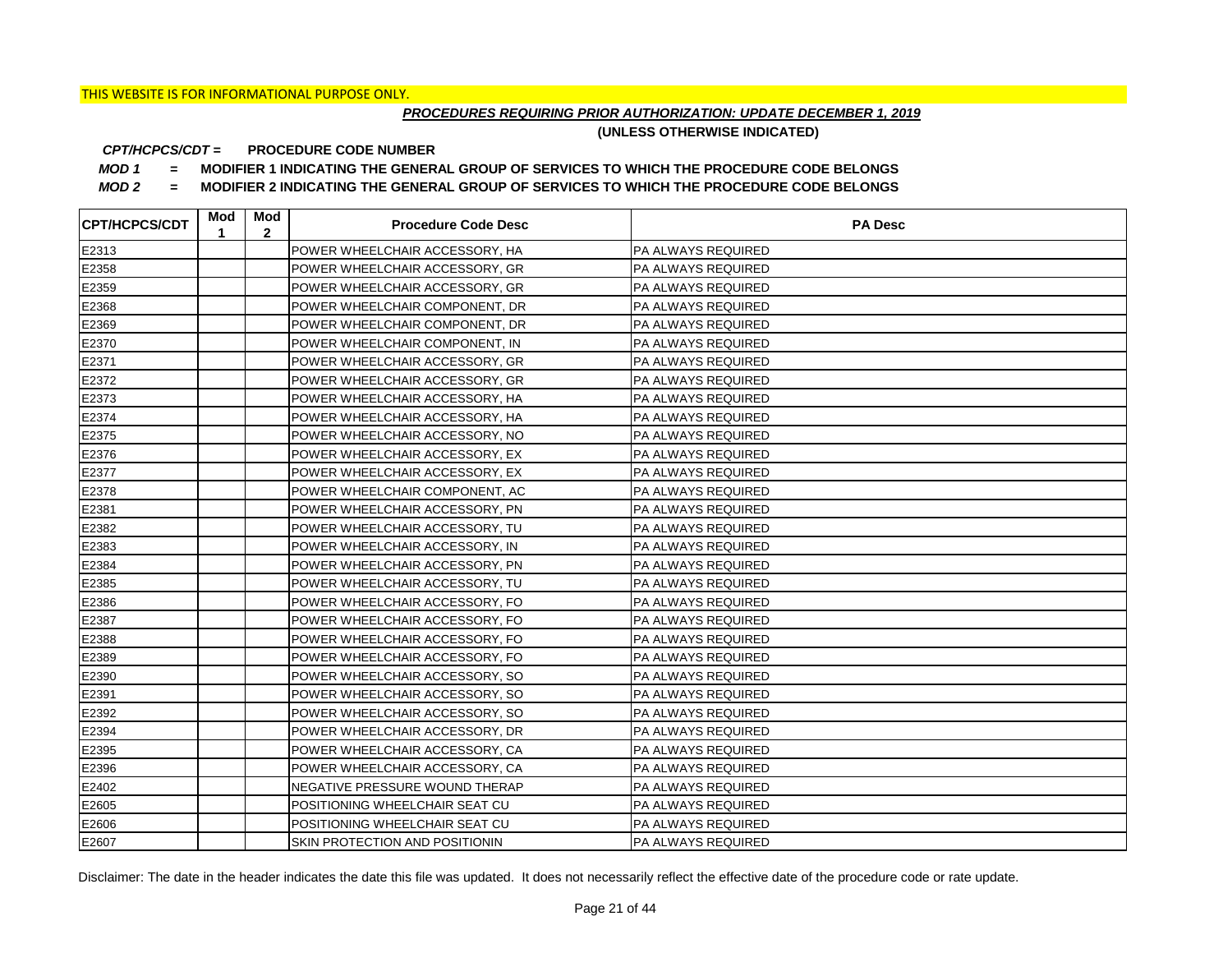# *PROCEDURES REQUIRING PRIOR AUTHORIZATION: UPDATE DECEMBER 1, 2019*

**(UNLESS OTHERWISE INDICATED)**

#### **PROCEDURE CODE NUMBER** *CPT/HCPCS/CDT =*

*MOD 1 =* **MODIFIER 1 INDICATING THE GENERAL GROUP OF SERVICES TO WHICH THE PROCEDURE CODE BELONGS**

*MOD 2 =* **MODIFIER 2 INDICATING THE GENERAL GROUP OF SERVICES TO WHICH THE PROCEDURE CODE BELONGS**

| <b>CPT/HCPCS/CDT</b> | Mod<br>1  | Mod<br>$\mathbf{2}$ | <b>Procedure Code Desc</b>     | <b>PA Desc</b>            |
|----------------------|-----------|---------------------|--------------------------------|---------------------------|
| E2608                |           |                     | SKIN PROTECTION AND POSITIONIN | <b>PA ALWAYS REQUIRED</b> |
| E2611                |           |                     | GENERAL USE WHEELCHAIR BACK CU | <b>PA ALWAYS REQUIRED</b> |
| E2612                |           |                     | GENERAL USE WHEELCHAIR BACK CU | <b>PA ALWAYS REQUIRED</b> |
| E2613                |           |                     | POSITIONING WHEELCHAIR BACK CU | <b>PA ALWAYS REQUIRED</b> |
| E2614                |           |                     | POSITIONING WHEELCHAIR BACK CU | PA ALWAYS REQUIRED        |
| E2615                |           |                     | POSITIONING WHEELCHAIR BACK CU | PA ALWAYS REQUIRED        |
| E2616                |           |                     | POSITIONING WHEELCHAIR BACK CU | <b>PA ALWAYS REQUIRED</b> |
| E2619                |           |                     | REPLACEMENT COVER FOR WHEELCHA | <b>PA ALWAYS REQUIRED</b> |
| E2620                |           |                     | POSITIONING WHEELCHAIR BACK CU | <b>PA ALWAYS REQUIRED</b> |
| E2621                |           |                     | POSITIONING WHEELCHAIR BACK CU | <b>PA ALWAYS REQUIRED</b> |
| E2622                |           |                     | SKIN PROTECTION WHEELCHAIR SEA | PA ALWAYS REQUIRED        |
| E2623                |           |                     | SKIN PROTECTION WHEELCHAIR SEA | <b>PA ALWAYS REQUIRED</b> |
| E2624                |           |                     | SKIN PROTECTION AND POSITIONIN | <b>PA ALWAYS REQUIRED</b> |
| E2625                |           |                     | SKIN PROTECTION AND POSITIONIN | <b>PA ALWAYS REQUIRED</b> |
| E2626                |           |                     | WHEELCHAIR ACCESSORY, SHOULDER | PA ALWAYS REQUIRED        |
| E2627                |           |                     | WHEELCHAIR ACCESSORY, SHOULDER | PA ALWAYS REQUIRED        |
| E2628                |           |                     | WHEELCHAIR ACCESSORY, SHOULDER | PA ALWAYS REQUIRED        |
| E2629                |           |                     | WHEELCHAIR ACCESSORY, SHOULDER | PA ALWAYS REQUIRED        |
| E2630                |           |                     | WHEELCHAIR ACCESSORY, SHOULDER | PA ALWAYS REQUIRED        |
| E2631                |           |                     | WHEELCHAIR ACCESSORY, ADDITION | <b>PA ALWAYS REQUIRED</b> |
| E2632                |           |                     | WHEELCHAIR ACCESSORY, ADDITION | PA ALWAYS REQUIRED        |
| E2633                |           |                     | WHEELCHAIR ACCESSORY, ADDITION | PA ALWAYS REQUIRED        |
| E8000                |           |                     | GAIT TRAINER, PEDIATRIC SIZE,  | PA ALWAYS REQUIRED        |
| E8001                |           |                     | GAIT TRAINER, PEDIATRIC SIZE,  | PA ALWAYS REQUIRED        |
| E8002                |           |                     | GAIT TRAINER, PEDIATRIC SIZE,  | <b>PA ALWAYS REQUIRED</b> |
| H0001                | <b>HA</b> |                     | ALCOHOL/DRUG ASSESSMENT(PRE-AD | PA ALWAYS REQUIRED        |
| H0003                | <b>HA</b> |                     | ALCOHOL/DRUG SCREENING (URINE) | PA ALWAYS REQUIRED        |
| H0004                | HI        |                     | BEHAVIORAL HLTH COUNSEL/TPY PE | PA ALWAYS REQUIRED        |
| H0004                | HI        | 22                  | BEH HLTH COUN & THERAPY/15MINU | PA ALWAYS REQUIRED        |
| H0005                | AJ        | <b>HA</b>           | ALCOHOL/DRUG SERV/GROUP THERAP | PA ALWAYS REQUIRED        |
| H0006                | HA        |                     | <b>CASE MANAGEMENT</b>         | PA ALWAYS REQUIRED        |
| H0006                | <b>HA</b> | 22                  | CARE MANAGEMENT (SA ONLY)      | PA ALWAYS REQUIRED        |
| H0007                | <b>HA</b> |                     | CRISIS INTERVENTION INDIVIDUAL | PA ALWAYS REQUIRED        |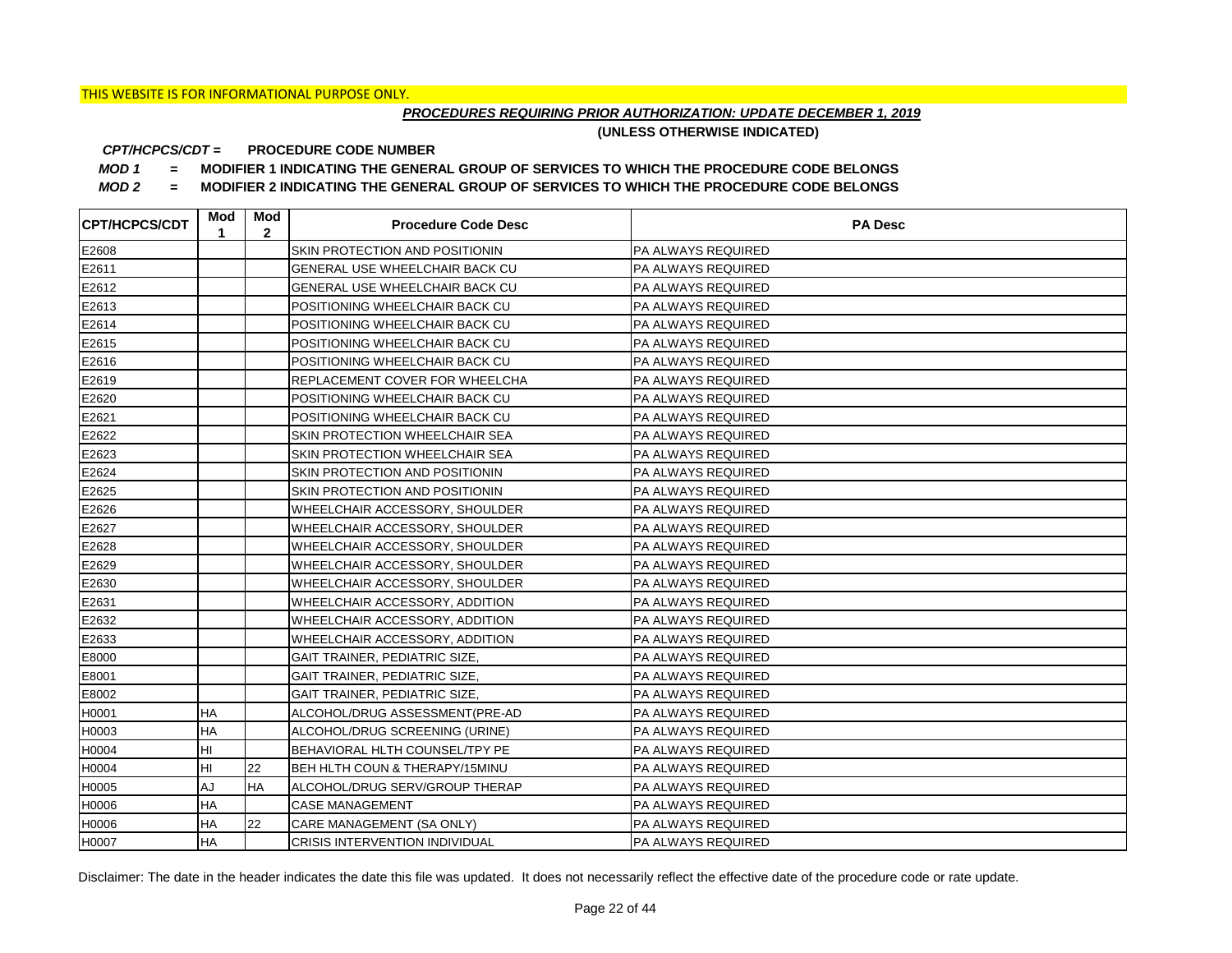# *PROCEDURES REQUIRING PRIOR AUTHORIZATION: UPDATE DECEMBER 1, 2019*

**(UNLESS OTHERWISE INDICATED)**

#### **PROCEDURE CODE NUMBER** *CPT/HCPCS/CDT =*

*MOD 1 =* **MODIFIER 1 INDICATING THE GENERAL GROUP OF SERVICES TO WHICH THE PROCEDURE CODE BELONGS**

*MOD 2 =* **MODIFIER 2 INDICATING THE GENERAL GROUP OF SERVICES TO WHICH THE PROCEDURE CODE BELONGS**

| <b>ICPT/HCPCS/CDT</b> | Mod<br>1   | Mod<br>$\mathbf{2}$ | <b>Procedure Code Desc</b>            | <b>PA Desc</b>                                         |
|-----------------------|------------|---------------------|---------------------------------------|--------------------------------------------------------|
| H0010                 | <b>HA</b>  |                     | SUB ACUTE DETOXIFICATION RESID        | <b>PA ALWAYS REQUIRED</b>                              |
| H0010                 | <b>HF</b>  |                     | DETOXIFICATION LEVEL III.7(PER        | PA SOMETIMES REQUIRED, USED TO OVERRIDE SERVICE LIMIT  |
| H0010                 | HV         |                     | <b>RESID WITHDRAWAL MGT R &amp; B</b> | <b>PA ALWAYS REQUIRED</b>                              |
| H0015                 | <b>HA</b>  |                     | INTENSIVE OP (PARTIAL CARE)           | <b>PA ALWAYS REQUIRED</b>                              |
| H0015                 | <b>HF</b>  |                     | INTENSIVE OP TX IN SA TX FACIL        | PA ALWAYS REQUIRED                                     |
| H0017                 | HI         |                     | MEN HLTH REHAB JCAHO-RTC/DDD          | PA ALWAYS REQUIRED                                     |
| H0018                 | HA         |                     | SHORT TERM RESID(BIO-PSYCHO AS        | PA ALWAYS REQUIRED                                     |
| H0018                 | <b>HF</b>  |                     | SHORT TERM RESIDENTIAL PER DIE        | PA SOMETIMES REQUIRED, USED TO OVERRIDE SERVICE LIMIT  |
| H0018                 | <b>HF</b>  | U <sub>1</sub>      | SH TERM RESIDENTIAL MAT METHAD        | PA SOMETIMES REQUIRED, USED TO OVERRIDE SERVICE LIMIT  |
| H0018                 | <b>HF</b>  | U <sub>2</sub>      | SH TERM RESIDENTIAL MAT NON-ME        | PA SOMETIMES REQUIRED, USED TO OVERRIDE SERVICE LIMIT  |
| H0018                 | HV         |                     | SHORT TERM RESIDENTIAL R & B          | PA ALWAYS REQUIRED                                     |
| H0018                 | TJ         |                     | <b>CRISIS RESIDENTIAL BED</b>         | PA ALWAYS REQUIRED                                     |
| H0018                 | TJ         | U <sub>1</sub>      | <b>IIC ASSESSMENT-CLIN LICENSED P</b> | PA ALWAYS REQUIRED                                     |
| H0018                 | TJ         | U <sub>2</sub>      | <b>IIC ASSESSMENT-MASTERS LEVEL P</b> | <b>PA ALWAYS REQUIRED</b>                              |
| H0019                 | <b>HA</b>  |                     | BEHAV HLTH RES(OUT OF HOME TX         | IPA ALWAYS REQUIRED                                    |
| H0019                 | <b>HA</b>  | 52                  | SHORT TERM ADOL OUT OF HOME TX        | <b>PA ALWAYS REQUIRED</b>                              |
| H0019                 | <b>HF</b>  |                     | LONG TERM RESIDENTIAL SA TREAT        | IPA SOMETIMES REQUIRED. USED TO OVERRIDE SERVICE LIMIT |
| H0019                 | <b>HF</b>  | U1                  | LG TERM RESIDENTIAL MAT METHAD        | PA SOMETIMES REQUIRED, USED TO OVERRIDE SERVICE LIMIT  |
| H0019                 | <b>HF</b>  | U <sub>2</sub>      | LG TERM RESIDENTIAL MAT NON-ME        | PA SOMETIMES REQUIRED, USED TO OVERRIDE SERVICE LIMIT  |
| H0019                 | <b>HV</b>  |                     | LONG TERM RESIDENTIAL R & B           | <b>PA ALWAYS REQUIRED</b>                              |
| H0020                 | <b>HF</b>  |                     | ALCOHOL AND/OR DRUG SERVICES:         | <b>PA ALWAYS REQUIRED</b>                              |
| H0026                 | <b>HM</b>  | IHQ.                | ASSER COM TX FACE-FACE/15 MIN         | PA ALWAYS REQUIRED                                     |
| H0031                 | <b>HA</b>  |                     | MENTAL HEALTH ASSESSMENT(FUNCT        | <b>PA ALWAYS REQUIRED</b>                              |
| H0031                 | HA         | <b>I</b> HP         | ASSESSMENT CODE BCBBA DOC LEVE        | <b>PA ALWAYS REQUIRED</b>                              |
| H0031                 | HA         | 22                  | MENTAL HEALTH ASSESSMENT(BCBA)        | PA ALWAYS REQUIRED                                     |
| H0032                 | TJ         |                     | <b>MOBILE RESPONSE - STABILIZATIO</b> | <b>PA ALWAYS REQUIRED</b>                              |
| H0033                 | <b>HF</b>  |                     | ORAL MED ADMIN, NOT METHADONE         | <b>PA ALWAYS REQUIRED</b>                              |
| H0035                 |            |                     | MENTAL HEALTH PARTIAL CARE            | PA ALWAYS REQUIRED                                     |
| H0035                 | UC         |                     | <b>PARTIAL CARE</b>                   | <b>PA ALWAYS REQUIRED</b>                              |
| H0036                 |            |                     | <b>INTENSIVE IN COMMUN SERV PER 1</b> | <b>PA ALWAYS REQUIRED</b>                              |
| H0036                 | HМ         |                     | ASSER COM TX FACE-FACE/15 MIN         | PA ALWAYS REQUIRED                                     |
| H0036                 | <b>HM</b>  | <b>HQ</b>           | ASSER COM TX FACE-FACE/15MIN          | PA ALWAYS REQUIRED                                     |
| H0036                 | <b>IHQ</b> |                     | COMM SUPP SERV-HS GRAD LEV-GRO        | <b>PA ALWAYS REQUIRED</b>                              |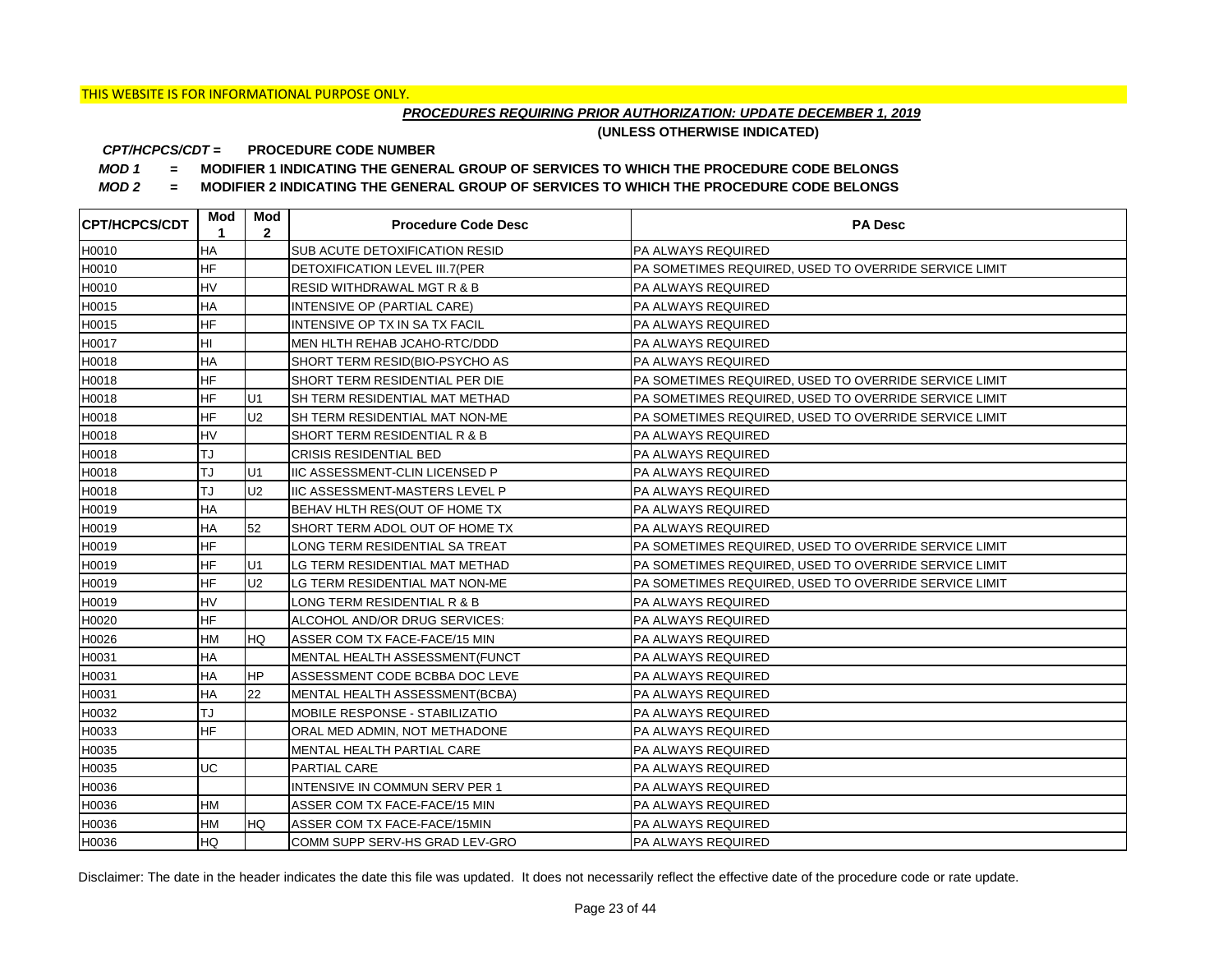# *PROCEDURES REQUIRING PRIOR AUTHORIZATION: UPDATE DECEMBER 1, 2019*

**(UNLESS OTHERWISE INDICATED)**

#### **PROCEDURE CODE NUMBER** *CPT/HCPCS/CDT =*

*MOD 1 =* **MODIFIER 1 INDICATING THE GENERAL GROUP OF SERVICES TO WHICH THE PROCEDURE CODE BELONGS**

*MOD 2 =* **MODIFIER 2 INDICATING THE GENERAL GROUP OF SERVICES TO WHICH THE PROCEDURE CODE BELONGS**

| <b>CPT/HCPCS/CDT</b> | Mod<br>1  | Mod<br>$\mathbf{2}$ | <b>Procedure Code Desc</b>           | <b>PA Desc</b>            |
|----------------------|-----------|---------------------|--------------------------------------|---------------------------|
| H0036                | HQ        | 52                  | COMMUN SUPPORT SERV BY PEER LE       | PA ALWAYS REQUIRED        |
| H0036                | TJ        | U <sub>1</sub>      | INTENS IN-COM INDIV CLIN LEVEL       | <b>PA ALWAYS REQUIRED</b> |
| H0036                | TJ        | U <sub>2</sub>      | INTENS IN-COMM PROF IND SERV M       | <b>PA ALWAYS REQUIRED</b> |
| H0036                | TJ        | U <sub>3</sub>      | INTENS IN-COMMUN SERV MIN BACH       | PA ALWAYS REQUIRED        |
| H0036                | UN.       | U1                  | INTENS IN-COM GRP CLIN LEV 2 C       | PA ALWAYS REQUIRED        |
| H0036                | UN        | U <sub>2</sub>      | INTENS IN-COM GRP SERV PROF LE       | PA ALWAYS REQUIRED        |
| H0036                | <b>UN</b> | U <sub>3</sub>      | INTENS IN-COMM GRP BEHAV SVC 2       | PA ALWAYS REQUIRED        |
| H0036                | UP        | U1                  | INTENS IN-COM GRP CLIN LEV 3 C       | PA ALWAYS REQUIRED        |
| H0036                | UP        | U <sub>2</sub>      | INTENS IN-COM GRP SERV PROF LE       | PA ALWAYS REQUIRED        |
| H0036                | <b>UP</b> | U <sub>3</sub>      | INTENS IN-COMM GRP BEHAV SVC 3       | PA ALWAYS REQUIRED        |
| H0036                | 52        |                     | COMMUN SUPP SERV PEER LEV-INDI       | PA ALWAYS REQUIRED        |
| H0038                | HA        |                     | SELF HELP/PEER SERV(EDUCAT ADV       | PA ALWAYS REQUIRED        |
| H0039                | HE        | HO                  | COMMUN SUPP SERV-MASTERS LEVEL       | <b>PA ALWAYS REQUIRED</b> |
| H0039                | <b>HE</b> | TD                  | COMMUN SUPPORT SERVICES BY AN        | <b>PA ALWAYS REQUIRED</b> |
| H0039                | <b>HM</b> |                     | COMMUN SUPP SERV-ASSOC DEGREE-       | <b>PA ALWAYS REQUIRED</b> |
| H0039                | HM        | <b>HQ</b>           | COMM SUPP SERV-ASSOC DEGREE-GR       | PA ALWAYS REQUIRED        |
| H0039                | <b>HN</b> |                     | COMMUN SUPP SERV BS LEVEL - IN       | PA ALWAYS REQUIRED        |
| H0039                | <b>HN</b> | <b>HQ</b>           | <b>COMMUNITY SUPPORT SERVICES BS</b> | PA ALWAYS REQUIRED        |
| H0039                | HQ        | <b>TE</b>           | COMMUNITY SUPP SERVICES BY LPN       | <b>PA ALWAYS REQUIRED</b> |
| H0039                | TE.       |                     | COMMUNITY SUPP SERV BY LPN IND       | <b>PA ALWAYS REQUIRED</b> |
| H0043                | <b>HA</b> | U1                  | SUPPORTED HOUSING(DD ROOM & BO       | <b>PA ALWAYS REQUIRED</b> |
| H0045                | HA        |                     | RESPITE CARE SERVICE(OVERNIGHT       | PA ALWAYS REQUIRED        |
| H0045                | НA        | <b>TV</b>           | RESPITE CARE SERV(WEEKEND NOT        | PA ALWAYS REQUIRED        |
| H0045                | <b>TV</b> | 22                  | RESPITE CARE SERV(WEEKEND PER        | <b>PA ALWAYS REQUIRED</b> |
| H0046                |           |                     | BEHAVIORAL HEALTH HOME-ACTIVE        | <b>PA ALWAYS REQUIRED</b> |
| H0046                | 22        |                     | BEHAVIORAL HEALTH HOME-ENGAGEM       | <b>PA ALWAYS REQUIRED</b> |
| H0046                | 52        |                     | BEHAVIORAL HEALTH HOME-MAINTEN       | <b>PA ALWAYS REQUIRED</b> |
| H0049                | HA        |                     | ALCOHOL/DRUG SCREENING(ORAL SW       | PA ALWAYS REQUIRED        |
| H2000                | AH        | <b>HE</b>           | COMMUNITY SUPP SERV BY PSYCHOL       | PA ALWAYS REQUIRED        |
| H2000                | <b>HE</b> |                     | COMMUN SUPP SERV BY PHYS/PSYCH       | PA ALWAYS REQUIRED        |
| H2000                | <b>HE</b> | HO                  | COMM SUPP SERV-LIC PRAC HEALIN       | PA ALWAYS REQUIRED        |
| H2000                | <b>HE</b> | <b>SA</b>           | COMMUNITY SUPPORT SERVICES BY        | PA ALWAYS REQUIRED        |
| H2014                | HI        |                     | SKILLS TRNG & DEVELOPMENT/15MI       | PA ALWAYS REQUIRED        |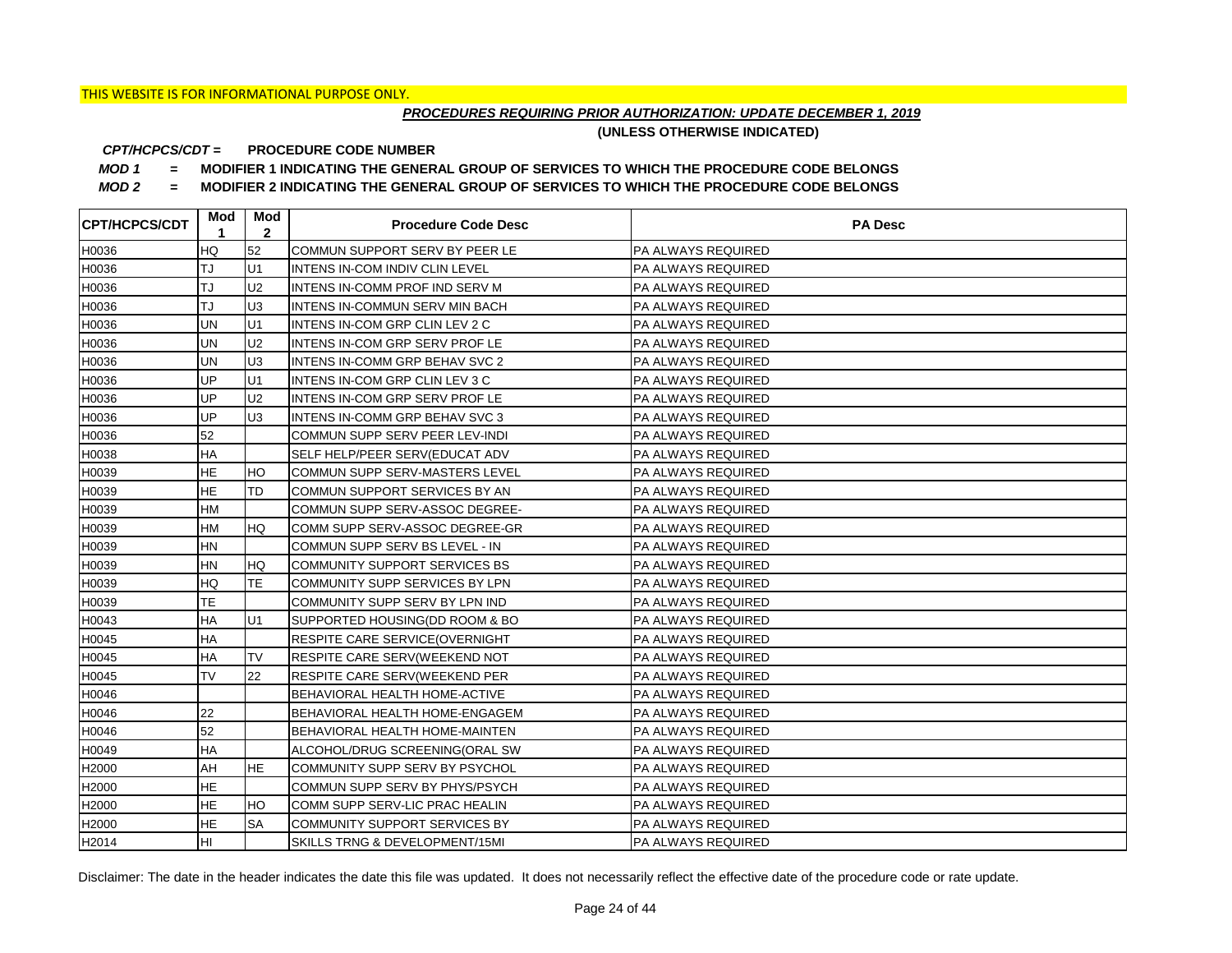# *PROCEDURES REQUIRING PRIOR AUTHORIZATION: UPDATE DECEMBER 1, 2019*

**(UNLESS OTHERWISE INDICATED)**

#### **PROCEDURE CODE NUMBER** *CPT/HCPCS/CDT =*

*MOD 1 =* **MODIFIER 1 INDICATING THE GENERAL GROUP OF SERVICES TO WHICH THE PROCEDURE CODE BELONGS**

*MOD 2 =* **MODIFIER 2 INDICATING THE GENERAL GROUP OF SERVICES TO WHICH THE PROCEDURE CODE BELONGS**

| <b>CPT/HCPCS/CDT</b> | Mod l<br>1 | Mod<br>$\overline{2}$ | <b>Procedure Code Desc</b>            | <b>PA Desc</b>     |
|----------------------|------------|-----------------------|---------------------------------------|--------------------|
| H2014                | TJ         |                       | <b>INDIVID BEHAVIOR ASSIST SERV 1</b> | PA ALWAYS REQUIRED |
| H2014                | TJ         | <b>UN</b>             | <b>GRP BEHAV ASSIST SERV 2 CHILDR</b> | PA ALWAYS REQUIRED |
| H2014                | TJ         | <b>UP</b>             | <b>GRP BEHAV ASSIST SERV 3 CHILDR</b> | PA ALWAYS REQUIRED |
| H2015                | AH         | HE.                   | <b>COMPREHENSIVE MULTIDISCIPLINAR</b> | PA ALWAYS REQUIRED |
| H2015                | <b>HA</b>  | <b>HN</b>             | COMP COMM SUPP SERV(INDIV SUPP        | PA ALWAYS REQUIRED |
| H2015                | <b>HA</b>  | HO                    | COMP COMMUN SUPP SERV(IND SUPP        | PA ALWAYS REQUIRED |
| H2015                | HE.        |                       | COMPREHENSIVE MULTIDISPLINARY         | PA ALWAYS REQUIRED |
| H2015                | HE         | HO                    | ASSER COM TX FACE-FACE/15 MIN         | PA ALWAYS REQUIRED |
| H2015                | <b>HE</b>  | TD                    | ASSER COM TX FACE-FACE/15MIN          | PA ALWAYS REQUIRED |
| H2015                | HI         | U1                    | COMPR COMM SUPPORT SERV PER 15        | PA ALWAYS REQUIRED |
| H2015                | HI         | U <sub>2</sub>        | COMPR COMM SUPPORT SERV PER 15        | PA ALWAYS REQUIRED |
| H2015                | HI         | U <sub>3</sub>        | COMPR COMM SUPPORT SERV PER 15        | PA ALWAYS REQUIRED |
| H2015                | HI         | U <sub>4</sub>        | COMPR COMM SUPPORT SERV PER 15        | PA ALWAYS REQUIRED |
| H2015                | HI         | U <sub>5</sub>        | COMPR COMM SUPPORT SERV PER 15        | PA ALWAYS REQUIRED |
| H2015                | HI         | U7                    | COMPR COMM SUPP SERV PER 15 MI        | PA ALWAYS REQUIRED |
| H2015                | HM         |                       | COMP COMM SUPP SERV (INDIV SUP        | PA ALWAYS REQUIRED |
| H2016                | HA         | <b>HN</b>             | COMP COMM SUPP SERV(INDIV SUPP        | PA ALWAYS REQUIRED |
| H2016                | <b>HA</b>  | HO                    | COMP COMM SUPP SERV(HAB IN HOM        | PA ALWAYS REQUIRED |
| H2016                | HI         |                       | COMPREHENSIVE COM SUP SERV/15         | PA ALWAYS REQUIRED |
| H2016                | HI         | <b>UN</b>             | COMPREHENSIVE COM SUP SERV PER        | PA ALWAYS REQUIRED |
| H2016                | HI         | UP                    | COMPREHENSIVE COM SUP SERV PER        | PA ALWAYS REQUIRED |
| H2016                | HI         | UQ                    | COMPREHENSIVE COM SUP SERV PER        | PA ALWAYS REQUIRED |
| H2016                | HI         | <b>UR</b>             | COMPREHENSIVE COM SUP SERV PER        | PA ALWAYS REQUIRED |
| H2016                | HI         | <b>US</b>             | COMPREHENSIVE COM SUP SERV PER        | PA ALWAYS REQUIRED |
| H2016                | HI         | U1                    | COMPREHENSIVE COM SUP SERV PER        | PA ALWAYS REQUIRED |
| H2016                | HI         | U <sub>2</sub>        | COMPREHENSIVE COM SUP SERV PER        | PA ALWAYS REQUIRED |
| H2016                | HI         | U <sub>3</sub>        | COMPREHENSIVE COM SUPP SERV PE        | PA ALWAYS REQUIRED |
| H2016                | HI         | U <sub>4</sub>        | COMPREHENSIVE COM SUP SERV PER        | PA ALWAYS REQUIRED |
| H2016                | HI         | U <sub>5</sub>        | COMPREHENSIVE COM SUP SERV PER        | PA ALWAYS REQUIRED |
| H2016                | HI         | U7                    | COMPREHENSIVE COM SUP SERV PER        | PA ALWAYS REQUIRED |
| H2016                | HI         | U <sub>8</sub>        | COMPREHENSIVE COM SUP SERV PER        | PA ALWAYS REQUIRED |
| H2016                | HI         | 22                    | COMP COM SUP SERV PER 15 MINUT        | PA ALWAYS REQUIRED |
| H2016                | Iнı        | 52                    | COMPREHENSIVE COM SUP SERV PER        | PA ALWAYS REQUIRED |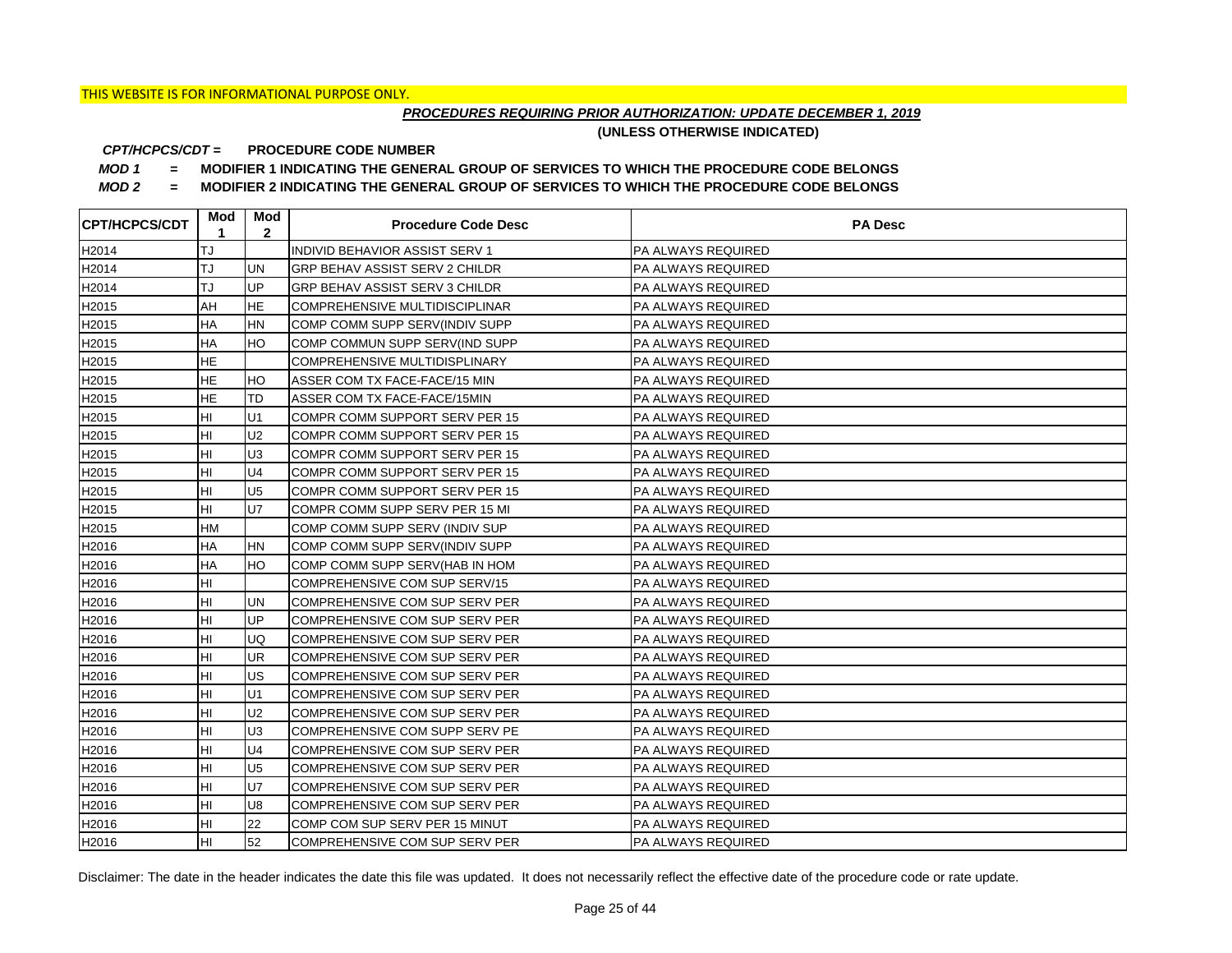# *PROCEDURES REQUIRING PRIOR AUTHORIZATION: UPDATE DECEMBER 1, 2019*

**(UNLESS OTHERWISE INDICATED)**

#### **PROCEDURE CODE NUMBER** *CPT/HCPCS/CDT =*

*MOD 1 =* **MODIFIER 1 INDICATING THE GENERAL GROUP OF SERVICES TO WHICH THE PROCEDURE CODE BELONGS**

*MOD 2 =* **MODIFIER 2 INDICATING THE GENERAL GROUP OF SERVICES TO WHICH THE PROCEDURE CODE BELONGS**

| <b>CPT/HCPCS/CDT</b> | Mod<br>1  | Mod<br>$\overline{2}$ | <b>Procedure Code Desc</b>            | <b>PA Desc</b>                                        |
|----------------------|-----------|-----------------------|---------------------------------------|-------------------------------------------------------|
| H2019                |           |                       | BEHAV ASSIST SERV BY DYFS PROV        | <b>PA ALWAYS REQUIRED</b>                             |
| H2020                | HA        |                       | THERAPEUTIC LEAVE - RUNAWAY DA        | PA ALWAYS REQUIRED                                    |
| H2020                | <b>HA</b> | 22                    | THERAPEUTIC LEAVE-NO FAULT LOS        | <b>PA ALWAYS REQUIRED</b>                             |
| H2020                | HI        |                       | THERAPEUTIC LVE JCAHO RTC/DDD         | PA ALWAYS REQUIRED                                    |
| H2020                | HI        | 22                    | HOSPITAL LEAVE JCAHO RTC/DDD          | PA ALWAYS REQUIRED                                    |
| H2021                | HI        |                       | COM BASED WRAP SERVICES PER 15        | <b>PA ALWAYS REQUIRED</b>                             |
| H2021                | HI        | 22                    | COM BASED SUPP ACUITY DIFF 15         | <b>PA ALWAYS REQUIRED</b>                             |
| H2021                | HI        | 52                    | COM BASED WRAP SERVICES PER 15        | <b>PA ALWAYS REQUIRED</b>                             |
| H2033                |           |                       | MULTISYSTEMIC THERAPY FOR JUVE        | <b>PA ALWAYS REQUIRED</b>                             |
| H2036                | HA        |                       | SHORT TERM ADOL OUT OF HOME TX        | <b>PA ALWAYS REQUIRED</b>                             |
| H2036                | <b>HA</b> | 22                    | ALCOHOL/DRUG TX PROG(SA LONG T        | PA ALWAYS REQUIRED                                    |
| H2036                | <b>HF</b> |                       | PARTIAL CARE TX IN SA TX FACIL        | PA SOMETIMES REQUIRED, USED TO OVERRIDE SERVICE LIMIT |
| K0001                |           |                       | STANDARD WHEELCHAIR                   | <b>PA ALWAYS REQUIRED</b>                             |
| K0002                |           |                       | STANDARD HEMI LOW SEAT WHEELC         | PA ALWAYS REQUIRED                                    |
| K0003                |           |                       | <b>LIGHTWEIGHT WHEELCHAIR</b>         | PA ALWAYS REQUIRED                                    |
| K0004                |           |                       | HIGH STRENGH, LIGHTWEIGHT WHEE        | PA ALWAYS REQUIRED                                    |
| K0005                |           |                       | ULTRALIGHTWEIGHT WHEELCHAIR           | PA ALWAYS REQUIRED                                    |
| K0006                |           |                       | HEAVY DUTY WHEELCHAIR                 | PA ALWAYS REQUIRED                                    |
| K0007                |           |                       | EXTRA HEAVY DUTY WHEELCHAIR           | PA ALWAYS REQUIRED                                    |
| K0008                |           |                       | <b>CUSTOM MANUAL WHEELCHAIR/BASE</b>  | <b>PA ALWAYS REQUIRED</b>                             |
| K0009                |           |                       | OTHER MANUAL WHEELCHAIR/BASE          | PA ALWAYS REQUIRED                                    |
| K0010                |           |                       | STD WGT FRM-MTR PWR WHEELCHAIR        | PA ALWAYS REQUIRED                                    |
| K0011                |           |                       | ST WGT FRM-MTR PWR WC PRG CTL         | PA ALWAYS REQUIRED                                    |
| K0012                |           |                       | LIGHTWEIGHT PORTABLE MOTOR POW        | PA ALWAYS REQUIRED                                    |
| K0013                |           |                       | <b>CUSTOM MOTORIZED/PWR WHEELCHAI</b> | <b>PA ALWAYS REQUIRED</b>                             |
| K0014                |           |                       | OTHER MOTORIZED/PWR WHEELCHAIR        | PA ALWAYS REQUIRED                                    |
| K0108                |           |                       | OTHER ACCESSORIES                     | PA ALWAYS REQUIRED                                    |
| K0553                |           |                       | SUPPLY ALLOWANCE FOR THERAPEUT        | PA ALWAYS REQUIRED                                    |
| K0554                |           |                       | RECEIVER (MONITOR), DEDICATED,        | PA ALWAYS REQUIRED                                    |
| K0606                |           |                       | AUTOMATIC EXTERNAL DEFIBRILLAT        | PA ALWAYS REQUIRED                                    |
| K0733                |           |                       | POWER WHEELCHAIR ASSESS 12-24A        | PA ALWAYS REQUIRED                                    |
| K0738                |           |                       | PORTABLE GASEOUS OXYGEN SYS, R        | PA ALWAYS REQUIRED                                    |
| K0739                |           |                       | REPAIR/SERVICE DME NON-OXYGEN         | PA ALWAYS REQUIRED                                    |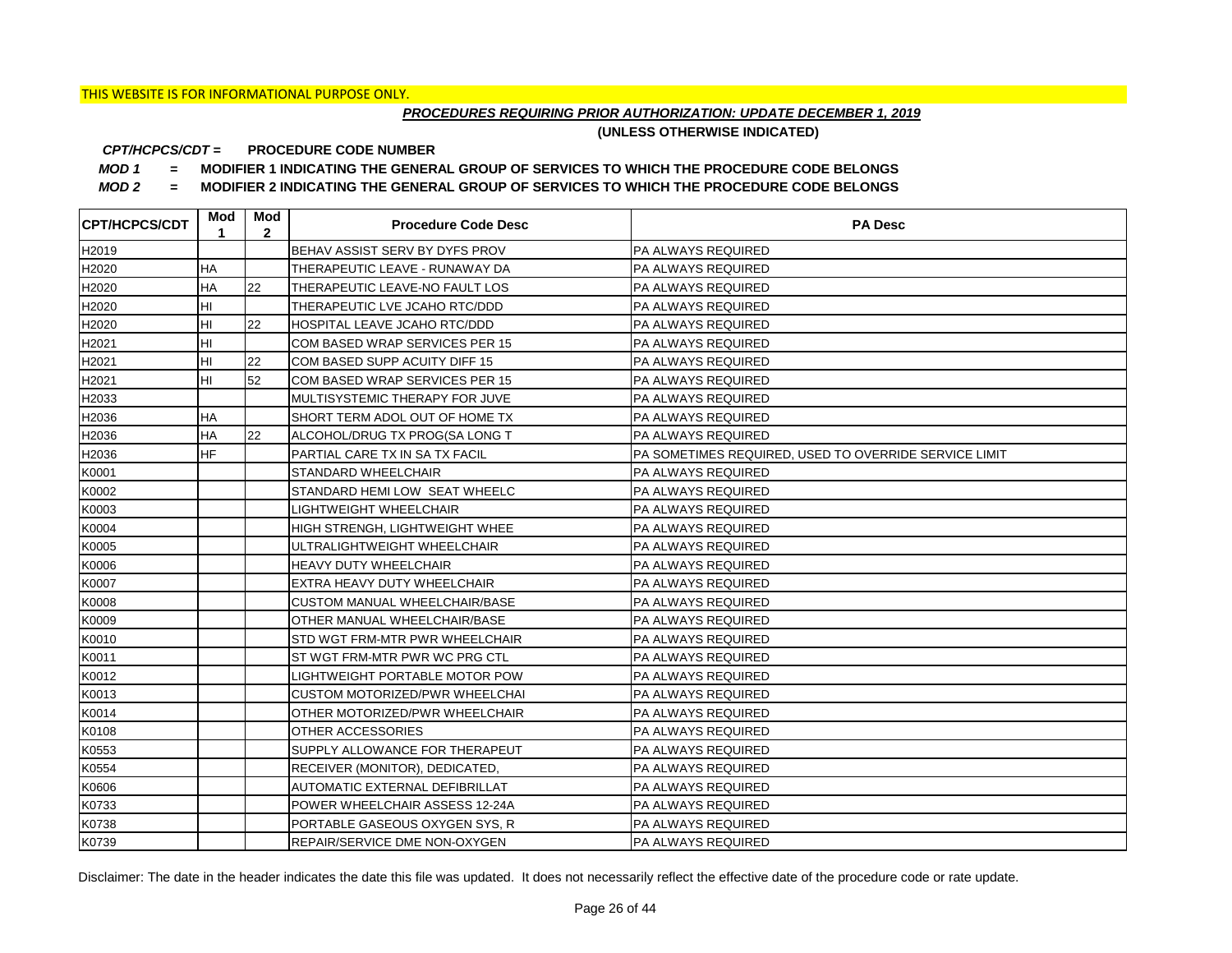# *PROCEDURES REQUIRING PRIOR AUTHORIZATION: UPDATE DECEMBER 1, 2019*

**(UNLESS OTHERWISE INDICATED)**

#### **PROCEDURE CODE NUMBER** *CPT/HCPCS/CDT =*

*MOD 1 =* **MODIFIER 1 INDICATING THE GENERAL GROUP OF SERVICES TO WHICH THE PROCEDURE CODE BELONGS**

*MOD 2 =* **MODIFIER 2 INDICATING THE GENERAL GROUP OF SERVICES TO WHICH THE PROCEDURE CODE BELONGS**

| <b>CPT/HCPCS/CDT</b> | Mod<br>1 | Mod<br>$\mathbf{2}$ | <b>Procedure Code Desc</b>       | <b>PA Desc</b>            |
|----------------------|----------|---------------------|----------------------------------|---------------------------|
| K0800                |          |                     | POWER OPERATED VEH, GROUP 1 STA  | <b>PA ALWAYS REQUIRED</b> |
| K0801                |          |                     | POWER OPERATED VEH, GROUP 1 HE   | <b>PA ALWAYS REQUIRED</b> |
| K0802                |          |                     | POWER OPERATED VEH, GRP 1 VERY   | <b>PA ALWAYS REQUIRED</b> |
| K0806                |          |                     | POWER OPERATED VEH, GROUP 2 STA  | <b>PA ALWAYS REQUIRED</b> |
| K0807                |          |                     | POWER OPERATED VEH, GROUP 2 HEA  | PA ALWAYS REQUIRED        |
| K0808                |          |                     | POWER OPERATED VEH, GROUP 2 VER  | <b>PA ALWAYS REQUIRED</b> |
| K0812                |          |                     | POWER OPERATED VEHICLE, NOS      | <b>PA ALWAYS REQUIRED</b> |
| K0813                |          |                     | POWER WHEELCHAIR, GROUP 1 STD P  | <b>PA ALWAYS REQUIRED</b> |
| K0814                |          |                     | POWER WHEELCHAIR, GROUP 1 STD    | <b>PA ALWAYS REQUIRED</b> |
| K0815                |          |                     | POWER WHEELCHAIR GRP 1 STD SEA   | <b>PA ALWAYS REQUIRED</b> |
| K0816                |          |                     | POWER WHEELCHAIR GRP 1 STD CAP   | <b>PA ALWAYS REQUIRED</b> |
| K0820                |          |                     | POWER WHEELCHAIR, GRP 2 STD POR  | <b>PA ALWAYS REQUIRED</b> |
| K0821                |          |                     | POWER WHEELCHAIR, GRP 2 STD POR  | <b>PA ALWAYS REQUIRED</b> |
| K0822                |          |                     | POWER WHEELCHAIR, GRP 2 STD SEA  | <b>PA ALWAYS REQUIRED</b> |
| K0823                |          |                     | POWER WHEELCHAIR, GRP 2 STD CAP  | PA ALWAYS REQUIRED        |
| K0824                |          |                     | POWER WHEELCHAIR, GRP 2 HD SEAT  | <b>PA ALWAYS REQUIRED</b> |
| K0825                |          |                     | POWER WHEELCHAIR, GRP 2 HD CAP   | <b>PA ALWAYS REQUIRED</b> |
| K0826                |          |                     | POWER WHEELCHAIR.GRP2 VHD SEAT   | PA ALWAYS REQUIRED        |
| K0827                |          |                     | POWER WHEELCHAIR.GRP 2 VHD CAP   | PA ALWAYS REQUIRED        |
| K0828                |          |                     | POWER WHEELCHAIR, GRP 2 XTRA HD  | <b>PA ALWAYS REQUIRED</b> |
| K0829                |          |                     | POWER WHEELCHAIR, GRP2 XTRA HD   | PA ALWAYS REQUIRED        |
| K0830                |          |                     | POWER WHEELCHAIR, GRP2 STD SEAT  | <b>PA ALWAYS REQUIRED</b> |
| K0831                |          |                     | POWER WHEELCHAIR, GRP2 STD SEAT  | PA ALWAYS REQUIRED        |
| K0835                |          |                     | POWER WHEELCHAIR, GRP2 STD, SING | PA ALWAYS REQUIRED        |
| K0836                |          |                     | POWER WHEELCHAIR, GRP2 STD SING  | <b>PA ALWAYS REQUIRED</b> |
| K0837                |          |                     | POWER WHEELCHAIR, GRP2 HD SING   | <b>PA ALWAYS REQUIRED</b> |
| K0838                |          |                     | POWER WHEELCHAIR, GRP2 HD SING   | PA ALWAYS REQUIRED        |
| K0839                |          |                     | POWER WHEELCHAIR.GRP2 VHD SING   | PA ALWAYS REQUIRED        |
| K0840                |          |                     | POWER WHEELCHAIR.GP2 XHD SING    | PA ALWAYS REQUIRED        |
| K0841                |          |                     | POWER WHEELCHAIR.GP2 STD MULT    | PA ALWAYS REQUIRED        |
| K0842                |          |                     | POWER WHEELCHAIR.GP2 STD, MULT   | PA ALWAYS REQUIRED        |
| K0843                |          |                     | POWER WHEELCHAIR.GP2 HD, MULT P  | PA ALWAYS REQUIRED        |
| K0848                |          |                     | POWER WHEELCHAIR.GP2 STD SEAT/   | <b>PA ALWAYS REQUIRED</b> |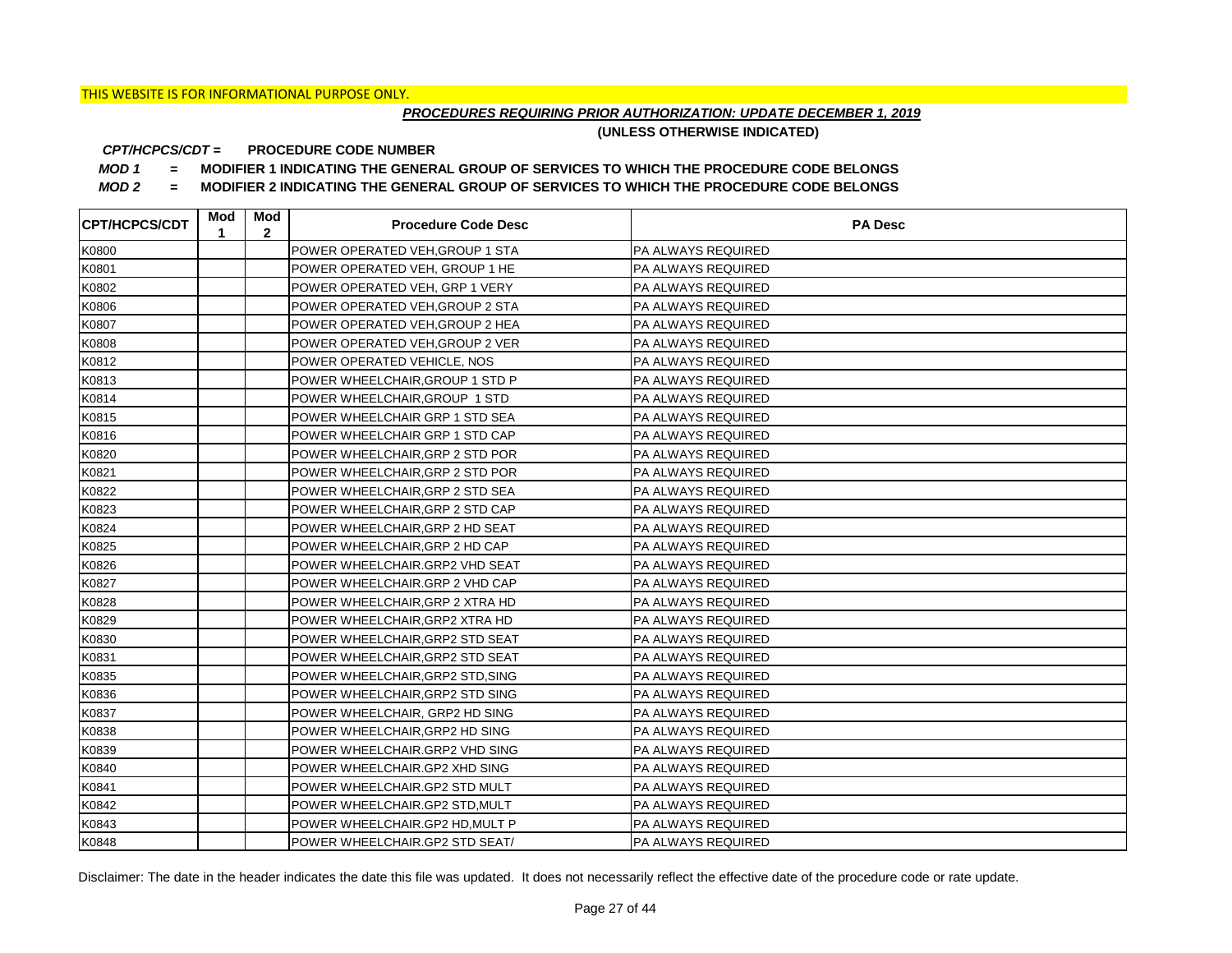# *PROCEDURES REQUIRING PRIOR AUTHORIZATION: UPDATE DECEMBER 1, 2019*

**(UNLESS OTHERWISE INDICATED)**

#### **PROCEDURE CODE NUMBER** *CPT/HCPCS/CDT =*

*MOD 1 =* **MODIFIER 1 INDICATING THE GENERAL GROUP OF SERVICES TO WHICH THE PROCEDURE CODE BELONGS**

*MOD 2 =* **MODIFIER 2 INDICATING THE GENERAL GROUP OF SERVICES TO WHICH THE PROCEDURE CODE BELONGS**

| <b>CPT/HCPCS/CDT</b> | Mod<br>1 | Mod<br>$\mathbf{2}$ | <b>Procedure Code Desc</b>        | <b>PA Desc</b>            |
|----------------------|----------|---------------------|-----------------------------------|---------------------------|
| K0849                |          |                     | POWER WHEELCHAIR.GP3,STD,CAP C    | PA ALWAYS REQUIRED        |
| K0850                |          |                     | POWER WHEELCHAIR.GP3 HD SEAT/B    | <b>PA ALWAYS REQUIRED</b> |
| K0851                |          |                     | POWER WHEELCHAIR, GP3 HD SEAT/B   | <b>PA ALWAYS REQUIRED</b> |
| K0852                |          |                     | POWER WHEELCHAIR, GP3 VHD, SEAT/  | <b>PA ALWAYS REQUIRED</b> |
| K0853                |          |                     | POWER WHEELCHAIR, GP3, VHD, CAP C | PA ALWAYS REQUIRED        |
| K0854                |          |                     | POWER WHEELCHAIR, GP3 XHD, SEAT/  | PA ALWAYS REQUIRED        |
| K0855                |          |                     | POWER WHEELCHAIR, GP3 XHD, CAP C  | PA ALWAYS REQUIRED        |
| K0856                |          |                     | POWER WHEELCHAIR, GP3 STD, SING   | <b>PA ALWAYS REQUIRED</b> |
| K0857                |          |                     | POWER WHEELCHAIR, GP3 STD, CAP C  | PA ALWAYS REQUIRED        |
| K0858                |          |                     | POWER WHEELCHAIR, GP3 HD, SING S  | PA ALWAYS REQUIRED        |
| K0859                |          |                     | POWER WHEELCHAIR, GP3 HD SING C   | PA ALWAYS REQUIRED        |
| K0860                |          |                     | POWER WHEELCHAIR, GP3 VHD, SING   | PA ALWAYS REQUIRED        |
| K0861                |          |                     | POWER WHEELCHAIR, GP3 STD, MULT   | PA ALWAYS REQUIRED        |
| K0862                |          |                     | POWER WHEELCHAIR, GP3 HD, MULT S  | <b>PA ALWAYS REQUIRED</b> |
| K0863                |          |                     | POWER WHEELCHAIR, GP3 VHD, MULT   | IPA ALWAYS REQUIRED       |
| K0864                |          |                     | POWER WHEELCHAIR, GP3XHD, MULT S  | <b>PA ALWAYS REQUIRED</b> |
| K0868                |          |                     | POWER WHEELCHAIR, GP4 STD, SEAT/  | <b>PA ALWAYS REQUIRED</b> |
| K0869                |          |                     | POWER WHEELCHAIR, GP4 STD, CAP C  | PA ALWAYS REQUIRED        |
| K0870                |          |                     | POWER WHEELCHAIR, GP4 HD, SEAT/   | <b>PA ALWAYS REQUIRED</b> |
| K0871                |          |                     | POWER WHEELCHAIR, GP4 VHD, SEAT   | <b>PA ALWAYS REQUIRED</b> |
| K0877                |          |                     | POWER WHEELCHAIR, GP4 STD SING    | <b>PA ALWAYS REQUIRED</b> |
| K0878                |          |                     | POWER WHEELCHAIR, GP4 STD, SING   | <b>PA ALWAYS REQUIRED</b> |
| K0879                |          |                     | POWER WHEELCHAIR, GP4 HD SING S   | <b>PA ALWAYS REQUIRED</b> |
| K0880                |          |                     | POWER WHEELCHAIR.GP4 VHD, SING    | <b>PA ALWAYS REQUIRED</b> |
| K0884                |          |                     | POWER WHEELCHAIR, GP4 STD, MULT   | <b>PA ALWAYS REQUIRED</b> |
| K0885                |          |                     | POWER WHEELCHAIR, GP4 STD MULT    | <b>PA ALWAYS REQUIRED</b> |
| K0886                |          |                     | POWER WHEELCHAIR, GP4 HD MULT S   | <b>PA ALWAYS REQUIRED</b> |
| K0890                |          |                     | POWER WHEELCHAIR, GP5 PED SING    | <b>PA ALWAYS REQUIRED</b> |
| K0891                |          |                     | POWER WHEELCHAIR, GP5 PED, MULT   | <b>PA ALWAYS REQUIRED</b> |
| K0898                |          |                     | POWER WHEELCHAIR NOT OTHERWISE    | <b>PA ALWAYS REQUIRED</b> |
| K0900                |          |                     | CUSTOMIZED DURABLE MEDICAL EQU    | PA ALWAYS REQUIRED        |
| L0113                |          |                     | CRANIAL CERVICAL ORTHOSIS, TOR    | PA ALWAYS REQUIRED        |
| L0700                |          |                     | CERVICAL-THORACIC-LUMBAR-SACRA    | <b>PA ALWAYS REQUIRED</b> |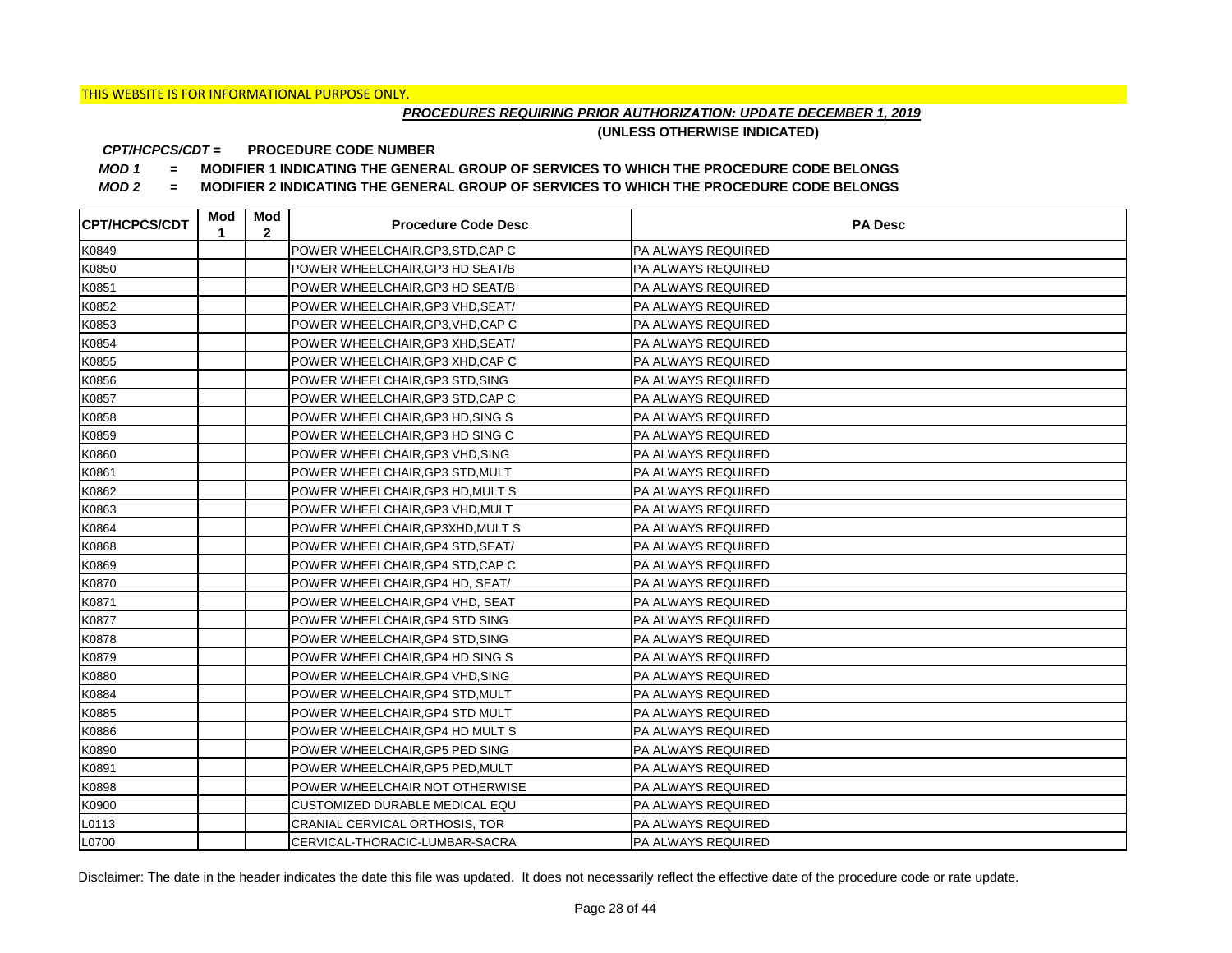# *PROCEDURES REQUIRING PRIOR AUTHORIZATION: UPDATE DECEMBER 1, 2019*

**(UNLESS OTHERWISE INDICATED)**

#### **PROCEDURE CODE NUMBER** *CPT/HCPCS/CDT =*

*MOD 1 =* **MODIFIER 1 INDICATING THE GENERAL GROUP OF SERVICES TO WHICH THE PROCEDURE CODE BELONGS**

*MOD 2 =* **MODIFIER 2 INDICATING THE GENERAL GROUP OF SERVICES TO WHICH THE PROCEDURE CODE BELONGS**

| <b>CPT/HCPCS/CDT</b> | Mod<br>1 | Mod<br>$\mathbf{2}$ | <b>Procedure Code Desc</b>            | <b>PA Desc</b>            |
|----------------------|----------|---------------------|---------------------------------------|---------------------------|
| L0710                |          |                     | <b>CTLSO, ANTERIOR-POSTERIOR-LATE</b> | PA ALWAYS REQUIRED        |
| L0810                |          |                     | HALO PROCEDURES, CERVICAL HALO        | PA ALWAYS REQUIRED        |
| L0830                |          |                     | SPINAL BR MILW SCOL BR W/HALO         | PA ALWAYS REQUIRED        |
| L1000                |          |                     | CERVICAL-THORACIC-LUMBAR-SACRA        | PA ALWAYS REQUIRED        |
| L1200                |          |                     | THORACIC-LUMBAR-SACAL-ORTHOSES        | PA ALWAYS REQUIRED        |
| L1300                |          |                     | OTHER SCOLIOSIS PROCEDURES, BO        | PA ALWAYS REQUIRED        |
| L1310                |          |                     | OTHER SCOLIOSIS PROCEDURES, PO        | PA ALWAYS REQUIRED        |
| L1680                |          |                     | HO, ABDUCTION CONTROL OF HIP J        | PA ALWAYS REQUIRED        |
| L1700                |          |                     | LEGG PERTHES ORTHOSIS, TORONTO        | PA ALWAYS REQUIRED        |
| L1710                |          |                     | LEGG PERTHES ORTHOSIS, NEWINGT        | PA ALWAYS REQUIRED        |
| L1720                |          |                     | LEGG PERTHES ORTHOSIS, TRILATE        | PA ALWAYS REQUIRED        |
| L1730                |          |                     | LEGG PERTHES ORTHOSIS, SCOTTIS        | PA ALWAYS REQUIRED        |
| L1755                |          |                     | LEG PERTHES ORTHOSIS, PATTEN BO       | PA ALWAYS REQUIRED        |
| L1840                |          |                     | KO, DEROTATION, FABRICATED TO         | PA ALWAYS REQUIRED        |
| L1846                |          |                     | KNEE ORTHOSIS, DOUBLE UPRIGHT,        | PA ALWAYS REQUIRED        |
| L <sub>1851</sub>    |          |                     | KNEE ORTHOSIS (KO), SINGLE UPR        | PA ALWAYS REQUIRED        |
| L1852                |          |                     | KNEE ORTHOSIS (KO), DOUBLE UPR        | PA ALWAYS REQUIRED        |
| L1860                |          |                     | KO, MODIFICATION OF SUPRACONDY        | PA ALWAYS REQUIRED        |
| L <sub>1900</sub>    |          |                     | SHORT LEG BRACE, SPRING WIRE          | PA ALWAYS REQUIRED        |
| L <sub>1902</sub>    |          |                     | ANKLE ORTHOSIS, ANKLE GAUNTLET        | PA ALWAYS REQUIRED        |
| L1904                |          |                     | ANKLE ORTHOSIS, ANKLE GAUNTLET        | PA ALWAYS REQUIRED        |
| L1906                |          |                     | ANKLE FOOT ORTHOSIS, MULTILIGA        | PA ALWAYS REQUIRED        |
| L <sub>1910</sub>    |          |                     | SHORT LEG BRACE, SINGLE UPRIGH        | PA ALWAYS REQUIRED        |
| L <sub>1920</sub>    |          |                     | AFO, SINGLE UPRIGHT WITH STATI        | PA ALWAYS REQUIRED        |
| L <sub>1930</sub>    |          |                     | AFO, CUSTOM FITTED, PLASTIC           | PA ALWAYS REQUIRED        |
| L <sub>1940</sub>    |          |                     | AFO, MOLDED TO PATIENT MODEL,         | PA ALWAYS REQUIRED        |
| L1945                |          |                     | AFO MOLDED TO PATIENT FLOOR RE        | PA ALWAYS REQUIRED        |
| L <sub>1950</sub>    |          |                     | AFO, SPIRAL, MOLDED TO PATIENT        | PA ALWAYS REQUIRED        |
| L1960                |          |                     | AFO, POSTERIOR SOLID ANKLE, MO        | PA ALWAYS REQUIRED        |
| L <sub>1970</sub>    |          |                     | AFO, PLASTIC MOLDED TO PATIENT        | PA ALWAYS REQUIRED        |
| L1980                |          |                     | AFO, SINGLE UPRIGHT FREE PLANT        | PA ALWAYS REQUIRED        |
| L1990                |          |                     | SHT LEG BR 2 BAR UP-RIGHT LOWE        | PA ALWAYS REQUIRED        |
| L2000                |          |                     | KNEE-ANKLE-FOOT-ORTHOSES (KAFO        | <b>PA ALWAYS REQUIRED</b> |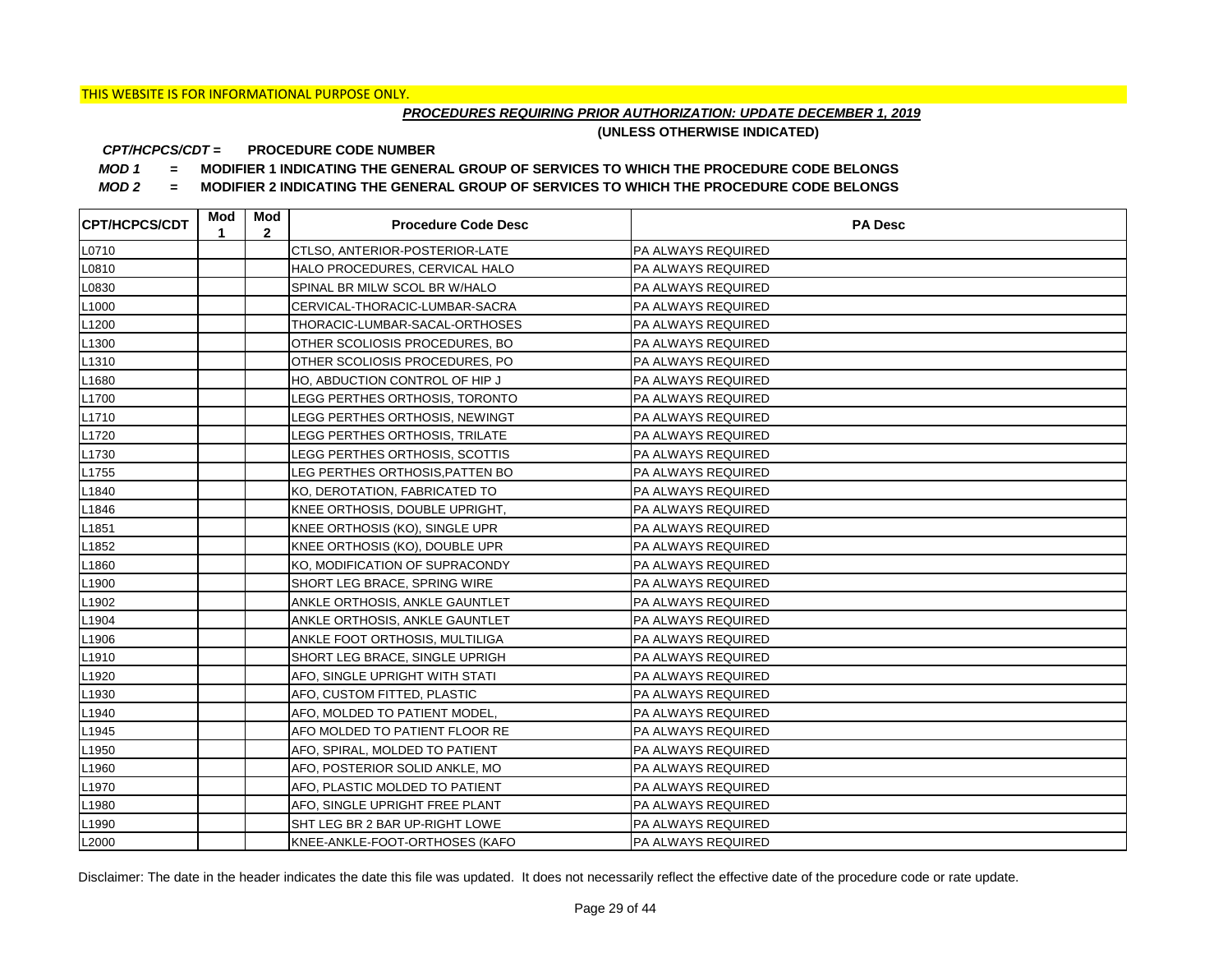# *PROCEDURES REQUIRING PRIOR AUTHORIZATION: UPDATE DECEMBER 1, 2019*

**(UNLESS OTHERWISE INDICATED)**

#### **PROCEDURE CODE NUMBER** *CPT/HCPCS/CDT =*

*MOD 1 =* **MODIFIER 1 INDICATING THE GENERAL GROUP OF SERVICES TO WHICH THE PROCEDURE CODE BELONGS**

*MOD 2 =* **MODIFIER 2 INDICATING THE GENERAL GROUP OF SERVICES TO WHICH THE PROCEDURE CODE BELONGS**

| <b>CPT/HCPCS/CDT</b> | Mod<br>1 | Mod<br>$\mathbf{2}$ | <b>Procedure Code Desc</b>       | <b>PA Desc</b>            |
|----------------------|----------|---------------------|----------------------------------|---------------------------|
| L2010                |          |                     | KAFO, SINGLE UPRIGHT, FREE KNE   | PA ALWAYS REQUIRED        |
| L2020                |          |                     | KAFO, DOUBLE UPRIGHT, FREE KNE   | PA ALWAYS REQUIRED        |
| L2030                |          |                     | LONG LEG BRACE, FULL-LENGTH W/   | PA ALWAYS REQUIRED        |
| L2036                |          |                     | KNEE ANKLE FOOT ORTHOSIS, FULL   | PA ALWAYS REQUIRED        |
| L2755                |          |                     | ADDITION TO LOWER EXTREMITY OR   | PA ALWAYS REQUIRED        |
| L2999                |          |                     | UNLISTED PROC.FOR LOWER EXTREM   | PA ALWAYS REQUIRED        |
| L3000                |          |                     | FT.INSERT/REMOVE/MOLD.BERKLEY,   | PA ALWAYS REQUIRED        |
| L3001                |          |                     | FT.INSERT/REMOVE/MOLD/SPENCO,    | PA ALWAYS REQUIRED        |
| L3002                |          |                     | FT.INSERT/REMOVE/MOLD/PLASTAZO   | PA ALWAYS REQUIRED        |
| L3003                |          |                     | FT.INSERT/REMOVE/MOLD/SILICONE   | PA ALWAYS REQUIRED        |
| L3010                |          |                     | FT.INSERT/REMOVE/MOLD/LONGIT.A   | PA ALWAYS REQUIRED        |
| L3020                |          |                     | FT.INSERT.REMOVE/MOLD/LONGIT/M   | PA ALWAYS REQUIRED        |
| L3030                |          |                     | FT.INSERT/REMOVE/FORMED TO PT.   | PA ALWAYS REQUIRED        |
| L3040                |          |                     | FT.ARCH SUPP,REMOVE/PREMOLD,LO   | <b>PA ALWAYS REQUIRED</b> |
| L3050                |          |                     | FT., ARCH SUPP/REMOVE/PREMOLD/M  | PA ALWAYS REQUIRED        |
| L3060                |          |                     | FT.ARCH SUPP.REMOVE/PREM.LONG/   | PA ALWAYS REQUIRED        |
| L3070                |          |                     | FT.ARCH SUPP.NON-REMOVE ATT.SH   | PA ALWAYS REQUIRED        |
| L3080                |          |                     | FT.ARCH SUP.NON-REM/META ATT.S   | PA ALWAYS REQUIRED        |
| L3090                |          |                     | FT.ARCH SUPP.NON-REMOV.SHOE/L&   | PA ALWAYS REQUIRED        |
| L3100                |          |                     | HALLUS-VALGUS NIGHT DYNAMIC SP   | PA ALWAYS REQUIRED        |
| L3140                |          |                     | FT., ADDUC.ROTATE BARS ATT.SHOE  | PA ALWAYS REQUIRED        |
| L3150                |          |                     | FT.ABDUCT.ROTAT.BARS,CLAMP(D.B   | PA ALWAYS REQUIRED        |
| L3170                |          |                     | FOOT, PLASTIC, SILICONE OR EQU   | PA ALWAYS REQUIRED        |
| L3201                |          |                     | ORTH.SHOE, OXFORD W/SUP/PRONAT.  | PA ALWAYS REQUIRED        |
| L3202                |          |                     | ORTH.SHOE,OXFORD W/SUP/PRONAT.   | PA ALWAYS REQUIRED        |
| L3203                |          |                     | ORTH.SHOE, OXFORD W/SUP/PRON., J | PA ALWAYS REQUIRED        |
| L3204                |          |                     | ORTH.SHOE, HIGHTOP W/SUP/PRO, IN | PA ALWAYS REQUIRED        |
| L3206                |          |                     | ORTH.SHOE, HIGHTOP W/SUP/PRO, C  | PA ALWAYS REQUIRED        |
| L3207                |          |                     | ORTHO SHOE, HIGHTOP W/SUP/PRO,   | PA ALWAYS REQUIRED        |
| L3208                |          |                     | SURGICAL BOOT, EACH, INFANT      | PA ALWAYS REQUIRED        |
| L3209                |          |                     | SURGICAL BOOT, EACH, CHILD       | PA ALWAYS REQUIRED        |
| L3211                |          |                     | SURGICAL BOOT, EACH, JUNIOR      | PA ALWAYS REQUIRED        |
| L3212                |          |                     | BENESCH BOOT, PAIR, INFANT       | <b>PA ALWAYS REQUIRED</b> |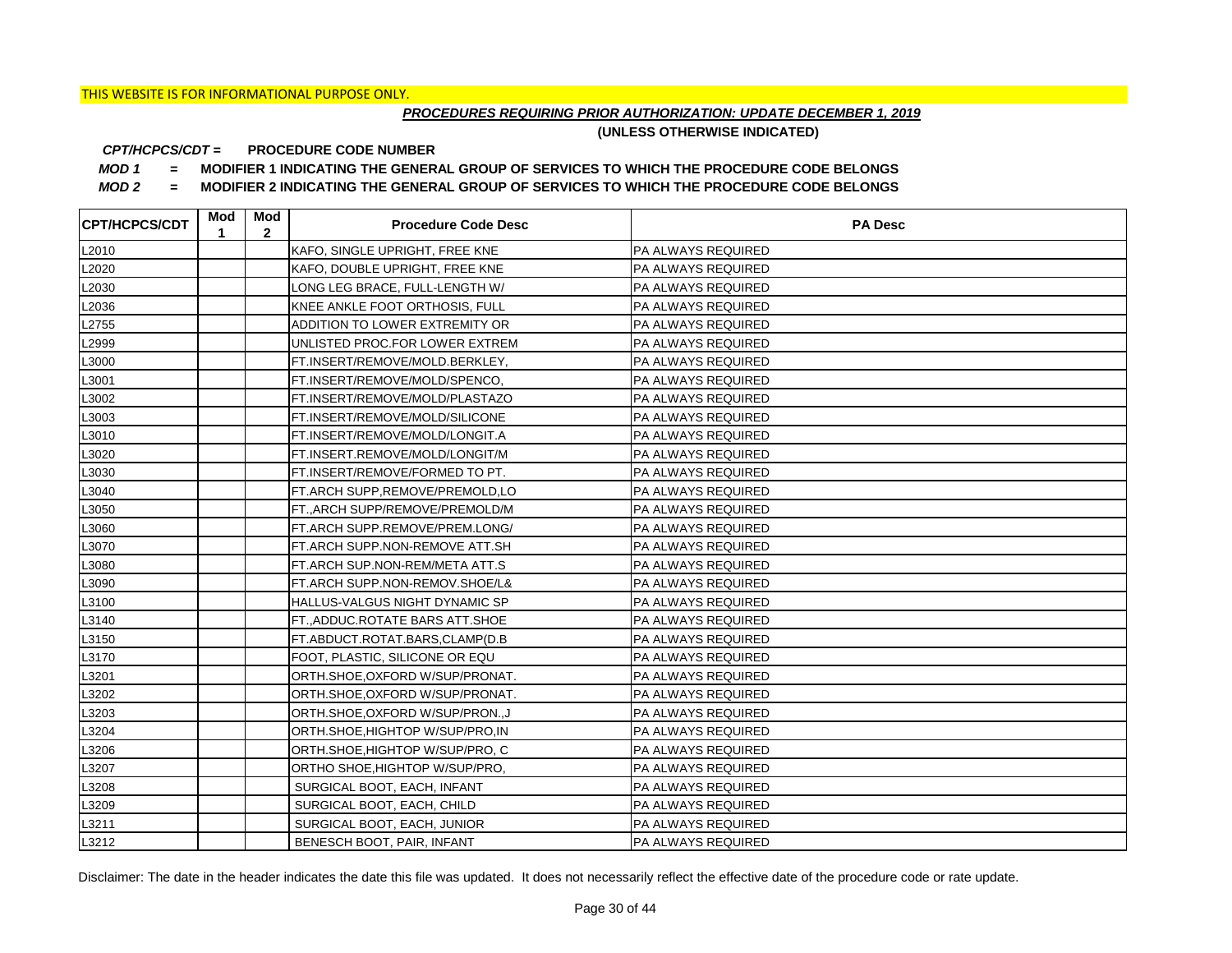# *PROCEDURES REQUIRING PRIOR AUTHORIZATION: UPDATE DECEMBER 1, 2019*

**(UNLESS OTHERWISE INDICATED)**

#### **PROCEDURE CODE NUMBER** *CPT/HCPCS/CDT =*

*MOD 1 =* **MODIFIER 1 INDICATING THE GENERAL GROUP OF SERVICES TO WHICH THE PROCEDURE CODE BELONGS**

*MOD 2 =* **MODIFIER 2 INDICATING THE GENERAL GROUP OF SERVICES TO WHICH THE PROCEDURE CODE BELONGS**

| <b>CPT/HCPCS/CDT</b> | Mod<br>1 | Mod<br>$\mathbf{2}$ | <b>Procedure Code Desc</b>       | <b>PA Desc</b>                                        |
|----------------------|----------|---------------------|----------------------------------|-------------------------------------------------------|
| L3213                |          |                     | BENESCH BOOT, PAIR, CHILD        | PA ALWAYS REQUIRED                                    |
| L3214                |          |                     | BENESCH BOOT, PAIR, JUNIOR       | PA ALWAYS REQUIRED                                    |
| L3215                |          |                     | ORTHOPEDIC FOOTWEAR, LADIES SH   | PA ALWAYS REQUIRED                                    |
| L3216                |          |                     | ORTHOPEDIC FOOTWEAR, LADIES SH   | PA ALWAYS REQUIRED                                    |
| L3217                |          |                     | ORTHOPEDIC FOOTWEAR, LADIES SH   | PA ALWAYS REQUIRED                                    |
| L3219                |          |                     | ORTHOPEDIC FOOTWEAR, MENS SHOE   | PA ALWAYS REQUIRED                                    |
| L3221                |          |                     | ORTHOPEDIC FOOTWEAR, MENS SHOE   | PA ALWAYS REQUIRED                                    |
| L3222                |          |                     | ORTHOPEDIC FOOTWEAR, MENS SHOE   | PA ALWAYS REQUIRED                                    |
| L3230                |          |                     | ORTHOPEDIC FOOTWEAR, CUSTOM SH   | PA ALWAYS REQUIRED                                    |
| L3250                |          |                     | ORTH.FTWEAR.CUSTOM MOLD/REMOV/   | PA ALWAYS REQUIRED                                    |
| L3251                |          |                     | FT.SHOE/MOLD TO PATIENT, SILICO  | PA ALWAYS REQUIRED                                    |
| L3252                |          |                     | FT.SHOE, MOLD/PLASTIZ.CUSTOM MO  | PA ALWAYS REQUIRED                                    |
| L3253                |          |                     | FT.MOLD SHOE/PLASTAZ.CUSTOM FI   | PA ALWAYS REQUIRED                                    |
| L3254                |          |                     | ORTHO.FOOTWEAR, NON-STAND.SIZE   | PA ALWAYS REQUIRED                                    |
| L3255                |          |                     | ORTHO.FTWEAR/NON-STAND.SZ.OR L   | PA ALWAYS REQUIRED                                    |
| L3257                |          |                     | ORTHO FOOTWEAR, ADDIT CHARGE/SP  | PA ALWAYS REQUIRED                                    |
| L3260                |          |                     | AMBULATORY SURGICAL BOOT, EAC    | PA ALWAYS REQUIRED                                    |
| L3265                |          |                     | PLASTAZOTE SANDAL, EACH          | PA ALWAYS REQUIRED                                    |
| L3300                |          |                     | LIFTS,ELEV/HEEL/TAPER TO META.   | PA ALWAYS REQUIRED                                    |
| L3310                |          |                     | LIFT ELEV.HEEL&SOLE/NEOPRENE P   | PA ALWAYS REQUIRED                                    |
| L3320                |          |                     | LEFT, ELEV.HEEL&SOLE, CORK PER   | PA ALWAYS REQUIRED                                    |
| L3330                |          |                     | LIFT.ELEVATION/METAL EXTENSION   | PA ALWAYS REQUIRED                                    |
| L3332                |          |                     | LIFT, ELEV. INSIDE SHOE UP TO 1/ | PA ALWAYS REQUIRED                                    |
| L3334                |          |                     | LIFTS, ELEVATION, HEEL, PER IN   | PA ALWAYS REQUIRED                                    |
| L3400                |          |                     | METATARSAL BAR WEDGE, ROCKER     | PA ALWAYS REQUIRED                                    |
| L3420                |          |                     | FULL SOLE & HEEL WEDGE, BETWEE   | PA ALWAYS REQUIRED                                    |
| L3430                |          |                     | HEEL, COUNTER, PLASTIC REINFOR   | PA ALWAYS REQUIRED                                    |
| L3510                |          |                     | MISCELL.SHOE ADDIT., RUBBER, IN  | PA ALWAYS REQUIRED                                    |
| L3580                |          |                     | VELCRO STRAPS USED W/ ORTHOSIS   | PA SOMETIMES REQUIRED, USED TO OVERRIDE SERVICE LIMIT |
| L3580                | 52       |                     | VELCRO STRAPS ATTACHED TO SHOE   | PA ALWAYS REQUIRED                                    |
| L3649                |          |                     | ORTHOPEDIC SHOE, MOD, ADD, TRANS | PA ALWAYS REQUIRED                                    |
| L3761                |          |                     | ELBOW ORTHOSIS (EO), WITH ADJU   | PA ALWAYS REQUIRED                                    |
| L3927                |          |                     | FINGER ORTHOSIS, PROXIMAL INTE   | <b>PA ALWAYS REQUIRED</b>                             |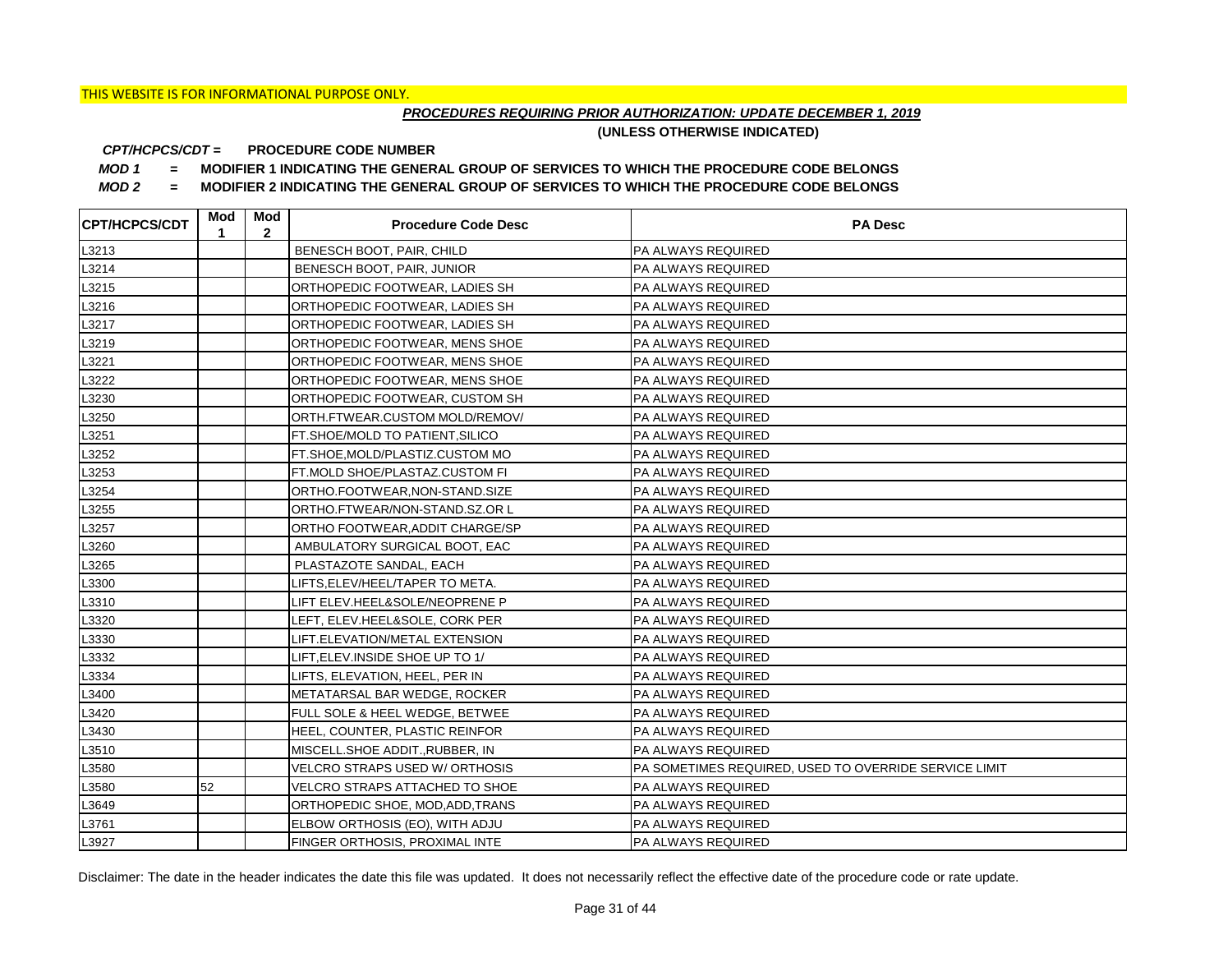# *PROCEDURES REQUIRING PRIOR AUTHORIZATION: UPDATE DECEMBER 1, 2019*

**(UNLESS OTHERWISE INDICATED)**

#### **PROCEDURE CODE NUMBER** *CPT/HCPCS/CDT =*

*MOD 1 =* **MODIFIER 1 INDICATING THE GENERAL GROUP OF SERVICES TO WHICH THE PROCEDURE CODE BELONGS**

*MOD 2 =* **MODIFIER 2 INDICATING THE GENERAL GROUP OF SERVICES TO WHICH THE PROCEDURE CODE BELONGS**

| <b>CPT/HCPCS/CDT</b> | Mod<br>1  | Mod<br>$\overline{2}$ | <b>Procedure Code Desc</b>            | <b>PA Desc</b>            |
|----------------------|-----------|-----------------------|---------------------------------------|---------------------------|
| L4205                |           |                       | <b>REPAIR OF ORTHOTIC DEVICE, LAB</b> | PA ALWAYS REQUIRED        |
| L4360                |           |                       | WALKING BOOT, PNEUMATIC AND/OR        | PA ALWAYS REQUIRED        |
| L5856                |           |                       | ADDITION TO LOWER EXTREMITY PR        | PA ALWAYS REQUIRED        |
| L5961                |           |                       | ADDITION, ENDOSKELETAL SYSTEM,        | PA ALWAYS REQUIRED        |
| L5969                |           |                       | ADDITION, ENDOSKELETAL ANKLE-F        | PA ALWAYS REQUIRED        |
| L7700                |           |                       | GASKET OR SEAL, FOR USE WITH P        | PA ALWAYS REQUIRED        |
| L8500                |           |                       | ARTIFICIAL LARYNX, ANY TYPE           | PA ALWAYS REQUIRED        |
| L8501                |           |                       | TRACHEOSTOMY SPEAKING VALVE           | PA ALWAYS REQUIRED        |
| L8605                |           |                       | INJ BULKING AGENT DEXTRAN/HYAL        | PA ALWAYS REQUIRED        |
| L8607                |           |                       | INJECTABLE BULKING AGENT FOR V        | PA ALWAYS REQUIRED        |
| L8619                |           |                       | COCHLEAR IMPLANT, EXTERNAL SPE        | PA ALWAYS REQUIRED        |
| L8625                |           |                       | EXTERNAL/RECHARGING, SYSTEM FO        | PA ALWAYS REQUIRED        |
| L8627                |           |                       | COCHLEAR IMPLANT, EXTERNAL SPE        | <b>PA ALWAYS REQUIRED</b> |
| L8628                |           |                       | COCHLEAR IMPLANT, EXTERN CONTR        | PA ALWAYS REQUIRED        |
| L8629                |           |                       | TRANSMITTING COIL & CABLE, INT        | PA ALWAYS REQUIRED        |
| L8691                |           |                       | AUDITORY OSSEOINTEGRATED DEVIC        | PA ALWAYS REQUIRED        |
| L8692                |           |                       | AUDITORY OSSEOINTEGRATED DEVIC        | PA ALWAYS REQUIRED        |
| L8694                |           |                       | AUDITORY OSSEOINTEGRATED DEVIC        | PA ALWAYS REQUIRED        |
| L8696                |           |                       | ANTENNA (EXTERNAL) FOR USE WIT        | PA ALWAYS REQUIRED        |
| Q0477                |           |                       | POWER MODULE PATIENT CABLE FOR        | PA ALWAYS REQUIRED        |
| S0215                | <b>HA</b> |                       | NON-EMERG TRANSPORT(NON-MED WH        | PA ALWAYS REQUIRED        |
| S0215                | HA        | 22                    | NON-EMERG TRANSPORT(AMBULANCE)        | PA ALWAYS REQUIRED        |
| S0215                | <b>HA</b> | 52                    | NON-MEDICAID TRANSPORT WC/LIVE        | PA ALWAYS REQUIRED        |
| S5102                |           |                       | MEDICAL DAY CARE VISIT                | PA ALWAYS REQUIRED        |
| S5105                | НA        | 52                    | DAY CARE SERVICES                     | PA ALWAYS REQUIRED        |
| S5110                | <b>HA</b> |                       | HOME CARE TRAINING(NATURAL SUP        | PA ALWAYS REQUIRED        |
| S5110                | HA        | 52                    | HOME CARE TRAINING(NATURAL SUP        | PA ALWAYS REQUIRED        |
| S5110                | HI        |                       | HME CARE TRAINING, FAMILY: PER 1      | PA ALWAYS REQUIRED        |
| S5125                | TJ        |                       | INDIV BEHAV ASSIST SERV NON TI        | PA ALWAYS REQUIRED        |
| S5125                | TJ        | <b>UN</b>             | GRP BEHAV ASSIST SERV NON TITL        | PA ALWAYS REQUIRED        |
| S5125                | TJ        | <b>UP</b>             | GRP BEHAV ASSIST SERV NON TITL        | PA ALWAYS REQUIRED        |
| S5130                | <b>HA</b> | 22                    | HOMEMAKER ASSISTANCE                  | PA ALWAYS REQUIRED        |
| S5150                | <b>HA</b> |                       | UNSKILLED RESPITE (1:1 AIDE)          | PA ALWAYS REQUIRED        |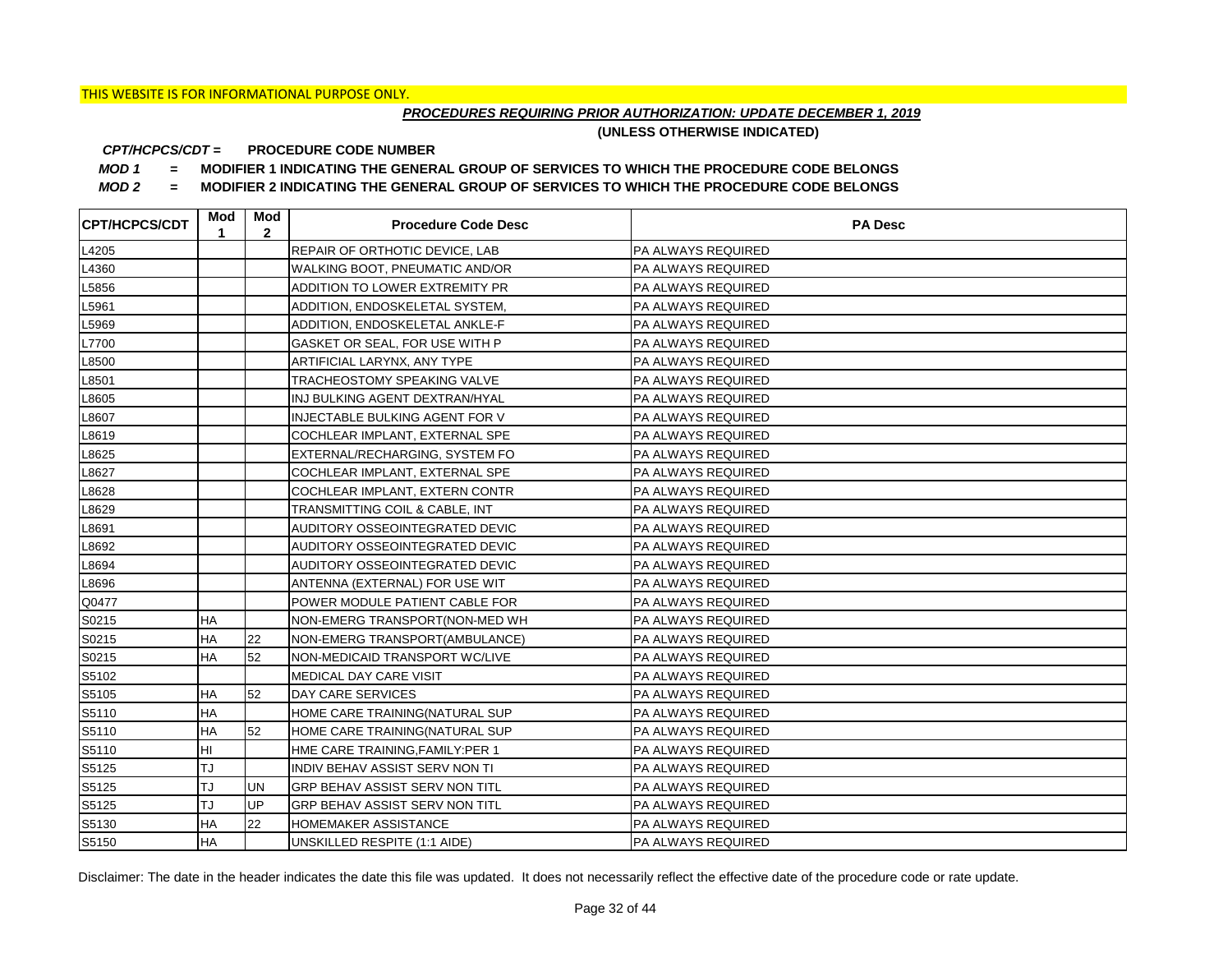# *PROCEDURES REQUIRING PRIOR AUTHORIZATION: UPDATE DECEMBER 1, 2019*

**(UNLESS OTHERWISE INDICATED)**

#### **PROCEDURE CODE NUMBER** *CPT/HCPCS/CDT =*

*MOD 1 =* **MODIFIER 1 INDICATING THE GENERAL GROUP OF SERVICES TO WHICH THE PROCEDURE CODE BELONGS**

*MOD 2 =* **MODIFIER 2 INDICATING THE GENERAL GROUP OF SERVICES TO WHICH THE PROCEDURE CODE BELONGS**

| <b>CPT/HCPCS/CDT</b> | Mod<br>1  | Mod<br>$\mathbf{2}$ | <b>Procedure Code Desc</b>      | <b>PA Desc</b>            |
|----------------------|-----------|---------------------|---------------------------------|---------------------------|
| S5160                | HI        |                     | EMERG RESPONSE SYS/MO W/INST/T  | <b>PA ALWAYS REQUIRED</b> |
| S5161                | HI        |                     | EMERG RESPONSE SYS/MO NO INST/  | PA ALWAYS REQUIRED        |
| S5165                | HA        |                     | HOME MODIFICATIONS (ASSIST TECH | PA ALWAYS REQUIRED        |
| S5165                | HI        |                     | HOME MODIFICATIONS PER SERVICE  | PA ALWAYS REQUIRED        |
| S8990                | HI        |                     | MAINTENANCE PHYSICAL THERAPY    | PA ALWAYS REQUIRED        |
| S8990                | HI        | <b>UN</b>           | MAINTENANCE PHYSICAL THERAPY    | <b>PA ALWAYS REQUIRED</b> |
| S8990                | HI        | UP                  | MAINTENANCE PHYSICAL THERAPY    | PA ALWAYS REQUIRED        |
| S8990                | HI        | UQ                  | MAINTENANCE PHYSICAL THERAPYY   | PA ALWAYS REQUIRED        |
| S8990                | HI        | <b>UR</b>           | MAINTENANCE PHYSICAL THERAPY    | PA ALWAYS REQUIRED        |
| S9122                |           |                     | HOME HEALTH AIDE OR CERTIFIED   | PA ALWAYS REQUIRED        |
| S9122                | HA        |                     | HOME HEALTH AIDE                | PA ALWAYS REQUIRED        |
| S9122                | <b>TV</b> |                     | HOME HEALTH AIDE OR CERTIFIED   | PA ALWAYS REQUIRED        |
| S9123                | EP        |                     | RN/HR/PDN/EPSDT                 | <b>PA ALWAYS REQUIRED</b> |
| S9123                | EP        | 22                  | RN/HR/PDN/EPSDT/ENHANCED        | PA ALWAYS REQUIRED        |
| S9123                | EP        | 52                  | RN/PDN/EPSDT PER 15 MINUTES     | PA ALWAYS REQUIRED        |
| S9124                | EP        |                     | LPN/HR/PDN/EPSDT                | PA ALWAYS REQUIRED        |
| S9124                | <b>EP</b> | 52                  | LPN/PDN/EPSDT PER 15 MINUTES    | PA ALWAYS REQUIRED        |
| S9125                | <b>HA</b> |                     | RESPITE CARE IN HOME(OVERNIGHT  | PA ALWAYS REQUIRED        |
| S9125                | HA        | 52                  | RESPITE CARE IN HOME (PER 15 M  | PA ALWAYS REQUIRED        |
| S9125                | HI        |                     | RESPITE CARE, HOME, PER DIEM    | PA ALWAYS REQUIRED        |
| S9125                | HI        | 22                  | CONTRACTED GROUP HOME RESPITE   | PA ALWAYS REQUIRED        |
| S9475                | HA        |                     | AMBULATORY SUBST ABUSE TX(IOP)  | PA ALWAYS REQUIRED        |
| S9485                | TJ        |                     | MOBILE RESPONSE - INITIAL       | PA ALWAYS REQUIRED        |
| S9970                | HA        |                     | HEALTH CLUB MEMBERSHIP(RECREAT  | PA ALWAYS REQUIRED        |
| T1005                | HA        | 22                  | RESPITE CARE SERVICE (PER 15 M  | PA ALWAYS REQUIRED        |
| T1005                | HI        |                     | RESPITE CARE SERVICES, UP TO 15 | PA ALWAYS REQUIRED        |
| T1005                | HI        | <b>UN</b>           | RESPITE/DAY OOH OVNGT TIER F    | PA ALWAYS REQUIRED        |
| T1005                | HI        | UP                  | RESPITE/DAY OOH OVNGT TIER E    | PA ALWAYS REQUIRED        |
| T1005                | HI        | UQ                  | RESPITE/DAY OOH OVNGT TIER D    | PA ALWAYS REQUIRED        |
| T1005                | HI        | UR                  | RESPITE/DAY OOH OVNGT TIER C    | PA ALWAYS REQUIRED        |
| T1005                | HI        | <b>US</b>           | RESPITE/DAY OOH OVNGT TIER B    | PA ALWAYS REQUIRED        |
| T1005                | HI        | U1                  | RESPITE/DAY OOH OVNGT TIER A A  | PA ALWAYS REQUIRED        |
| T1005                | HI        | U <sub>2</sub>      | RESPITE/DAY OOH OVNGT TIER B A  | PA ALWAYS REQUIRED        |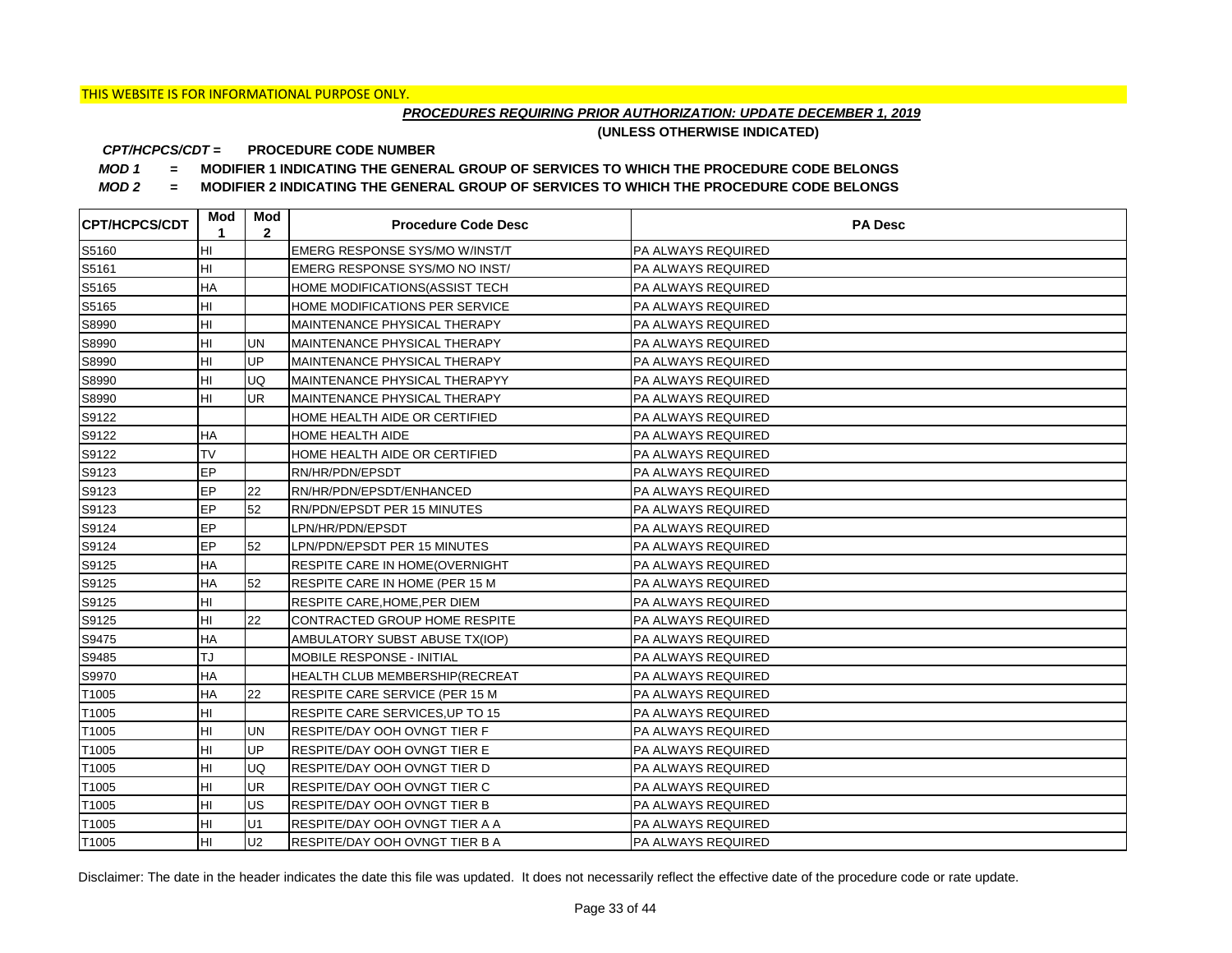# *PROCEDURES REQUIRING PRIOR AUTHORIZATION: UPDATE DECEMBER 1, 2019*

**(UNLESS OTHERWISE INDICATED)**

#### **PROCEDURE CODE NUMBER** *CPT/HCPCS/CDT =*

*MOD 1 =* **MODIFIER 1 INDICATING THE GENERAL GROUP OF SERVICES TO WHICH THE PROCEDURE CODE BELONGS**

*MOD 2 =* **MODIFIER 2 INDICATING THE GENERAL GROUP OF SERVICES TO WHICH THE PROCEDURE CODE BELONGS**

| <b>CPT/HCPCS/CDT</b> | Mod<br>1  | Mod<br>$\mathbf{2}$ | <b>Procedure Code Desc</b>        | <b>PA Desc</b>            |
|----------------------|-----------|---------------------|-----------------------------------|---------------------------|
| T1005                | HI        | U <sub>3</sub>      | RESPITE/DAY OVNGT TIER C AC DI    | PA ALWAYS REQUIRED        |
| T1005                | HI        | U <sub>4</sub>      | RESPITE/DAY OOH OVNGT TIER D A    | <b>PA ALWAYS REQUIRED</b> |
| T1005                | HI        | U <sub>5</sub>      | RESPITE/DAY OOH OVNGT TIER E A    | <b>PA ALWAYS REQUIRED</b> |
| T1005                | HI        | <b>U7</b>           | RESPITE/DAY OOH OVNGT TIER F A    | PA ALWAYS REQUIRED        |
| T1005                | HI        | U <sub>8</sub>      | RESPITE SELF DIRECTED EMPLOYEE    | PA ALWAYS REQUIRED        |
| T1005                | HI        | 52                  | RESPITE/DAY-OUT OF HME OVNG TI    | PA ALWAYS REQUIRED        |
| T1006                | <b>HA</b> |                     | FAMILY COUNSELING/EDUCATION AM    | PA ALWAYS REQUIRED        |
| T1013                | HA        |                     | INTERPRETER SERV OTH SPOKE LNG    | PA ALWAYS REQUIRED        |
| T1013                | HA        | 22                  | SIGN LANGUAGE/INTERPRETER SERV    | PA ALWAYS REQUIRED        |
| T1013                | HA        | 52                  | INTERPRETER SERV SELF DIRECTED    | PA ALWAYS REQUIRED        |
| T1013                | HI        |                     | SIGN LGE OR ORAL INTERP SERV/1    | PA ALWAYS REQUIRED        |
| T1013                | HI        | 22                  | SIGN LGE OR ORAL INTERP SERV P    | PA ALWAYS REQUIRED        |
| T1013                | HI        | 52                  | SIGN LGE OR ORAL INTERP SERV/1    | <b>PA ALWAYS REQUIRED</b> |
| T1016                | TJ        |                     | CASE MANAGEMENT PER 15 MIN CBH    | <b>PA ALWAYS REQUIRED</b> |
| T1017                | TJ        |                     | YOUTH CASE MANAGEMENT SERV PER    | <b>PA ALWAYS REQUIRED</b> |
| T1028                | <b>HA</b> |                     | NON-LICENSED ASSESSMENT/15MINS    | PA ALWAYS REQUIRED        |
| T1028                | <b>HA</b> | 22                  | LICENSED ASSESSMENT/15MINS        | PA ALWAYS REQUIRED        |
| T1999                | HI        | 22                  | MISC THER ITEM PURCHASES NOC      | PA ALWAYS REQUIRED        |
| T2001                |           |                     | NON-EMERG TRANSP 1 WAY(REPLACE    | <b>PA ALWAYS REQUIRED</b> |
| T2013                | НA        | <b>UG</b>           | HABILITATION EDUC(AFTER SCHOOL    | PA ALWAYS REQUIRED        |
| T2013                | <b>HA</b> | 22                  | HABILITATION EDUC(AFTER SCHOOL    | PA ALWAYS REQUIRED        |
| T2015                | HI        | <b>UN</b>           | HABILITATION, PREVOC, WAIVER PER  | PA ALWAYS REQUIRED        |
| T2015                | HI        | <b>UP</b>           | HABILITATION, PREVOC, WAIVER PER  | PA ALWAYS REQUIRED        |
| T2015                | HI        | <b>UQ</b>           | HABILITATION, PREVOC, WAIVER PER  | <b>PA ALWAYS REQUIRED</b> |
| T2015                | HI        | <b>UR</b>           | HABILITATION, PREVOC, , WAIVER PE | <b>PA ALWAYS REQUIRED</b> |
| T2015                | HI        | lus                 | HABILITATION, PREVOC, WAIVER PER  | <b>PA ALWAYS REQUIRED</b> |
| T2015                | HI        | 22                  | HABILITATION, PREVOC, WAIVER PER  | <b>PA ALWAYS REQUIRED</b> |
| T2016                | HA        | U1                  | HABILITATION RES(DDD OUT OF HO    | PA ALWAYS REQUIRED        |
| T2016                | HA        | U <sub>2</sub>      | HABILITATION RES(DDD OUT OF HO    | PA ALWAYS REQUIRED        |
| T2016                | <b>HA</b> | U <sub>3</sub>      | HABILITATION RES(DDD OUT OF HO    | PA ALWAYS REQUIRED        |
| T2016                | HA        | U <sub>4</sub>      | HABILITATION RES(DDD OUT OF HO    | PA ALWAYS REQUIRED        |
| T2016                | HA        | U <sub>5</sub>      | HABILITATION RES(DDD OUT OF HO    | PA ALWAYS REQUIRED        |
| T2019                | Iнı       |                     | HABILITATION, SUPEMPLOY, WAIVER,  | PA ALWAYS REQUIRED        |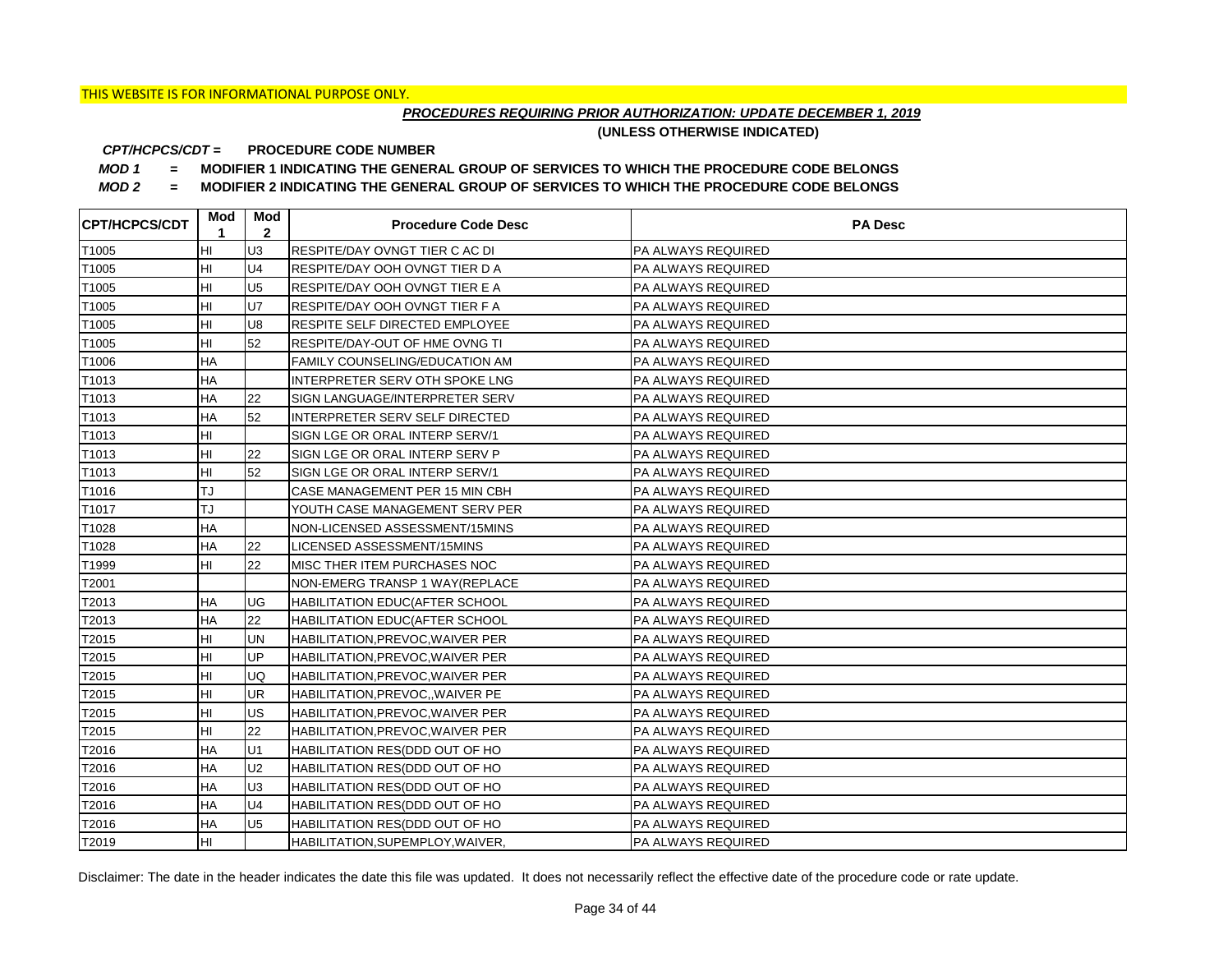# *PROCEDURES REQUIRING PRIOR AUTHORIZATION: UPDATE DECEMBER 1, 2019*

**(UNLESS OTHERWISE INDICATED)**

#### **PROCEDURE CODE NUMBER** *CPT/HCPCS/CDT =*

*MOD 1 =* **MODIFIER 1 INDICATING THE GENERAL GROUP OF SERVICES TO WHICH THE PROCEDURE CODE BELONGS**

*MOD 2 =* **MODIFIER 2 INDICATING THE GENERAL GROUP OF SERVICES TO WHICH THE PROCEDURE CODE BELONGS**

| <b>CPT/HCPCS/CDT</b> | Mod<br>1  | Mod<br>$\mathbf{2}$ | <b>Procedure Code Desc</b>       | <b>PA Desc</b>            |
|----------------------|-----------|---------------------|----------------------------------|---------------------------|
| T2019                | HI        | <b>UN</b>           | HABILITATION, SUP EMPLOY, WAIVER | <b>PA ALWAYS REQUIRED</b> |
| T2019                | HI        | UP                  | HABILITATION, SUP EMPLOY, WAIVER | <b>PA ALWAYS REQUIRED</b> |
| T2019                | HI        | UQ                  | HABILITATION, SUP, EMPLOY WAIVER | PA ALWAYS REQUIRED        |
| T2019                | HI        | UR                  | HABILITATION, SUP EMPLOY, WAIVER | <b>PA ALWAYS REQUIRED</b> |
| T2019                | HI        | US                  | HABILITATION, SUP EMPLOY, WAIVER | PA ALWAYS REQUIRED        |
| T2021                | HA        | <b>HN</b>           | COMM BASED WRAP AROUND(II HABI   | <b>PA ALWAYS REQUIRED</b> |
| T2021                | HA        | HO                  | COMM BASED WRAP AROUND SERV(II   | PA ALWAYS REQUIRED        |
| T2021                | HA        | 22                  | COMMUN BASED WRAP AROUND SERV(   | PA ALWAYS REQUIRED        |
| T2021                | HI        | <b>UN</b>           | DAY HABILITATION WAIVER/15 MI    | PA ALWAYS REQUIRED        |
| T2021                | HI        | UP                  | DAY HABILITATION WAIVER/15 MI    | PA ALWAYS REQUIRED        |
| T2021                | HI        | UQ                  | DAY HABILITATION WAIVER/15 MI    | PA ALWAYS REQUIRED        |
| T2021                | HI        | <b>UR</b>           | DAY HABILITATION WAIVER/15 MIN   | PA ALWAYS REQUIRED        |
| T2021                | HI        | US                  | DAY HABILITATION WAIVER PER 15   | <b>PA ALWAYS REQUIRED</b> |
| T2021                | HI        | U1                  | DAY HABILITATION WAIVER/15 MI    | PA ALWAYS REQUIRED        |
| T2021                | HI        | U <sub>2</sub>      | DAY HABILITATION WAIVER PER/15   | PA ALWAYS REQUIRED        |
| T2021                | HI        | U <sub>3</sub>      | DAY HABILITATION WAIVER/15 MIN   | PA ALWAYS REQUIRED        |
| T2021                | HI        | U <sub>4</sub>      | DAY HABILITATION WAIVER/15 MIN   | PA ALWAYS REQUIRED        |
| T2021                | HI        | U <sub>5</sub>      | DAY HABILITATION WAIVER/15 MIN   | PA ALWAYS REQUIRED        |
| T2021                | HI        | U7                  | DAY HABILITATION WAIVER/15 MIN   | PA ALWAYS REQUIRED        |
| T2021                | HI        | 22                  | DAY HABILITATION WAIVER PER 15   | PA ALWAYS REQUIRED        |
| T2021                | HO        | 52                  | COMM BASED WRAP AROUND SERV(II   | PA ALWAYS REQUIRED        |
| T2022                | HA        |                     | <b>CARE MANAGEMENT</b>           | PA ALWAYS REQUIRED        |
| T2024                | HI        |                     | SERV ASSESS/POC, DVLP, WAIVER    | PA ALWAYS REQUIRED        |
| T2024                | HI        | 52                  | SERV ASSESS/POC, DVLP, WAIVER    | PA ALWAYS REQUIRED        |
| T2028                | HA        |                     | SPECIALIZED SUPPLY(ASSIST TECH   | PA ALWAYS REQUIRED        |
| T2028                | HA        | 22                  | SPECIALIZED SUPPLY(ASSESS FOR    | PA ALWAYS REQUIRED        |
| T2028                | HI        |                     | SPECIALIZED SUPPLY NOC WAIVER    | PA ALWAYS REQUIRED        |
| T2028                | HI        | 22                  | SPECIALIZED SUPPLY NOC WAIVER    | PA ALWAYS REQUIRED        |
| T2029                | HA        |                     | SPEC MED EQUIPMENT(ASSIST TECH   | PA ALWAYS REQUIRED        |
| T2029                | HI        |                     | SPEC MED EQUIP NOC WAIVER        | PA ALWAYS REQUIRED        |
| T2033                | HA        | U1                  | RES CARE NOS(DD OUT OF HOME SE   | PA ALWAYS REQUIRED        |
| T2033                | <b>HA</b> | U <sub>2</sub>      | RES CARE NOS(DDD OUT OF HOME S   | PA ALWAYS REQUIRED        |
| T2033                | <b>HA</b> | <b>UЗ</b>           | RES CARE NOS(DDD OUT OF HOME S   | PA ALWAYS REQUIRED        |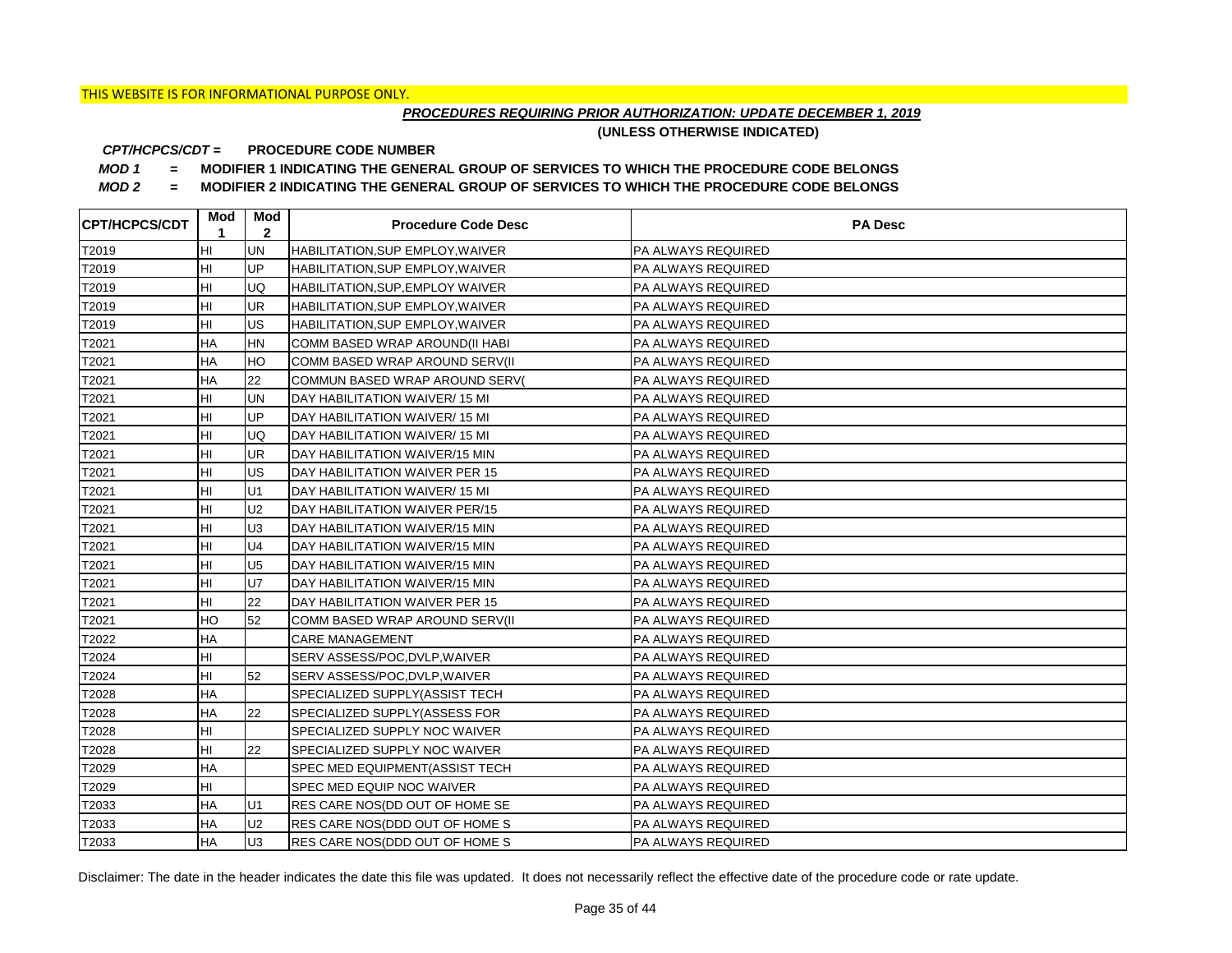# *PROCEDURES REQUIRING PRIOR AUTHORIZATION: UPDATE DECEMBER 1, 2019*

**(UNLESS OTHERWISE INDICATED)**

#### **PROCEDURE CODE NUMBER** *CPT/HCPCS/CDT =*

*MOD 1 =* **MODIFIER 1 INDICATING THE GENERAL GROUP OF SERVICES TO WHICH THE PROCEDURE CODE BELONGS**

*MOD 2 =* **MODIFIER 2 INDICATING THE GENERAL GROUP OF SERVICES TO WHICH THE PROCEDURE CODE BELONGS**

| <b>CPT/HCPCS/CDT</b> | Mod<br>1  | Mod<br>$\mathbf{2}$ | <b>Procedure Code Desc</b>              | <b>PA Desc</b>            |
|----------------------|-----------|---------------------|-----------------------------------------|---------------------------|
| T2033                | ΗA        | U <sub>4</sub>      | RES CARE NOS(DDD OUT OF HOME S          | <b>PA ALWAYS REQUIRED</b> |
| T2033                | HA        | U <sub>5</sub>      | RES CARE NOS(DDD OUT OF HOME S          | <b>PA ALWAYS REQUIRED</b> |
| T2036                | <b>HA</b> |                     | THERAPEUTIC CAMPING OVERNIGHT           | <b>PA ALWAYS REQUIRED</b> |
| T2036                | HI        |                     | RESPITE DAY OVERNIGHT CAMP              | <b>PA ALWAYS REQUIRED</b> |
| T2036                | HI        | 22                  | DAY CAMP ONLY UP TO 6 HRS PER           | PA ALWAYS REQUIRED        |
| T2037                | HA        |                     | THERAPEUTIC CAMPING PER DAY             | <b>PA ALWAYS REQUIRED</b> |
| T2038                |           |                     | COMMUNITY TRANSITION, WAIVER:           | <b>PA ALWAYS REQUIRED</b> |
| T2038                | HA        |                     | COMMUN TRANSIT(YOUTH SUPP/TRAI          | <b>PA ALWAYS REQUIRED</b> |
| T2038                | <b>HA</b> | 22                  | COMM TRANSIT(YOUTH LIFE SKILL           | <b>PA ALWAYS REQUIRED</b> |
| T2038                | HI        | 22                  | COMMUNITY TRANSITION WAIVER/SE          | <b>PA ALWAYS REQUIRED</b> |
| T2039                | HA        |                     | <b>VEHICLE MODIFICATION(ASSIST TE</b>   | PA ALWAYS REQUIRED        |
| T2039                | HI        |                     | <b>VEHICLE MOD, WAIVER: PER SERVICE</b> | <b>PA ALWAYS REQUIRED</b> |
| T2040                | HI        | 22                  | FINANCIAL MGT SELF-DIRECTED WA          | <b>PA ALWAYS REQUIRED</b> |
| T2041                | HI        | U7                  | SUPPORTS BROKE, SELF-DIR, WVR, 15       | <b>PA ALWAYS REQUIRED</b> |
| T2041                | HI        | 22                  | SUPPORTS BROKE, SELF-DIR, WVR, 15       | PA ALWAYS REQUIRED        |
| T4521                |           |                     | ADULT SIZED DISPOSABLE INCONTI          | PA ALWAYS REQUIRED        |
| T4522                |           |                     | ADULT SIZED DISPOSABLE INCONTI          | PA ALWAYS REQUIRED        |
| T4523                |           |                     | ADULT SIZED DISPOSABLE INCONTI          | PA ALWAYS REQUIRED        |
| T4524                |           |                     | ADULT SIZED DISPOSABLE INCONTI          | PA ALWAYS REQUIRED        |
| T4525                |           |                     | ADULT SIZED DISPOSABLE INCONTI          | <b>PA ALWAYS REQUIRED</b> |
| T4526                |           |                     | ADULT SIZED DISPOSABLE INCONTI          | PA ALWAYS REQUIRED        |
| T4527                |           |                     | ADULT SIZED DISPOSABLE INCONTI          | PA ALWAYS REQUIRED        |
| T4528                |           |                     | ADULT SIZED DISPOSABLE INCONTI          | PA ALWAYS REQUIRED        |
| T4529                |           |                     | PEDIATRIC SIZED DISPOSABLE INC          | PA ALWAYS REQUIRED        |
| T4530                |           |                     | PEDIATRIC SIZED DISPOSABLE INC          | <b>PA ALWAYS REQUIRED</b> |
| T4531                |           |                     | PEDIATRIC SIZED DISPOSABLE INC          | PA ALWAYS REQUIRED        |
| T4532                |           |                     | PEDIATRIC SIZED DISPOSABLE INC          | PA ALWAYS REQUIRED        |
| T4533                |           |                     | YOUTH SIZED DISPOSABLE INCONTI          | PA ALWAYS REQUIRED        |
| T4534                |           |                     | YOUTH SIZED PROTECT UNDERWEAR/          | PA ALWAYS REQUIRED        |
| T4535                |           |                     | DISPOSABLE LINER/SHIELD/GUARD/          | PA ALWAYS REQUIRED        |
| V2106                |           |                     | SPHEROCYLINDER SIN VIS PL TO T          | PA ALWAYS REQUIRED        |
| V2110                |           |                     | SPHEROCYLINDER SINGLE VISION P          | PA ALWAYS REQUIRED        |
| V2118                |           |                     | ANISEIKONIA LENS SINGLE VISION          | <b>PA ALWAYS REQUIRED</b> |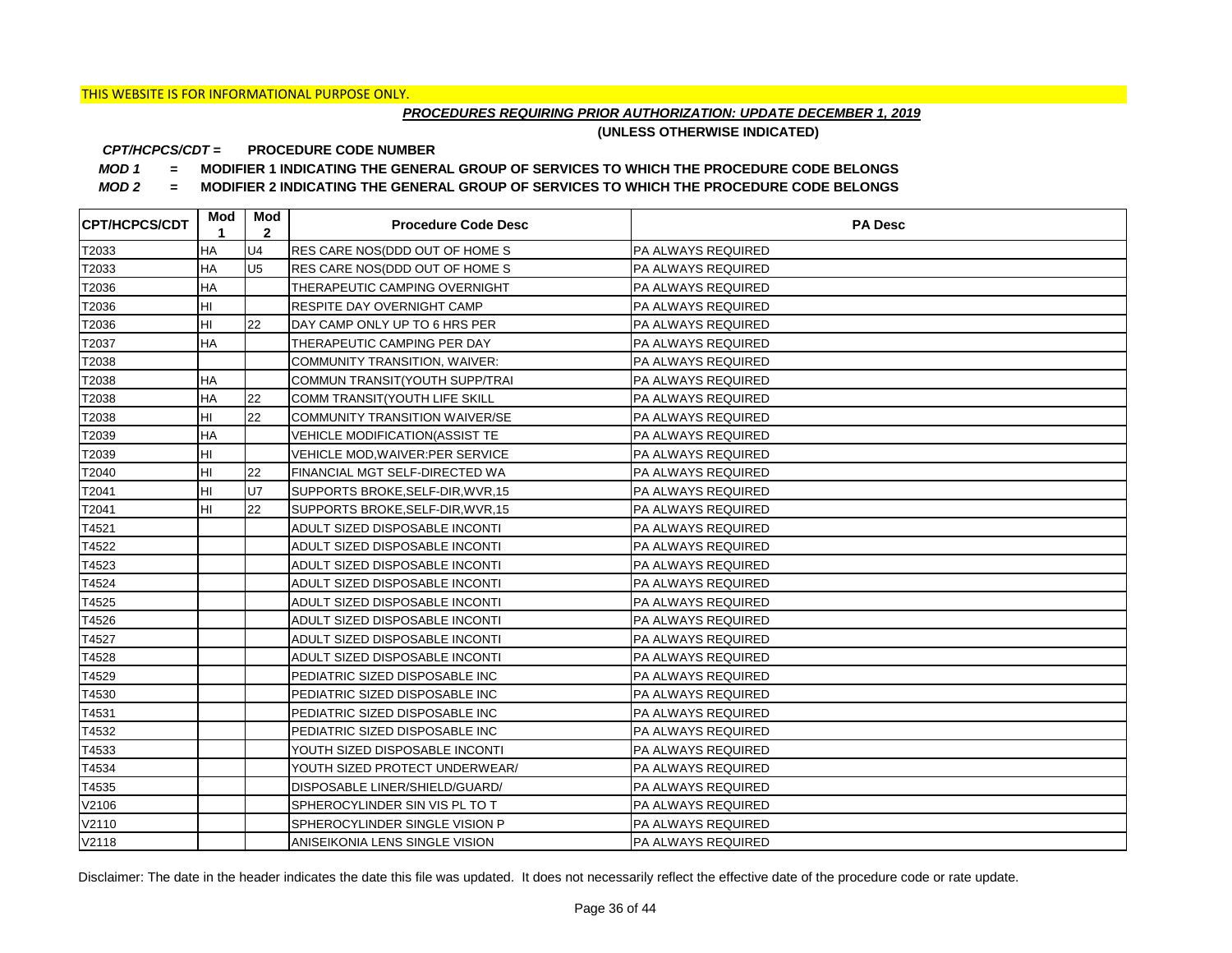# *PROCEDURES REQUIRING PRIOR AUTHORIZATION: UPDATE DECEMBER 1, 2019*

**(UNLESS OTHERWISE INDICATED)**

#### **PROCEDURE CODE NUMBER** *CPT/HCPCS/CDT =*

*MOD 1 =* **MODIFIER 1 INDICATING THE GENERAL GROUP OF SERVICES TO WHICH THE PROCEDURE CODE BELONGS**

*MOD 2 =* **MODIFIER 2 INDICATING THE GENERAL GROUP OF SERVICES TO WHICH THE PROCEDURE CODE BELONGS**

| <b>CPT/HCPCS/CDT</b> | Mod<br>1 | Mod<br>$\mathbf{2}$ | <b>Procedure Code Desc</b>            | <b>PA Desc</b>     |
|----------------------|----------|---------------------|---------------------------------------|--------------------|
| V2199                |          |                     | NOT OTHERWISE CLASSIFIED SINGL        | PA ALWAYS REQUIRED |
| V2206                |          |                     | SPHEROCYLINDER, BIFOCAL, PLANO        | PA ALWAYS REQUIRED |
| V2210                |          |                     | SPHEROCYLINDER BIFOCAL PLUS OR        | PA ALWAYS REQUIRED |
| V2218                |          |                     | ANISEKONIA PER LENS BIFOCAL           | PA ALWAYS REQUIRED |
| V2219                |          |                     | BIFOCAL SEG WIDTH OVER 28MM           | PA ALWAYS REQUIRED |
| V2299                |          |                     | <b>SPECIALTY BIFOCAL</b>              | PA ALWAYS REQUIRED |
| V2307                |          |                     | SPHEROCYLINDER, TRIFOCAL, PLUS        | PA ALWAYS REQUIRED |
| V2308                |          |                     | SPHEROCYLINDER, TRIFOCAL, PLUS        | PA ALWAYS REQUIRED |
| V2309                |          |                     | SPHEROCYLINDER, TRIFOCAL, PLUS        | PA ALWAYS REQUIRED |
| V2310                |          |                     | SPHEROCYLINDER, TRIFOCAL, PLUS        | PA ALWAYS REQUIRED |
| V2311                |          |                     | SPHEROCYLINDER, TRIFOCAL, PLUS        | PA ALWAYS REQUIRED |
| V2312                |          |                     | SPHEROCYLINDER, TRIFOCAL, PLUS        | PA ALWAYS REQUIRED |
| V2313                |          |                     | SPHEROCYLINDER, TRIFOCAL, PLUS        | PA ALWAYS REQUIRED |
| V2314                |          |                     | SPHEROCYLINDER, TRIFOCAL, SPHE        | PA ALWAYS REQUIRED |
| V2315                |          |                     | LENTICULAR MYODISC PER LENS TR        | PA ALWAYS REQUIRED |
| V2318                |          |                     | ANISEIKONIA PER LENS TRIFOCAL         | PA ALWAYS REQUIRED |
| V2319                |          |                     | TRIFOCAL SEG WIDTH OVER 28MM          | PA ALWAYS REQUIRED |
| V2321                |          |                     | LENTICULAR LENS, PER LENS, TRI        | PA ALWAYS REQUIRED |
| V2399                |          |                     | <b>SPECIALTY TRIFOCAL</b>             | PA ALWAYS REQUIRED |
| V2410                |          |                     | <b>VARIABLE SPHERICITY LENS SINGL</b> | PA ALWAYS REQUIRED |
| V2430                |          |                     | VARIABLE SPHERICITY LENS BIFOC        | PA ALWAYS REQUIRED |
| V2499                |          |                     | <b>VARIABLE SPHERICITY LENS OTHER</b> | PA ALWAYS REQUIRED |
| V2500                |          |                     | CONTACT LENS, PMMA, SPHERICAL,        | PA ALWAYS REQUIRED |
| V2501                |          |                     | CONTACT LENS, PMMA, TORIC OR P        | PA ALWAYS REQUIRED |
| V2502                |          |                     | CONTACT LENS PMMA, BIFOCAL, PE        | PA ALWAYS REQUIRED |
| V2503                |          |                     | CONTACT LENS PMMA, COLOR VISIO        | PA ALWAYS REQUIRED |
| V2511                |          |                     | CONTACT LENS, GAS PERMEABLE, T        | PA ALWAYS REQUIRED |
| V2512                |          |                     | CONTACT LENS, GAS PERMEABLE, B        | PA ALWAYS REQUIRED |
| V2521                |          |                     | CONTACT LENS HYDROPHILIC, TORI        | PA ALWAYS REQUIRED |
| V2522                |          |                     | CONTACT LENS HYDROPHILLIC, BI         | PA ALWAYS REQUIRED |
| V2530                |          |                     | CONTACT LENS, SCLERAL, PER LEN        | PA ALWAYS REQUIRED |
| V2599                |          |                     | NOT OTHERWISE CLASSIFIED, CONT        | PA ALWAYS REQUIRED |
| V2615                |          |                     | TELESCOPIC AND OTHER COMPOUND         | PA ALWAYS REQUIRED |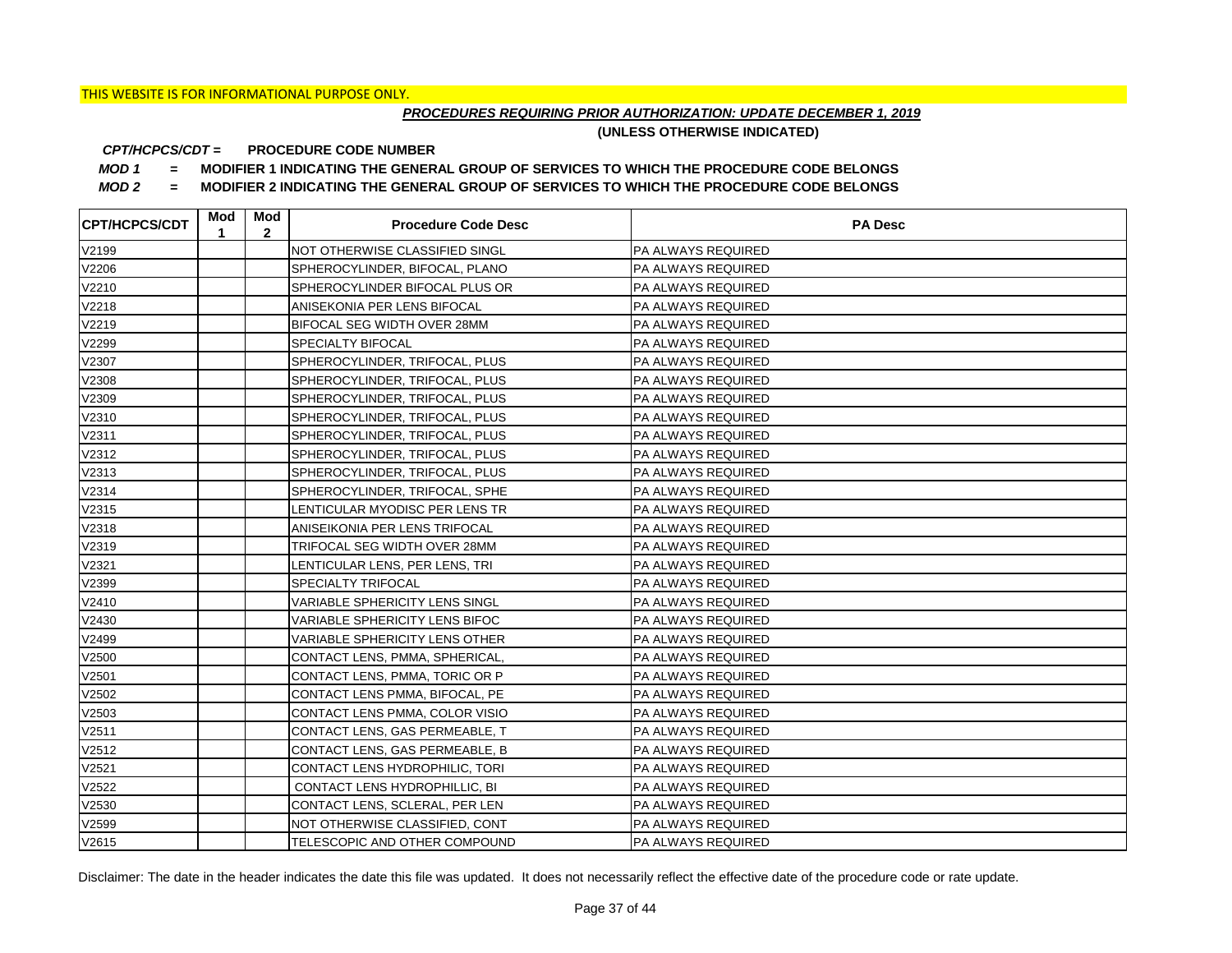# *PROCEDURES REQUIRING PRIOR AUTHORIZATION: UPDATE DECEMBER 1, 2019*

**(UNLESS OTHERWISE INDICATED)**

#### **PROCEDURE CODE NUMBER** *CPT/HCPCS/CDT =*

*MOD 1 =* **MODIFIER 1 INDICATING THE GENERAL GROUP OF SERVICES TO WHICH THE PROCEDURE CODE BELONGS**

*MOD 2 =* **MODIFIER 2 INDICATING THE GENERAL GROUP OF SERVICES TO WHICH THE PROCEDURE CODE BELONGS**

| <b>CPT/HCPCS/CDT</b> | Mod<br>1 | Mod<br>$\mathbf{2}$ | <b>Procedure Code Desc</b>            | <b>PA Desc</b>            |
|----------------------|----------|---------------------|---------------------------------------|---------------------------|
| V2625                |          |                     | <b>ENLARGEMENT OF OCULAR PROSTHES</b> | PA ALWAYS REQUIRED        |
| V2626                |          |                     | REDUCTION OF OCULAR PROSTHESIS        | <b>PA ALWAYS REQUIRED</b> |
| V2627                |          |                     | <b>SCLERAL COVERED SHELL</b>          | <b>PA ALWAYS REQUIRED</b> |
| V2628                |          |                     | FABRICATION OF FITTING OF CONF        | <b>PA ALWAYS REQUIRED</b> |
| V2629                |          |                     | PROSTHETIC EYE, INTRAOCULAR LEN       | PA ALWAYS REQUIRED        |
| V2710                |          |                     | SLAB OFF PRISM, GLASS OR PLAST        | PA ALWAYS REQUIRED        |
| V2718                |          |                     | PRESS ON LENS FRESNELL PRISM P        | PA ALWAYS REQUIRED        |
| V2730                |          |                     | SPECIAL BASE CURVE GLASS OR PL        | PA ALWAYS REQUIRED        |
| V2785                |          |                     | PROCESSING PRESERUING AND TRAN        | PA ALWAYS REQUIRED        |
| V2799                |          |                     | VISION ITEM OR SERVICE, MISCEL        | <b>PA ALWAYS REQUIRED</b> |
| X8334                |          |                     | PARENTERAL INFUSION BY GRAVITY        | PA ALWAYS REQUIRED        |
| X8335                |          |                     | PARENTERAL INFUSION-DISPOSABLE        | PA ALWAYS REQUIRED        |
| X8337                |          |                     | PARENTERAL LINE MAINTENANCE           | PA ALWAYS REQUIRED        |
| Y8363                |          |                     | TO AND/OR FROM A CLINIC,              | <b>PA ALWAYS REQUIRED</b> |
| Y8370                |          |                     | <b>LOAD CHARGE-LIVERY SERVICE</b>     | <b>PA ALWAYS REQUIRED</b> |
| Y9931                |          |                     | MEN HLTH REHAB TEEN ADOL PREG         | <b>PA ALWAYS REQUIRED</b> |
| Y9932                |          |                     | MH RHAB IN TREATMENT HOMES / D        | PA ALWAYS REQUIRED        |
| Y9933                |          |                     | MH RHAB NON-RTC COMM PSYCH RES        | <b>PA ALWAYS REQUIRED</b> |
| Y9935                |          |                     | MEN HLTH REHAB GROUP HOME/DYFS        | <b>PA ALWAYS REQUIRED</b> |
| Y9936                |          |                     | MH RHAB TRANSITIONAL LIVNG HOM        | <b>PA ALWAYS REQUIRED</b> |
| Y9938                |          |                     | MEN HLTH REHAB TREATMENT HOME/        | <b>PA ALWAYS REQUIRED</b> |
| Y9943                |          |                     | MH RHB NON-RTC RESIDENTIAL CAR        | <b>PA ALWAYS REQUIRED</b> |
| Y9944                |          |                     | MEN HLTH REHAB ROOM&BOARD/DYFS        | <b>PA ALWAYS REQUIRED</b> |
| Y9945                |          |                     | MEN HLTH REHAB ROOM&BOARD/DMHS        | PA ALWAYS REQUIRED        |
| Y9946                |          |                     | MEN HLTH REHAB ROOM&BRD / ALL         | <b>PA ALWAYS REQUIRED</b> |
| Y9947                |          |                     | MEN HLTH REHAB JCAHO RTC/DMHS         | <b>PA ALWAYS REQUIRED</b> |
| Y9948                |          |                     | MEN HLTH REHAB JCAHO RTC/DYFS         | <b>PA ALWAYS REQUIRED</b> |
| Y9949                |          |                     | THERAPEUTIC LVE JCAHO RTC/DMHS        | <b>PA ALWAYS REQUIRED</b> |
| Y9950                |          |                     | HOSPITAL LEAVE JCAHO RTC/DMHS/        | <b>PA ALWAYS REQUIRED</b> |
| Y9951                |          |                     | THERAPEUTIC LEAVE JCAHO RTC/DY        | PA ALWAYS REQUIRED        |
| Y9952                |          |                     | HOSPITAL LEAVE JCAHO RTC/DYFS         | PA ALWAYS REQUIRED        |
| Y9992                |          |                     | THERAPEUT LEAVE REHAB NON-JCAH        | <b>PA ALWAYS REQUIRED</b> |
| Y9993                |          |                     | THERAPEUT LEAVE RM&BD NON-JCAH        | <b>PA ALWAYS REQUIRED</b> |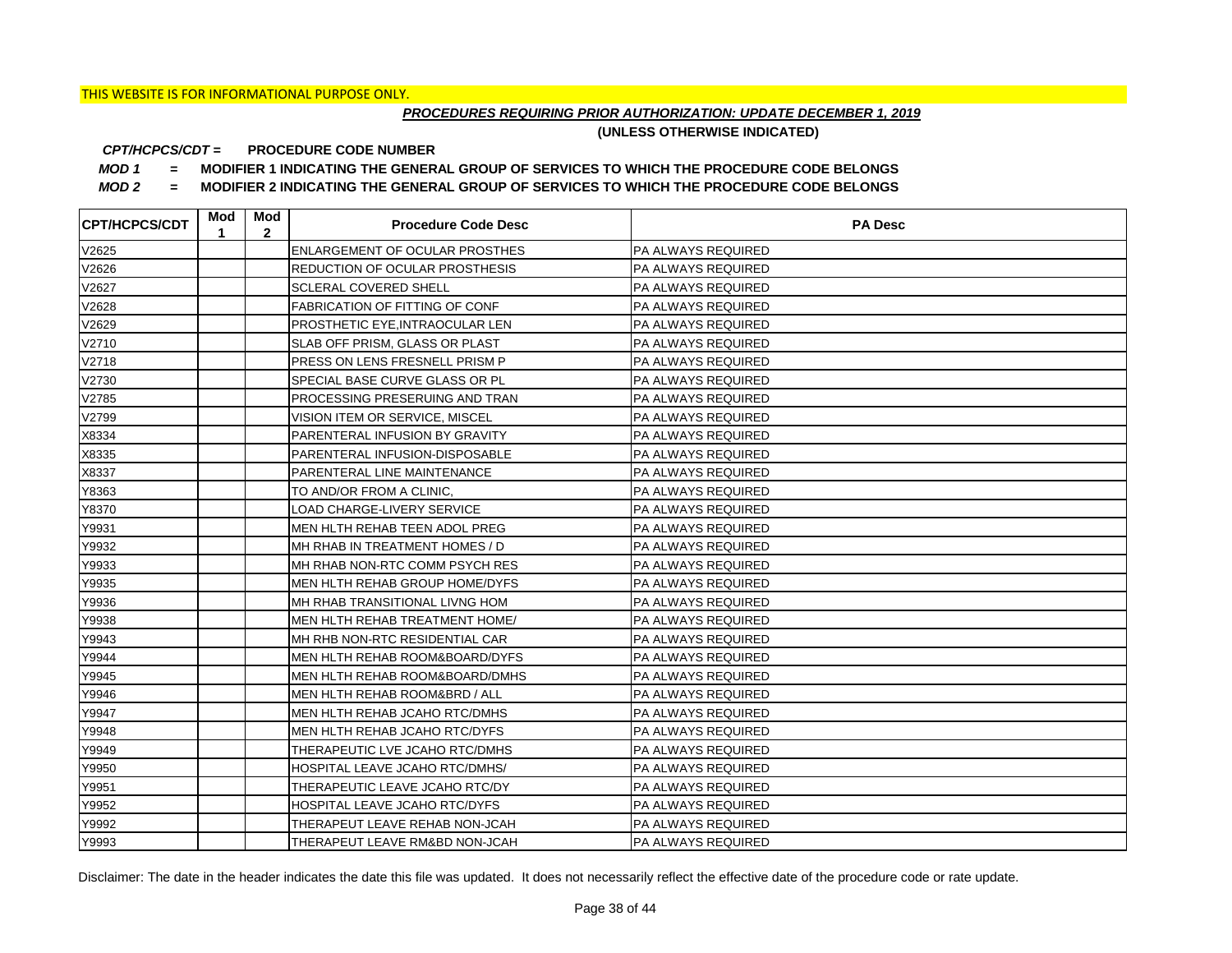# *PROCEDURES REQUIRING PRIOR AUTHORIZATION: UPDATE DECEMBER 1, 2019*

**(UNLESS OTHERWISE INDICATED)**

#### **PROCEDURE CODE NUMBER** *CPT/HCPCS/CDT =*

*MOD 1 =* **MODIFIER 1 INDICATING THE GENERAL GROUP OF SERVICES TO WHICH THE PROCEDURE CODE BELONGS**

*MOD 2 =* **MODIFIER 2 INDICATING THE GENERAL GROUP OF SERVICES TO WHICH THE PROCEDURE CODE BELONGS**

| <b>CPT/HCPCS/CDT</b> | Mod<br>1 | Mod<br>$\mathbf{2}$ | <b>Procedure Code Desc</b>          | <b>PA Desc</b>                                        |
|----------------------|----------|---------------------|-------------------------------------|-------------------------------------------------------|
| Y9994                |          |                     | HOSPITAL LEAVE REHAB NON-JCAHO      | <b>PA ALWAYS REQUIRED</b>                             |
| Y9995                |          |                     | HOSPITAL LEAVE RM&BD NON-JCAHO      | <b>PA ALWAYS REQUIRED</b>                             |
| Y9996                |          |                     | THERAPEUT LEAVE REHAB NON-JCAH      | <b>PA ALWAYS REQUIRED</b>                             |
| Y9997                |          |                     | THERAPEUT LEAVE RM&BD NON-JCAH      | <b>PA ALWAYS REQUIRED</b>                             |
| Y9998                |          |                     | HOSPITAL LEAVE REHAB NON-JCAHO      | PA ALWAYS REQUIRED                                    |
| Y9999                |          |                     | HOSPITAL LEAVE RM&BD NON-JCAHO      | PA ALWAYS REQUIRED                                    |
| Z1600                | UC       |                     | INDIVIDUAL RATE PER HOUR PCA/D      | <b>PA ALWAYS REQUIRED</b>                             |
| Z1605                |          |                     | PCA PER HOUR/WEEKDAY/GROUP          | <b>PA ALWAYS REQUIRED</b>                             |
| Z1605                | UC       |                     | <b>GROUP RATE PER HOUR PCA/DMHH</b> | <b>PA ALWAYS REQUIRED</b>                             |
| Z1611                |          |                     | PCA PER 1/2 HR/WEEKDAY/INDIVID      | <b>PA ALWAYS REQUIRED</b>                             |
| Z1611                | UC       |                     | INDIVIDUAL RATE BY 1/2 HOUR PC      | PA ALWAYS REQUIRED                                    |
| Z1612                |          |                     | PCA PER 1/2 HR/WEEKDAY/GROUP        | <b>PA ALWAYS REQUIRED</b>                             |
| Z1612                | UC       |                     | GROUP RATE PER 1/2 HOUR PC/DMH      | <b>PA ALWAYS REQUIRED</b>                             |
| Z1616                |          |                     | PCA PER HOUR/WEEKEND/HOLIDAY/G      | <b>PA ALWAYS REQUIRED</b>                             |
| Z1617                |          |                     | PCA PER 1/2 HR/WEEKEND/HOLIDAY      | PA ALWAYS REQUIRED                                    |
| Z1710                |          |                     | RN/HR/PDN                           | PA SOMETIMES REQUIRED, USED TO OVERRIDE SERVICE LIMIT |
| Z1715                |          |                     | LPN/HR WEEKDAY                      | PA SOMETIMES REQUIRED, USED TO OVERRIDE SERVICE LIMIT |
| Z1720                |          |                     | RN/HR WEEKEND/EVENING/HOLIDAY       | PA SOMETIMES REQUIRED, USED TO OVERRIDE SERVICE LIMIT |
| Z1725                |          |                     | LPN/HR WEEKEND/EVENING/HOLIDAY      | PA SOMETIMES REQUIRED, USED TO OVERRIDE SERVICE LIMIT |
| Z1730                |          |                     | SPECIALTY RN PER HOUR/WEEKDAY       | PA SOMETIMES REQUIRED, USED TO OVERRIDE SERVICE LIMIT |
| Z1735                |          |                     | SPECIALTY LPN PER HOUR/WEEKDAY      | PA SOMETIMES REQUIRED, USED TO OVERRIDE SERVICE LIMIT |
| Z1740                |          |                     | RN/HR SPECIALTY WEEKEND/EVE/HO      | PA SOMETIMES REQUIRED, USED TO OVERRIDE SERVICE LIMIT |
| Z1745                |          |                     | LPN/HR SPECIALTY WEEKEND/EVE/H      | PA SOMETIMES REQUIRED, USED TO OVERRIDE SERVICE LIMIT |
| Z1810                |          |                     | HOSPICE PER DAY ACCAP               | PA ALWAYS REQUIRED                                    |
| Z1863                |          |                     | MDC TECHNOLOGY DEPENDENT CHILD      | <b>PA ALWAYS REQUIRED</b>                             |
| Z1864                |          |                     | MDC MEDICALLY UNSTABLE CHILDRN      | PA ALWAYS REQUIRED                                    |
| Z2001                |          |                     | FAMILY CONFERENCE RENDERED IN       | PA ALWAYS REQUIRED                                    |
| Z2004                |          |                     | GROUP THERAPY RENDERED IN A NA      | PA ALWAYS REQUIRED                                    |
| Z2005                |          |                     | PSYCHOLOGICAL TESTING RENDERED      | PA ALWAYS REQUIRED                                    |
| Z3333                |          |                     | COMPREHENSIVE INTAKE EVALUATIO      | PA ALWAYS REQUIRED                                    |
| Z3334                |          |                     | SUB ACUTE RESIDENTIAL DETOXIFI      | PA ALWAYS REQUIRED                                    |
| Z3335                |          |                     | SHORT TERM RESIDENTIAL SA TREA      | <b>PA ALWAYS REQUIRED</b>                             |
| Z3336                |          |                     | SHORT TERM RESIDENT SA - CHILD      | PA ALWAYS REQUIRED                                    |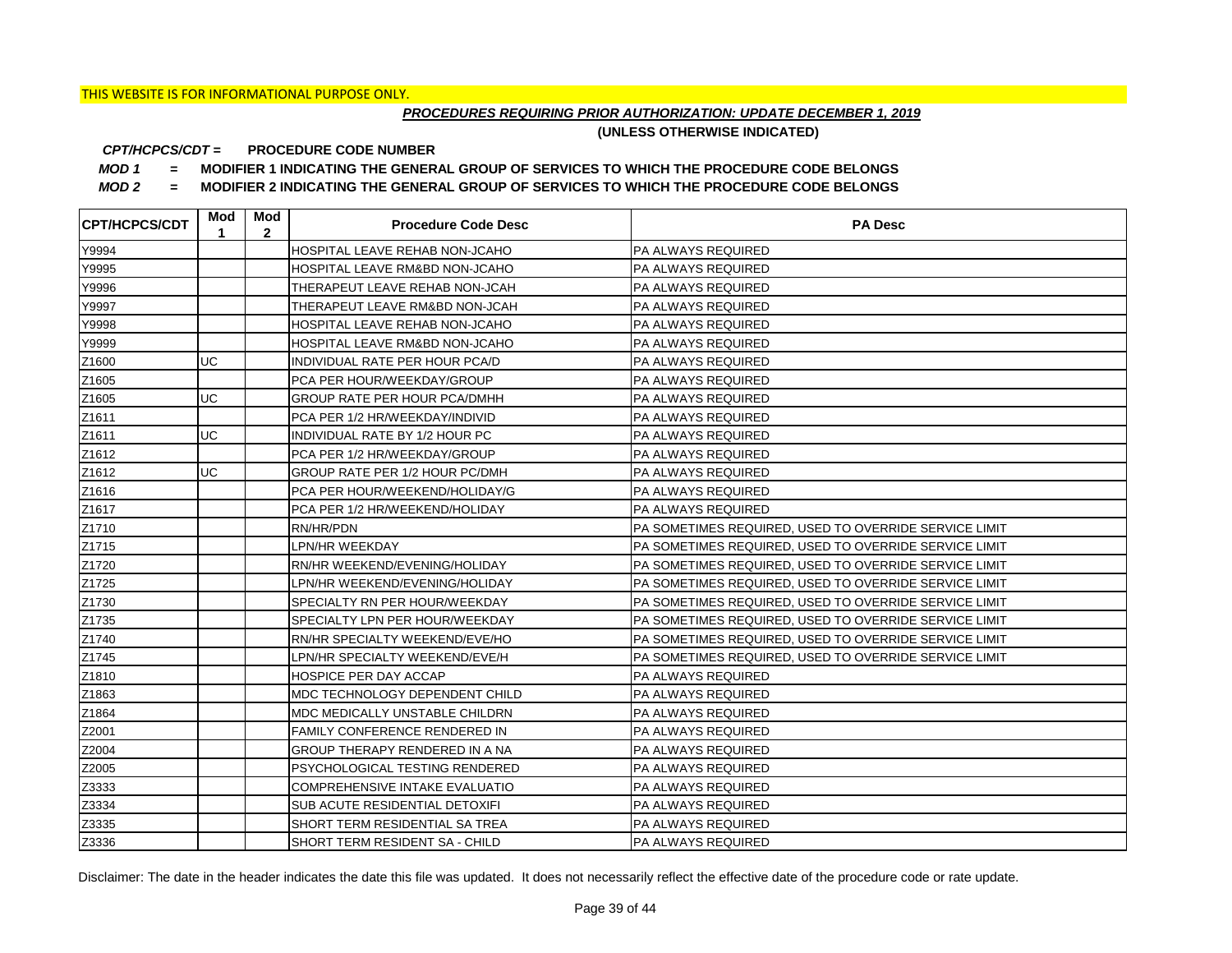# *PROCEDURES REQUIRING PRIOR AUTHORIZATION: UPDATE DECEMBER 1, 2019*

**(UNLESS OTHERWISE INDICATED)**

#### **PROCEDURE CODE NUMBER** *CPT/HCPCS/CDT =*

*MOD 1 =* **MODIFIER 1 INDICATING THE GENERAL GROUP OF SERVICES TO WHICH THE PROCEDURE CODE BELONGS**

*MOD 2 =* **MODIFIER 2 INDICATING THE GENERAL GROUP OF SERVICES TO WHICH THE PROCEDURE CODE BELONGS**

| <b>CPT/HCPCS/CDT</b> | Mod<br>1 | Mod<br>$\mathbf{2}$ | <b>Procedure Code Desc</b>            | <b>PA Desc</b>            |
|----------------------|----------|---------------------|---------------------------------------|---------------------------|
| Z3337                |          |                     | THERAPEUTIC COMMUNITY SA TREAT        | PA ALWAYS REQUIRED        |
| Z3338                |          |                     | THERAPEUTIC COMMUNITY SA - CHI        | <b>PA ALWAYS REQUIRED</b> |
| Z3339                |          |                     | <b>SA HALFWAY HOUSE</b>               | PA ALWAYS REQUIRED        |
| Z3343                |          |                     | SA HALFWAY HOUSE - CHILD              | PA ALWAYS REQUIRED        |
| Z3344                |          |                     | <b>SA PARTIAL CARE</b>                | PA ALWAYS REQUIRED        |
| Z3345                |          |                     | SA PARTIAL CARE - CHILD               | PA ALWAYS REQUIRED        |
| Z3346                |          |                     | <b>INTENSIVE OUTPATIENT SA</b>        | PA ALWAYS REQUIRED        |
| Z3347                |          |                     | INTENSIVE OUTPATIENT SA - CHIL        | PA ALWAYS REQUIRED        |
| Z3348                |          |                     | FAMILY THERAPY IN SA CENTER           | PA ALWAYS REQUIRED        |
| Z3349                |          |                     | FAMILY CONFERENCE IN SA CENTER        | PA ALWAYS REQUIRED        |
| Z3355                |          |                     | GROUP THERAPY IN SA CENTER / P        | PA ALWAYS REQUIRED        |
| Z3356                |          |                     | PSYCH TEST IN DRUG CENTER             | PA ALWAYS REQUIRED        |
| Z3357                |          |                     | METHADONE TREATMENT IN DRUG CE        | PA ALWAYS REQUIRED        |
| Z3359                |          |                     | URINALYSIS FOR DRUG ADDICTION         | PA ALWAYS REQUIRED        |
| Z3363                |          |                     | <b>CASE MANAGEMENT SERVICES</b>       | PA ALWAYS REQUIRED        |
| Z5006                |          |                     | CLINICAL CASE MANAGEMENT SERVI        | PA ALWAYS REQUIRED        |
| 15780                |          |                     | SKIN ABRASION TOTAL FACE              | PA ALWAYS REQUIRED        |
| 15781                |          |                     | ABRASION OF SKIN FOR REMOVAL O        | PA ALWAYS REQUIRED        |
| 15782                |          |                     | ABRASION OF SKIN FOR REMOVAL O        | PA ALWAYS REQUIRED        |
| 15783                |          |                     | DERMABRASION SUPERFICIAL ANY S        | PA ALWAYS REQUIRED        |
| 15786                |          |                     | <b>ABRASION SINGLE LESION</b>         | PA ALWAYS REQUIRED        |
| 15787                |          |                     | ABRASION EA ADD 4 LESION OR LE        | PA ALWAYS REQUIRED        |
| 15788                |          |                     | CHEMICAL PEEL, FACIAL: EPIDERM        | PA ALWAYS REQUIRED        |
| 15789                |          |                     | CHEMICAL PEEL, DERMAL, FACIAL         | PA ALWAYS REQUIRED        |
| 15792                |          |                     | CHEMICAL PEEL, NONFACIAL, EPID        | PA ALWAYS REQUIRED        |
| 15793                |          |                     | CHEMICAL PEEL, NONFACIAL: DERM        | PA ALWAYS REQUIRED        |
| 15819                |          |                     | <b>CERVICOPLASTY</b>                  | PA ALWAYS REQUIRED        |
| 15820                |          |                     | BLEPHAROPLASTY, LOWER EYELIDS         | PA ALWAYS REQUIRED        |
| 15821                |          |                     | <b>BLEPHAROPLASTY HERNIATED FAT P</b> | PA ALWAYS REQUIRED        |
| 15822                |          |                     | BLEPHAROPLASTY, UPPER EYELID          | PA ALWAYS REQUIRED        |
| 15823                |          |                     | BLEPHAROPLASTY, UPPER: EXCESSIVE      | PA ALWAYS REQUIRED        |
| 19318                |          |                     | <b>REDUCTION MAMMAPLASTY</b>          | PA ALWAYS REQUIRED        |
| 19318                | 50       |                     | <b>REDUCTION MAMMAPLASTY</b>          | <b>PA ALWAYS REQUIRED</b> |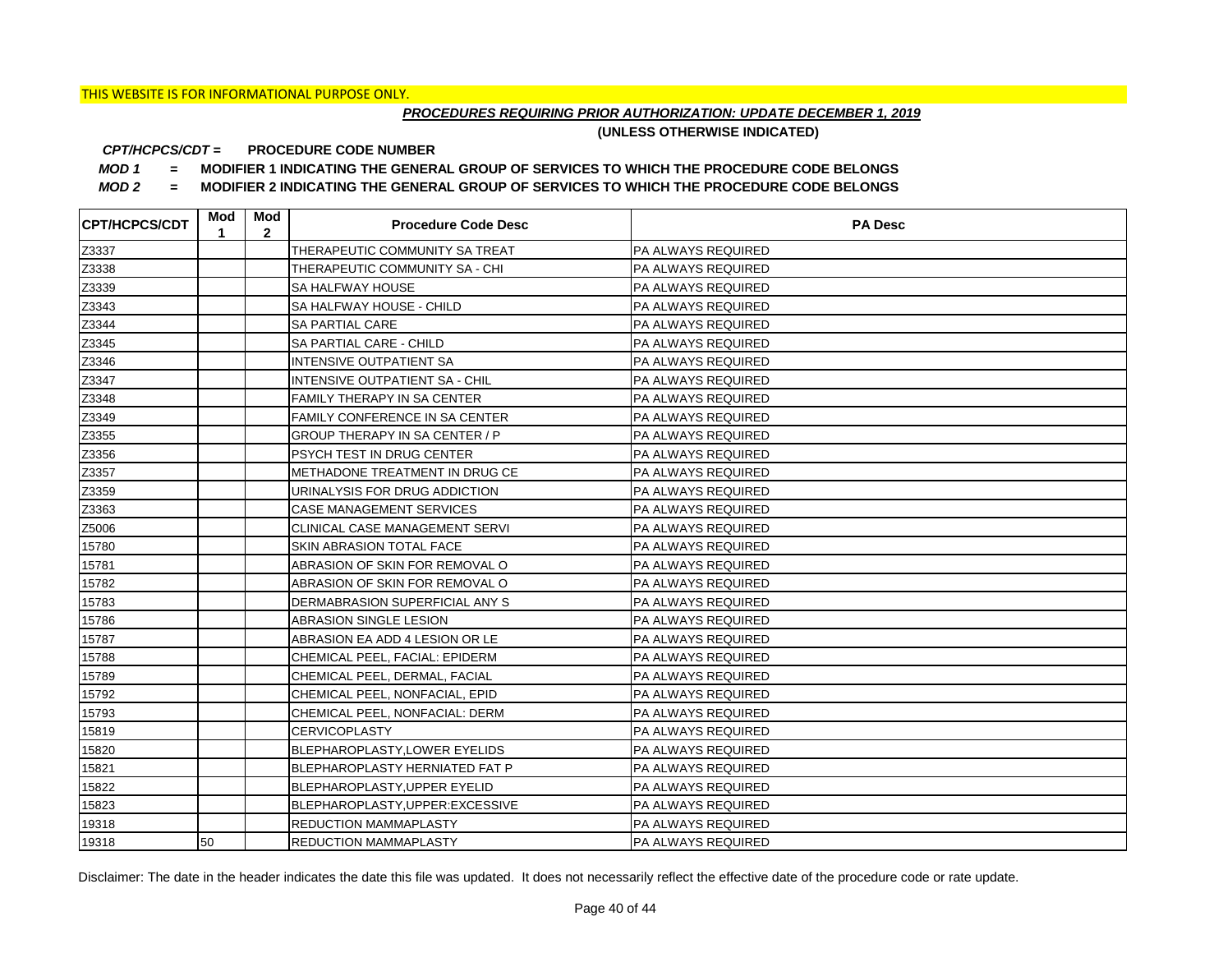# *PROCEDURES REQUIRING PRIOR AUTHORIZATION: UPDATE DECEMBER 1, 2019*

**(UNLESS OTHERWISE INDICATED)**

#### **PROCEDURE CODE NUMBER** *CPT/HCPCS/CDT =*

*MOD 1 =* **MODIFIER 1 INDICATING THE GENERAL GROUP OF SERVICES TO WHICH THE PROCEDURE CODE BELONGS**

*MOD 2 =* **MODIFIER 2 INDICATING THE GENERAL GROUP OF SERVICES TO WHICH THE PROCEDURE CODE BELONGS**

| <b>CPT/HCPCS/CDT</b> | Mod<br>1 | Mod<br>$\mathbf{2}$ | <b>Procedure Code Desc</b>       | <b>PA Desc</b>            |
|----------------------|----------|---------------------|----------------------------------|---------------------------|
| 19324                |          |                     | MAMMAPLASTY W/OUT PROSTHETIC     | <b>PA ALWAYS REQUIRED</b> |
| 19325                |          |                     | MAMMAPLASTY WITH PROSTHETIC      | <b>PA ALWAYS REQUIRED</b> |
| 19325                | 50       |                     | MAMMAPLASTY WITH PROSTHETIC      | <b>PA ALWAYS REQUIRED</b> |
| 21120                |          |                     | GENIOPLASTY: AUGMENTATION (AUTO, | <b>PA ALWAYS REQUIRED</b> |
| 21121                |          |                     | GENIOPLASTY: SLIDING OSTEOTOMY,  | PA ALWAYS REQUIRED        |
| 21122                |          |                     | GENIOPLASTY: SL OSTEO, 20RMORE O | PA ALWAYS REQUIRED        |
| 21123                |          |                     | GENIOPLASTY: SLIDING, AUGME W IN | <b>PA ALWAYS REQUIRED</b> |
| 21125                |          |                     | AUGMENTTION, MANDIB BODY/ANGLE:  | <b>PA ALWAYS REQUIRED</b> |
| 21127                |          |                     | AUGMENTATION, MANDI BODY/ANGLE:  | <b>PA ALWAYS REQUIRED</b> |
| 21137                |          |                     | REDUCTION FOREHEAD:CONTOURING    | <b>PA ALWAYS REQUIRED</b> |
| 21138                |          |                     | RED FOREHEAD: CONTO&APP PROS MA  | PA ALWAYS REQUIRED        |
| 21139                |          |                     | REDU FOREHEAD: CONTOUR& SETBACK  | <b>PA ALWAYS REQUIRED</b> |
| 21145                |          |                     | LEFORT1:SINGLE PIECE WITH BONE   | <b>PA ALWAYS REQUIRED</b> |
| 21146                |          |                     | LEFORT1: TWO PIECES W BONE GRAF  | <b>PA ALWAYS REQUIRED</b> |
| 21147                |          |                     | RECON MIDFACE, LEFORT1:30R>W     | PA ALWAYS REQUIRED        |
| 21150                |          |                     | RECON MIDFACE, LEFORT11: ANTERIO | PA ALWAYS REQUIRED        |
| 21151                |          |                     | RECON MIDFACE, LEFORT2: REQ BONE | PA ALWAYS REQUIRED        |
| 21154                |          |                     | RECON MFACE.LEFORT3 REQ BO GFT   | PA ALWAYS REQUIRED        |
| 21155                |          |                     | RECON MIDFACE, LEF1 REQ BONE GF  | PA ALWAYS REQUIRED        |
| 21159                |          |                     | RECON MIDFACE, LEFORT3 WO LEF    | PA ALWAYS REQUIRED        |
| 21160                |          |                     | RECON MIDFACE, LEFORT3W LEFO     | PA ALWAYS REQUIRED        |
| 21172                |          |                     | RECON SUP-LAT ORBW/WO GRAFT      | PA ALWAYS REQUIRED        |
| 21175                |          |                     | RECON BIFR SUP-LAT W/WO GRA      | PA ALWAYS REQUIRED        |
| 21179                |          |                     | RECON ENT/MAJ FOREHEADW GRA      | PA ALWAYS REQUIRED        |
| 21180                |          |                     | RECON ENT/MAJ W AUTOGRAFT        | <b>PA ALWAYS REQUIRED</b> |
| 21181                |          |                     | REMOV/CONTO BENIGN TMR CRAN BO   | PA ALWAYS REQUIRED        |
| 21182                |          |                     | RECONSTRUCTION OF BONY DEFECT    | PA ALWAYS REQUIRED        |
| 21183                |          |                     | RECONSTRUCTION OF BONY DEFECT    | PA ALWAYS REQUIRED        |
| 21184                |          |                     | RECONSTRUCTION OF BONY DEFECT    | PA ALWAYS REQUIRED        |
| 21188                |          |                     | REPAIR OF BONY DEFECT OF MIDFA   | PA ALWAYS REQUIRED        |
| 21193                |          |                     | RECON MANDI RAMOSWO BONE GR      | PA ALWAYS REQUIRED        |
| 21194                |          |                     | RECON MANDI RAMOS  W BONE GRA    | PA ALWAYS REQUIRED        |
| 21195                |          |                     | RECON MANDI RAMOS, SAGITTAL SPL  | <b>PA ALWAYS REQUIRED</b> |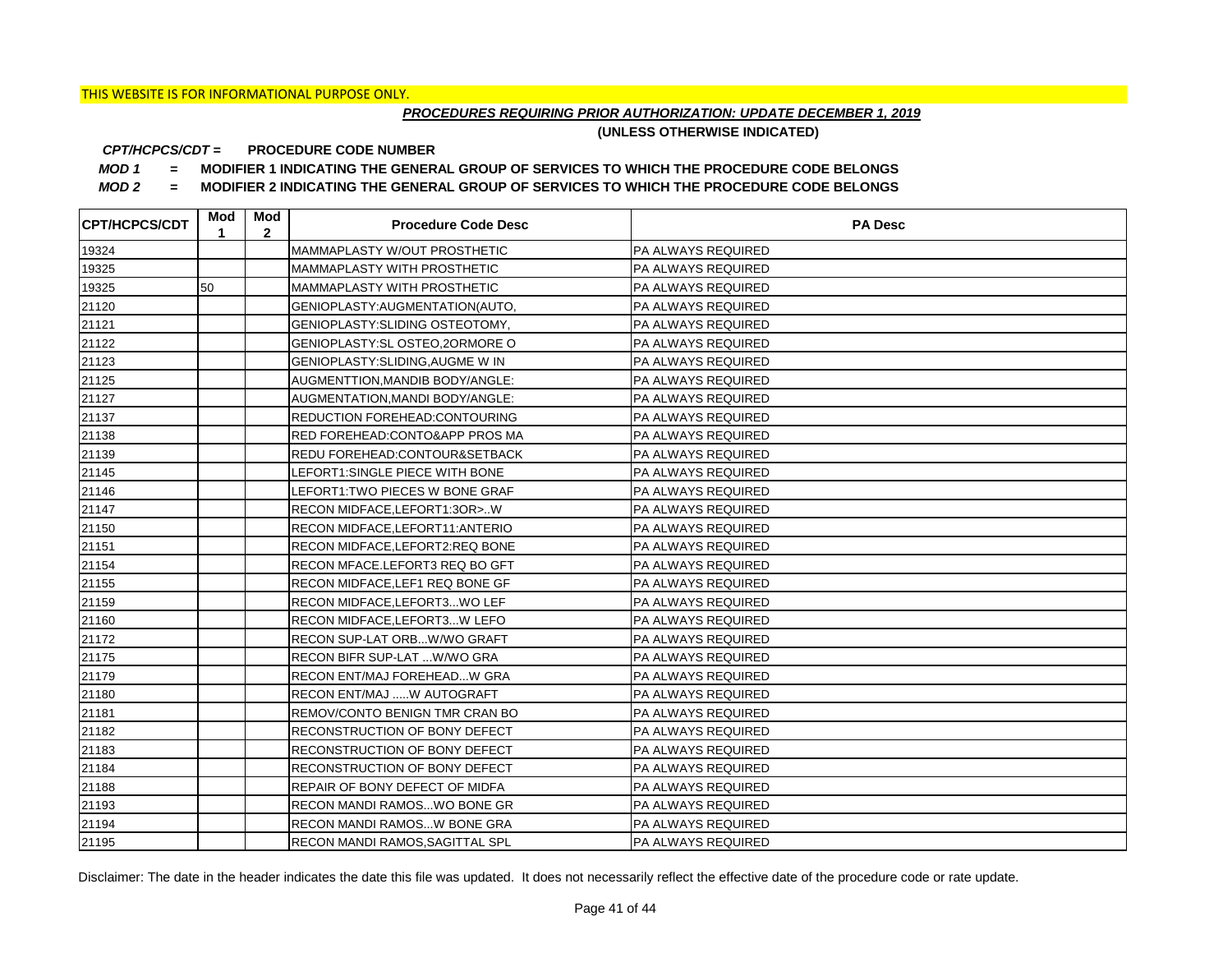# *PROCEDURES REQUIRING PRIOR AUTHORIZATION: UPDATE DECEMBER 1, 2019*

**(UNLESS OTHERWISE INDICATED)**

#### **PROCEDURE CODE NUMBER** *CPT/HCPCS/CDT =*

*MOD 1 =* **MODIFIER 1 INDICATING THE GENERAL GROUP OF SERVICES TO WHICH THE PROCEDURE CODE BELONGS**

*MOD 2 =* **MODIFIER 2 INDICATING THE GENERAL GROUP OF SERVICES TO WHICH THE PROCEDURE CODE BELONGS**

| <b>CPT/HCPCS/CDT</b> | Mod<br>1  | Mod<br>$\mathbf{2}$ | <b>Procedure Code Desc</b>      | <b>PA Desc</b>                                        |
|----------------------|-----------|---------------------|---------------------------------|-------------------------------------------------------|
| 21196                |           |                     | RECON MANDI RAMOSW INTERNAL     | <b>PA ALWAYS REQUIRED</b>                             |
| 21198                |           |                     | OSTEOTOMY, MANDIBLE, SEGMENTAL  | PA ALWAYS REQUIRED                                    |
| 30400                |           |                     | RECONSTRUCTION OF NOSE          | <b>PA ALWAYS REQUIRED</b>                             |
| 30410                |           |                     | RESHAPING OF BONE, CARTILAGE,   | PA ALWAYS REQUIRED                                    |
| 30420                |           |                     | RECONSTRUCTION OF NOSE          | PA ALWAYS REQUIRED                                    |
| 30430                |           |                     | <b>REVISION OF NOSE</b>         | PA ALWAYS REQUIRED                                    |
| 30435                |           |                     | REVISION WORK WITH OSTEOTOMIES  | <b>PA ALWAYS REQUIRED</b>                             |
| 30450                |           |                     | <b>REVISION OF NOSE</b>         | PA ALWAYS REQUIRED                                    |
| 30460                |           |                     | RHINOPLASTY, CONGENITAL DEFORMI | <b>PA ALWAYS REQUIRED</b>                             |
| 30462                |           |                     | RHINOPLASTY, TIP, SEPTUM, OSTEO | PA ALWAYS REQUIRED                                    |
| 30520                |           |                     | REPAIR OF NASAL SEPTUM          | PA ALWAYS REQUIRED                                    |
| 65770                |           |                     | <b>KERATOPROSTHESIS</b>         | PA ALWAYS REQUIRED                                    |
| 67445                |           |                     | ORBITOTOMY WO BONEFLAP-LATERAL  | <b>PA ALWAYS REQUIRED</b>                             |
| 69300                |           |                     | REVISE EXTERNAL EAR             | <b>PA ALWAYS REQUIRED</b>                             |
| 69300                | 50        |                     | OTOPLASTY, PROTRUD EAR/W/WO/SZ  | <b>PA ALWAYS REQUIRED</b>                             |
| 86580                | <b>HA</b> |                     | TUBERCULOSIS TEST. INTRADERMAL  | <b>PA ALWAYS REQUIRED</b>                             |
| 90791                |           |                     | PSYCHIATRIC DIAGNOSTIC EVALUAT  | PA SOMETIMES REQUIRED, USED TO OVERRIDE SERVICE LIMIT |
| 90791                | AJ        |                     | PSYCHIATRIC DIAG EVAL(LICENSED  | <b>PA ALWAYS REQUIRED</b>                             |
| 90791                | AJ        | 52                  | PSYCHIATRIC DIAG EVAL(NON-LICE  | <b>PA ALWAYS REQUIRED</b>                             |
| 90791                | HA        |                     | PSYCHIATRIC DIAG EVAL(COMP INT  | PA ALWAYS REQUIRED                                    |
| 90791                | <b>HF</b> |                     | COMP ASSESS IN SA TX FAC - 1 H  | PA SOMETIMES REQUIRED, USED TO OVERRIDE SERVICE LIMIT |
| 90791                | <b>SA</b> |                     | PSYCHIATRIC DIAGNOSTIC EVALUAT  | PA SOMETIMES REQUIRED, USED TO OVERRIDE SERVICE LIMIT |
| 90791                | <b>SA</b> | 26                  | PSYCHIATRIC DIAGNOSTIC EVALUAT  | PA SOMETIMES REQUIRED, USED TO OVERRIDE SERVICE LIMIT |
| 90791                | UC        |                     | PSYCHIATRIC DIAGNOSTIC EVALUAT  | PA SOMETIMES REQUIRED, USED TO OVERRIDE SERVICE LIMIT |
| 90791                | 26        |                     | PSYCHIATRIC DIAGNOSTIC EVALUAT  | PA SOMETIMES REQUIRED, USED TO OVERRIDE SERVICE LIMIT |
| 90792                |           |                     | PSYCHIATRIC DIAGNOSTIC EVALUAT  | PA SOMETIMES REQUIRED, USED TO OVERRIDE SERVICE LIMIT |
| 90792                | HA        |                     | PSYCHIATRIC EVALUATION          | PA ALWAYS REQUIRED                                    |
| 90792                | <b>HF</b> |                     | COMP ASSESS IN SA FAC 1 HR W/M  | PA SOMETIMES REQUIRED, USED TO OVERRIDE SERVICE LIMIT |
| 90792                | <b>SA</b> |                     | PSYCHIATRIC DIAGNOSTIC EVALUAT  | PA SOMETIMES REQUIRED, USED TO OVERRIDE SERVICE LIMIT |
| 90792                | <b>SA</b> | 26                  | PSYCHIATRIC DIAGNOSTIC EVALUAT  | PA SOMETIMES REQUIRED, USED TO OVERRIDE SERVICE LIMIT |
| 90792                | UC        |                     | PSYCHIATRIC DIAGNOSTIC EVALUAT  | PA SOMETIMES REQUIRED, USED TO OVERRIDE SERVICE LIMIT |
| 90792                | 26        |                     | PSYCHIATRIC DIAGNOSTIC EVALUAT  | PA SOMETIMES REQUIRED, USED TO OVERRIDE SERVICE LIMIT |
| 90832                |           |                     | PSYCHOTHERAPY, 30 MINUTES       | PA SOMETIMES REQUIRED, USED TO OVERRIDE SERVICE LIMIT |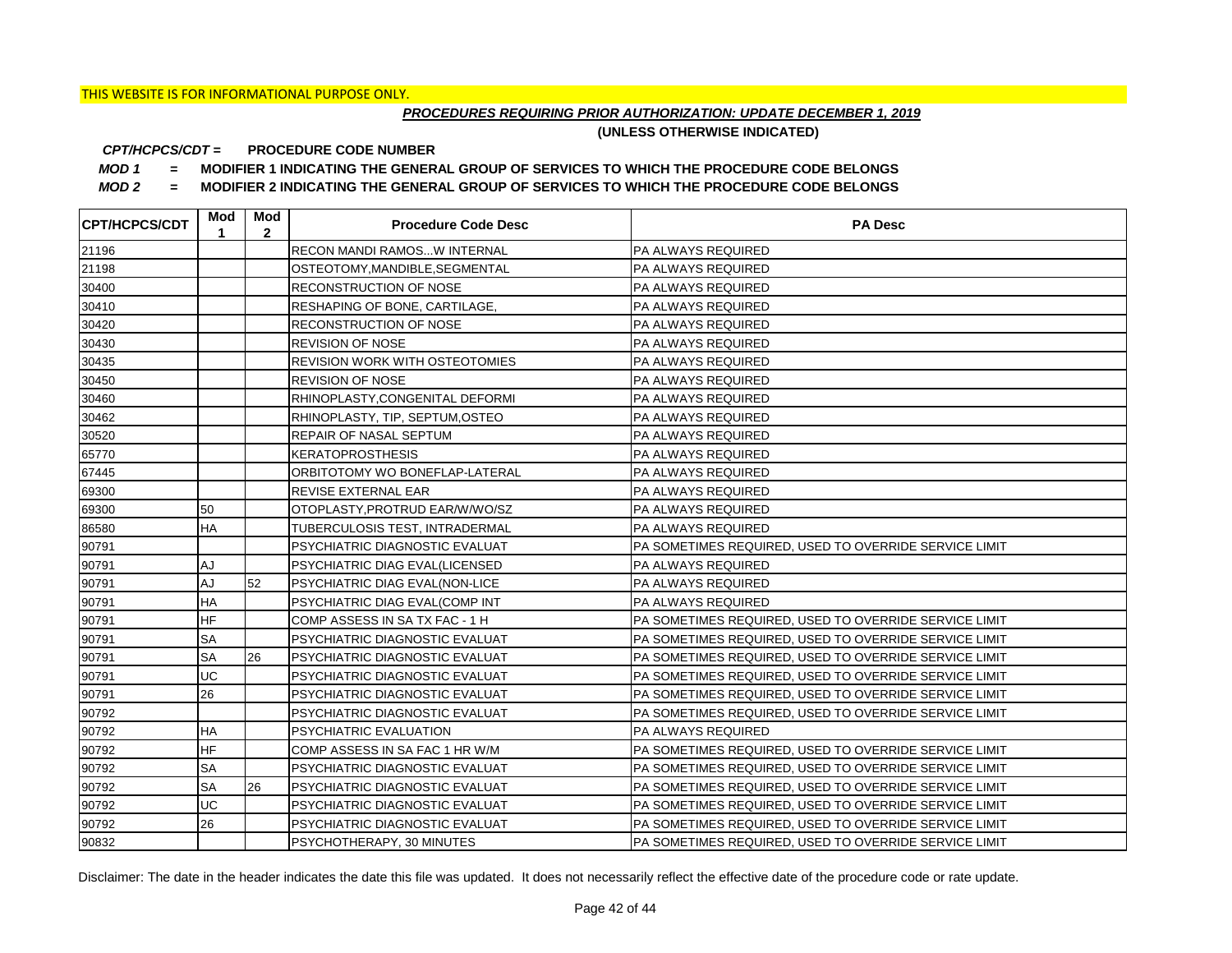# *PROCEDURES REQUIRING PRIOR AUTHORIZATION: UPDATE DECEMBER 1, 2019*

**(UNLESS OTHERWISE INDICATED)**

#### **PROCEDURE CODE NUMBER** *CPT/HCPCS/CDT =*

*MOD 1 =* **MODIFIER 1 INDICATING THE GENERAL GROUP OF SERVICES TO WHICH THE PROCEDURE CODE BELONGS**

*MOD 2 =* **MODIFIER 2 INDICATING THE GENERAL GROUP OF SERVICES TO WHICH THE PROCEDURE CODE BELONGS**

| <b>CPT/HCPCS/CDT</b> | Mod<br>1  | Mod<br>$\overline{2}$ | <b>Procedure Code Desc</b>            | <b>PA Desc</b>                                        |
|----------------------|-----------|-----------------------|---------------------------------------|-------------------------------------------------------|
| 90832                | <b>HA</b> |                       | <b>INDIVIDUAL PSYCHOTHERAPY PER 3</b> | <b>PA ALWAYS REQUIRED</b>                             |
| 90832                | <b>HA</b> | 22                    | PSYCHOTHERAPY 30 MINUTES              | <b>PA ALWAYS REQUIRED</b>                             |
| 90832                | <b>HF</b> |                       | PSYCHOTHERAPY, 30 MINUTES W/PA        | PA SOMETIMES REQUIRED, USED TO OVERRIDE SERVICE LIMIT |
| 90832                | <b>HV</b> |                       | PSYCHOTHERAPY, 30 MINUTES W/PA        | PA ALWAYS REQUIRED                                    |
| 90832                | SA        |                       | PSYCHOTHERAPY, 30 MINUTES W/PA        | PA SOMETIMES REQUIRED, USED TO OVERRIDE SERVICE LIMIT |
| 90832                | <b>SA</b> | 26                    | PSYCHOTHERAPY, 30 MINUTES W/PA        | PA SOMETIMES REQUIRED, USED TO OVERRIDE SERVICE LIMIT |
| 90832                | UC        |                       | PSYCHOTHERAPY, 30 MINUTES W/PA        | PA SOMETIMES REQUIRED, USED TO OVERRIDE SERVICE LIMIT |
| 90832                | 26        |                       | PSYCHOTHERAPY, 30 MINUTES W/PA        | PA SOMETIMES REQUIRED, USED TO OVERRIDE SERVICE LIMIT |
| 90833                |           |                       | PSYCHOTHERAPY, 30 MINUTES             | PA SOMETIMES REQUIRED, USED TO OVERRIDE SERVICE LIMIT |
| 90833                | <b>HF</b> |                       | INDIVIDUAL THERAPY (20-30 MINU        | PA SOMETIMES REQUIRED, USED TO OVERRIDE SERVICE LIMIT |
| 90833                | <b>SA</b> |                       | PSYCHOTHERAPY, 30 MINUTES W/PA        | PA SOMETIMES REQUIRED, USED TO OVERRIDE SERVICE LIMIT |
| 90833                | <b>SA</b> | 26                    | PSYCHOTHERAPY, 30 MINUTES W/PA        | PA SOMETIMES REQUIRED, USED TO OVERRIDE SERVICE LIMIT |
| 90833                | UC        |                       | PSYCHOTHERAPY, 30 MINUTES W/PA        | PA SOMETIMES REQUIRED, USED TO OVERRIDE SERVICE LIMIT |
| 90833                | 26        |                       | PSYCHOTHERAPY, 30 MINUTES W/PA        | PA SOMETIMES REQUIRED, USED TO OVERRIDE SERVICE LIMIT |
| 90834                |           |                       | PSYCHOTHERAPY, 45 MINUTES             | PA SOMETIMES REQUIRED, USED TO OVERRIDE SERVICE LIMIT |
| 90834                | <b>HF</b> |                       | PSYCHOTHERAPY, 45 MINUTES W/PA        | PA SOMETIMES REQUIRED, USED TO OVERRIDE SERVICE LIMIT |
| 90834                | <b>HV</b> |                       | PSYCHOTHERAPY, 45 MINUTES W/PA        | <b>PA ALWAYS REQUIRED</b>                             |
| 90834                | <b>SA</b> |                       | PSYCHOTHERAPY, 45 MINUTES W/PA        | PA SOMETIMES REQUIRED, USED TO OVERRIDE SERVICE LIMIT |
| 90834                | <b>SA</b> | 26                    | PSYCHOTHERAPY, 45 MINUTES W/PA        | PA SOMETIMES REQUIRED, USED TO OVERRIDE SERVICE LIMIT |
| 90834                | UC        |                       | PSYCHOTHERAPY, 45 MINUTES W/PA        | PA SOMETIMES REQUIRED, USED TO OVERRIDE SERVICE LIMIT |
| 90834                | 26        |                       | PSYCHOTHERAPY, 45 MINUTES W/PA        | PA SOMETIMES REQUIRED, USED TO OVERRIDE SERVICE LIMIT |
| 90836                |           |                       | PSYCHOTHERAPY, 45 MINUTES             | PA SOMETIMES REQUIRED, USED TO OVERRIDE SERVICE LIMIT |
| 90836                | <b>HF</b> |                       | INDIVIDUAL THERAPY (45-50 MINU        | PA SOMETIMES REQUIRED, USED TO OVERRIDE SERVICE LIMIT |
| 90836                | <b>SA</b> |                       | PSYCHOTHERAPY, 45 MINUTES W/PA        | PA SOMETIMES REQUIRED, USED TO OVERRIDE SERVICE LIMIT |
| 90836                | UC        |                       | PSYCHOTHERAPY, 45 MINUTES W/PA        | PA SOMETIMES REQUIRED, USED TO OVERRIDE SERVICE LIMIT |
| 90837                | <b>HA</b> | 22                    | PSYCHOTHERAPY 60 MINUTES              | <b>PA ALWAYS REQUIRED</b>                             |
| 90846                | <b>HA</b> | 22                    | FAMILY PSYCHOTHERAPY W/O PATIE        | PA ALWAYS REQUIRED                                    |
| 90847                |           |                       | FAMILY PSYCHOTHERAPY INCLUDING        | PA SOMETIMES REQUIRED, USED TO OVERRIDE SERVICE LIMIT |
| 90847                | HA        | 22                    | <b>FAMILY THERAPY</b>                 | PA ALWAYS REQUIRED                                    |
| 90847                | <b>HF</b> |                       | OP FAM COUNSEL/EDUC IN SA FAC         | PA SOMETIMES REQUIRED, USED TO OVERRIDE SERVICE LIMIT |
| 90847                | <b>SA</b> |                       | SPECIAL FAMILY THERAPY                | PA SOMETIMES REQUIRED, USED TO OVERRIDE SERVICE LIMIT |
| 90847                | <b>SA</b> | 22                    | SPECIAL FAMILY THERAPY                | PA SOMETIMES REQUIRED, USED TO OVERRIDE SERVICE LIMIT |
| 90847                | UC        |                       | <b>SPECIAL FAMILY THERAPY</b>         | PA SOMETIMES REQUIRED, USED TO OVERRIDE SERVICE LIMIT |